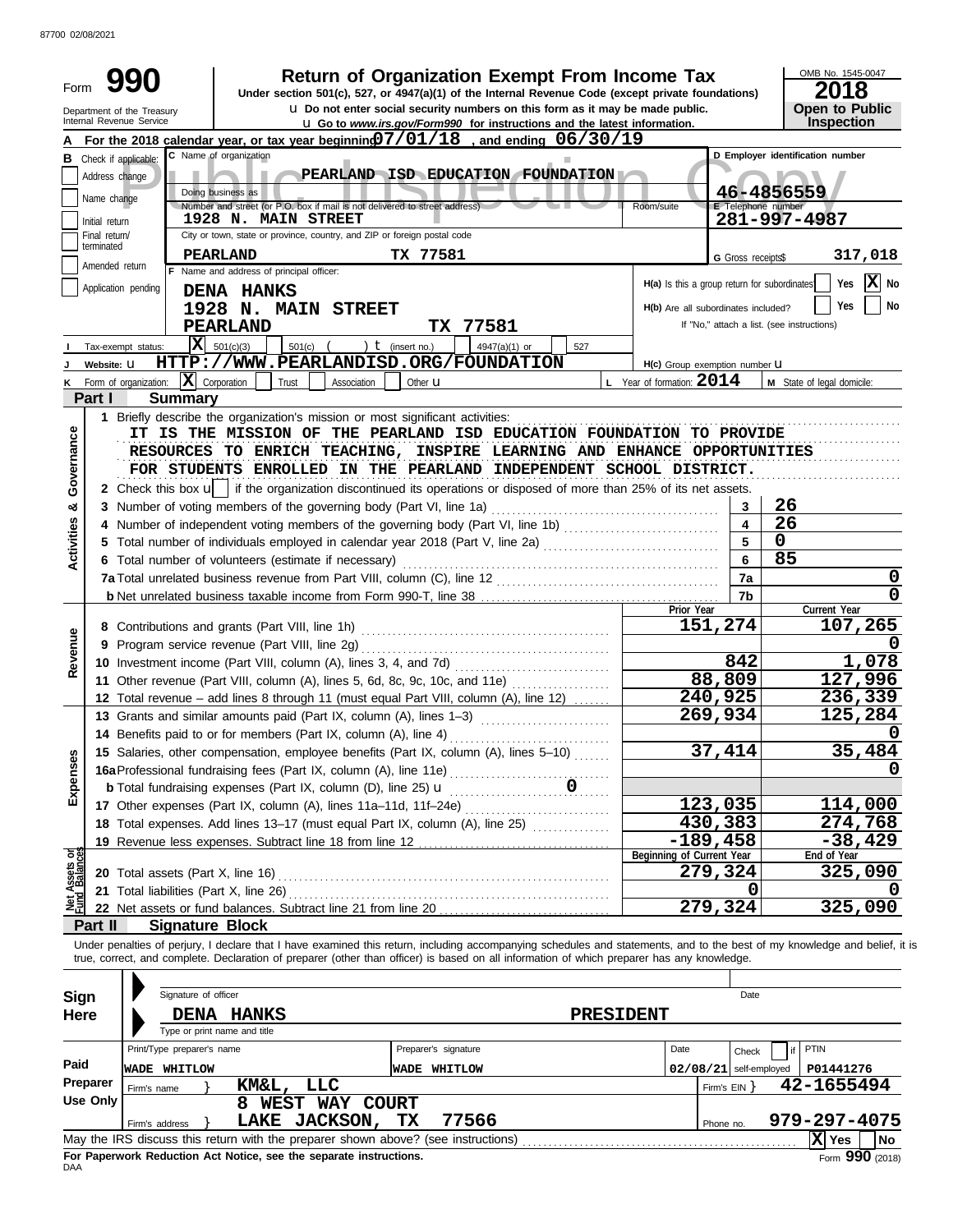| Form 990 (2018) PEARLAND ISD EDUCATION FOUNDATION 46-4856559                                                                                                                                                                                                                                                                                                                              |                       |             | Page 2                                                |
|-------------------------------------------------------------------------------------------------------------------------------------------------------------------------------------------------------------------------------------------------------------------------------------------------------------------------------------------------------------------------------------------|-----------------------|-------------|-------------------------------------------------------|
| <b>Statement of Program Service Accomplishments</b><br>Part III                                                                                                                                                                                                                                                                                                                           |                       |             |                                                       |
| 1 Briefly describe the organization's mission:                                                                                                                                                                                                                                                                                                                                            |                       |             |                                                       |
| IT IS THE MISSION OF THE PEARLAND ISD EDUCATION FOUNDATION TO PROVIDE                                                                                                                                                                                                                                                                                                                     |                       |             |                                                       |
| RESOURCES TO ENRICH TEACHING, INSPIRE LEARNING AND ENHANCE OPPORTUNITIES                                                                                                                                                                                                                                                                                                                  |                       |             |                                                       |
| FOR STUDENTS ENROLLED IN THE PEARLAND INDEPENDENT SCHOOL DISTRICT.                                                                                                                                                                                                                                                                                                                        |                       |             |                                                       |
|                                                                                                                                                                                                                                                                                                                                                                                           |                       |             |                                                       |
| 2 Did the organization undertake any significant program services during the year which were not listed on the                                                                                                                                                                                                                                                                            |                       |             |                                                       |
| prior Form 990 or 990-EZ?                                                                                                                                                                                                                                                                                                                                                                 |                       |             | Yes $\overline{X}$ No                                 |
| If "Yes," describe these new services on Schedule O.                                                                                                                                                                                                                                                                                                                                      |                       |             |                                                       |
| Did the organization cease conducting, or make significant changes in how it conducts, any program                                                                                                                                                                                                                                                                                        |                       |             |                                                       |
| services?<br><u>[</u> [11] Services?<br><u>[11] Services?</u>                                                                                                                                                                                                                                                                                                                             |                       |             | $\overline{\phantom{a}}$ Yes $\overline{\text{X}}$ No |
| If "Yes," describe these changes on Schedule O.                                                                                                                                                                                                                                                                                                                                           |                       |             |                                                       |
| Describe the organization's program service accomplishments for each of its three largest program services, as measured by                                                                                                                                                                                                                                                                |                       |             |                                                       |
| expenses. Section 501(c)(3) and 501(c)(4) organizations are required to report the amount of grants and allocations to others,<br>the total expenses, and revenue, if any, for each program service reported.                                                                                                                                                                             |                       |             |                                                       |
|                                                                                                                                                                                                                                                                                                                                                                                           |                       |             |                                                       |
| SKILL DEVELOPMENT, RECOGNIZE AND ENCOURAGE STAFF EXCELLENCE AND EXPAND<br>COMMUNITY INVOLVEMENT FROM INDIVIDUALS, BUSINESSES AND CIVIC ORGANIZATIONS.<br>GRANT FUNDS ARE INTENDED TO BE UTILIZED FOR THE ULTIMATE BENEFIT OF<br>STUDENTS IN THE DISTRICT AND MAY BE USED TO PURCHASE ITEMS SUCH AS (BUT NOT<br>LIMITED TO): INSTRUCTIONAL EQUIPMENT, SUPPLIES, MATERIALS, AND TECHNOLOGY. |                       |             |                                                       |
| N/A                                                                                                                                                                                                                                                                                                                                                                                       |                       |             |                                                       |
|                                                                                                                                                                                                                                                                                                                                                                                           |                       |             |                                                       |
|                                                                                                                                                                                                                                                                                                                                                                                           |                       |             |                                                       |
|                                                                                                                                                                                                                                                                                                                                                                                           |                       |             |                                                       |
|                                                                                                                                                                                                                                                                                                                                                                                           |                       |             |                                                       |
|                                                                                                                                                                                                                                                                                                                                                                                           |                       |             |                                                       |
|                                                                                                                                                                                                                                                                                                                                                                                           |                       |             |                                                       |
|                                                                                                                                                                                                                                                                                                                                                                                           |                       |             |                                                       |
|                                                                                                                                                                                                                                                                                                                                                                                           |                       |             |                                                       |
|                                                                                                                                                                                                                                                                                                                                                                                           |                       |             |                                                       |
|                                                                                                                                                                                                                                                                                                                                                                                           |                       |             |                                                       |
| N/A                                                                                                                                                                                                                                                                                                                                                                                       |                       |             |                                                       |
|                                                                                                                                                                                                                                                                                                                                                                                           |                       |             |                                                       |
|                                                                                                                                                                                                                                                                                                                                                                                           |                       |             |                                                       |
|                                                                                                                                                                                                                                                                                                                                                                                           |                       |             |                                                       |
|                                                                                                                                                                                                                                                                                                                                                                                           |                       |             |                                                       |
|                                                                                                                                                                                                                                                                                                                                                                                           |                       |             |                                                       |
|                                                                                                                                                                                                                                                                                                                                                                                           |                       |             |                                                       |
|                                                                                                                                                                                                                                                                                                                                                                                           |                       |             |                                                       |
|                                                                                                                                                                                                                                                                                                                                                                                           |                       |             |                                                       |
|                                                                                                                                                                                                                                                                                                                                                                                           |                       |             |                                                       |
|                                                                                                                                                                                                                                                                                                                                                                                           |                       |             |                                                       |
| 4d Other program services (Describe in Schedule O.)                                                                                                                                                                                                                                                                                                                                       |                       |             |                                                       |
| (Expenses \$                                                                                                                                                                                                                                                                                                                                                                              | including grants of\$ | (Revenue \$ |                                                       |
| 4e Total program service expenses u                                                                                                                                                                                                                                                                                                                                                       | 223,369               |             |                                                       |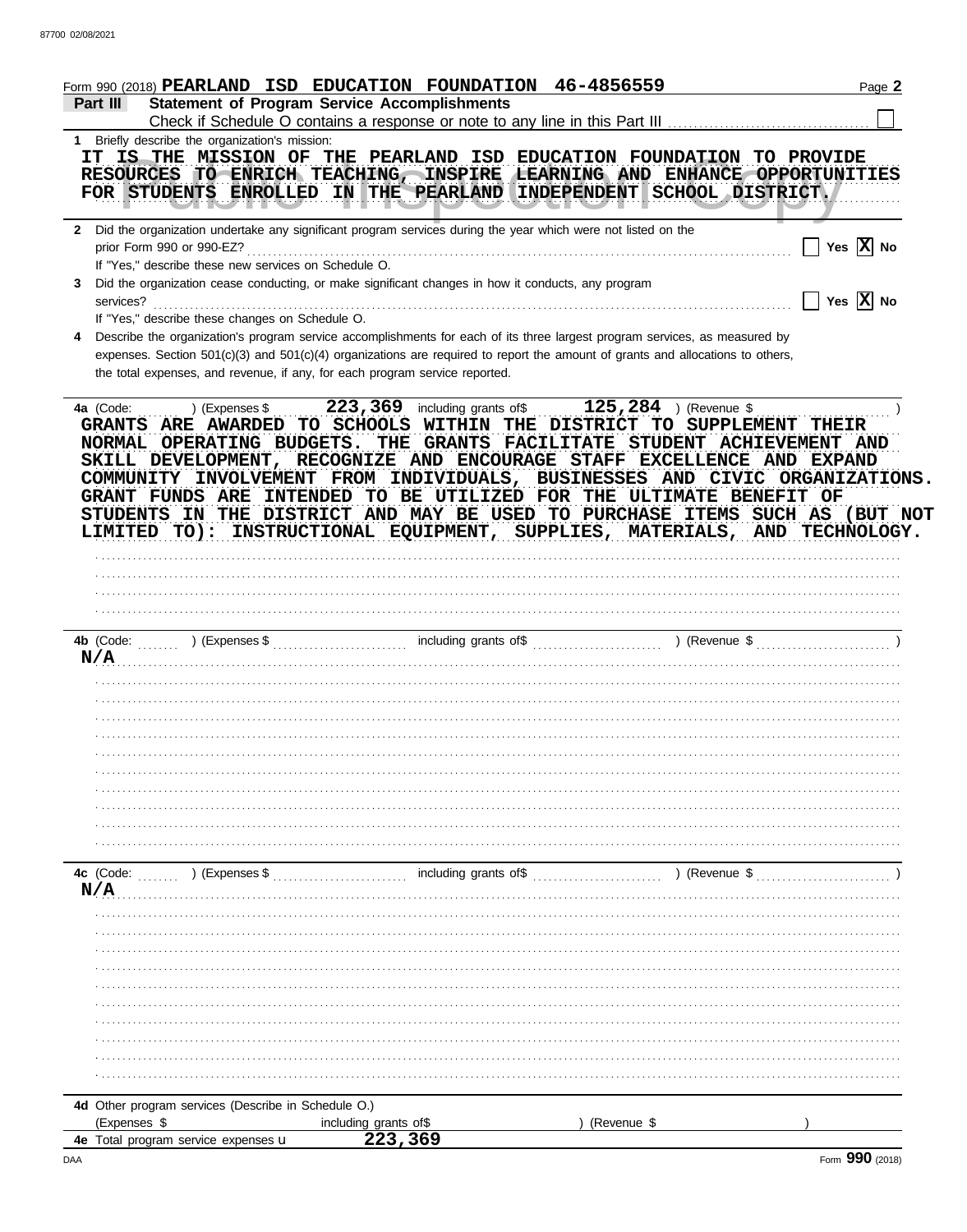## **Part IV Checklist of Required Schedules Form 990 (2018) PEARLAND ISD EDUCATION FOUNDATION 46-4856559**

|          |                                                                                                                                                                                   |                 | $Yes \mid No$ |   |
|----------|-----------------------------------------------------------------------------------------------------------------------------------------------------------------------------------|-----------------|---------------|---|
| 1        | Is the organization described in section $501(c)(3)$ or $4947(a)(1)$ (other than a private foundation)? If "Yes,"                                                                 |                 |               |   |
|          | complete Schedule A<br>والمتوانية والمتحدث والمتحدث والمتحدث والمستحدث                                                                                                            | 1               | X             |   |
| 2        | Is the organization required to complete Schedule B, Schedule of Contributors (see instructions)?                                                                                 | $\overline{2}$  | $\mathbf{X}$  |   |
| 3        | Did the organization engage in direct or indirect political campaign activities on behalf of or in opposition to                                                                  |                 |               |   |
|          | candidates for public office? If "Yes," complete Schedule C, Part I                                                                                                               | 3               |               | X |
| 4        | Section 501(c)(3) organizations. Did the organization engage in lobbying activities, or have a section 501(h)                                                                     |                 |               |   |
|          | election in effect during the tax year? If "Yes," complete Schedule C, Part II                                                                                                    | 4               |               | X |
| 5        | Is the organization a section $501(c)(4)$ , $501(c)(5)$ , or $501(c)(6)$ organization that receives membership dues,                                                              |                 |               |   |
|          | assessments, or similar amounts as defined in Revenue Procedure 98-19? If "Yes," complete Schedule C, Part III                                                                    | 5               |               | X |
| 6        | Did the organization maintain any donor advised funds or any similar funds or accounts for which donors                                                                           |                 |               |   |
|          | have the right to provide advice on the distribution or investment of amounts in such funds or accounts? If                                                                       |                 |               |   |
|          | "Yes," complete Schedule D, Part I                                                                                                                                                | 6               |               | X |
| 7        | Did the organization receive or hold a conservation easement, including easements to preserve open space,                                                                         |                 |               |   |
|          | the environment, historic land areas, or historic structures? If "Yes," complete Schedule D, Part II                                                                              | 7               |               | X |
| 8        | Did the organization maintain collections of works of art, historical treasures, or other similar assets? If "Yes,"                                                               |                 |               | X |
|          | complete Schedule D, Part III<br>Did the organization report an amount in Part X, line 21, for escrow or custodial account liability, serve as a                                  | 8               |               |   |
| 9        |                                                                                                                                                                                   |                 |               |   |
|          | custodian for amounts not listed in Part X; or provide credit counseling, debt management, credit repair, or<br>debt negotiation services? If "Yes," complete Schedule D, Part IV | 9               |               | X |
| 10       | Did the organization, directly or through a related organization, hold assets in temporarily restricted                                                                           |                 |               |   |
|          | endowments, permanent endowments, or quasi-endowments? If "Yes," complete Schedule D, Part V                                                                                      | 10              |               | X |
| 11       | If the organization's answer to any of the following questions is "Yes," then complete Schedule D, Parts VI,                                                                      |                 |               |   |
|          | VII, VIII, IX, or X as applicable.                                                                                                                                                |                 |               |   |
| a        | Did the organization report an amount for land, buildings, and equipment in Part X, line 10? If "Yes,"                                                                            |                 |               |   |
|          | complete Schedule D, Part VI                                                                                                                                                      | 11a             |               | X |
| b        | Did the organization report an amount for investments—other securities in Part X, line 12 that is 5% or more                                                                      |                 |               |   |
|          | of its total assets reported in Part X, line 16? If "Yes," complete Schedule D, Part VII                                                                                          | 11b             |               | X |
| c        | Did the organization report an amount for investments—program related in Part X, line 13 that is 5% or more                                                                       |                 |               |   |
|          | of its total assets reported in Part X, line 16? If "Yes," complete Schedule D, Part VIII                                                                                         | 11c             |               | X |
| d        | Did the organization report an amount for other assets in Part X, line 15 that is 5% or more of its total assets                                                                  |                 |               |   |
|          | reported in Part X, line 16? If "Yes," complete Schedule D, Part IX                                                                                                               | 11d             |               | X |
| е        | Did the organization report an amount for other liabilities in Part X, line 25? If "Yes," complete Schedule D, Part X                                                             | 11e             |               | X |
|          | Did the organization's separate or consolidated financial statements for the tax year include a footnote that addresses                                                           |                 |               |   |
|          | the organization's liability for uncertain tax positions under FIN 48 (ASC 740)? If "Yes," complete Schedule D, Part X                                                            | 11f             |               | X |
|          | 12a Did the organization obtain separate, independent audited financial statements for the tax year? If "Yes," complete                                                           |                 |               |   |
|          | Schedule D, Parts XI and XII                                                                                                                                                      | 12a             |               | X |
|          | Was the organization included in consolidated, independent audited financial statements for the tax year? If                                                                      |                 |               |   |
|          | "Yes," and if the organization answered "No" to line 12a, then completing Schedule D, Parts XI and XII is optional                                                                | 12 <sub>b</sub> |               | X |
| 13       |                                                                                                                                                                                   | 13              |               | X |
| 14a      | Did the organization maintain an office, employees, or agents outside of the United States?                                                                                       | 14a             |               | X |
| b        | Did the organization have aggregate revenues or expenses of more than \$10,000 from grantmaking,                                                                                  |                 |               |   |
|          | fundraising, business, investment, and program service activities outside the United States, or aggregate                                                                         |                 |               |   |
|          | foreign investments valued at \$100,000 or more? If "Yes," complete Schedule F, Parts I and IV                                                                                    | 14b             |               | X |
| 15       | Did the organization report on Part IX, column (A), line 3, more than \$5,000 of grants or other assistance to or                                                                 |                 |               |   |
|          | for any foreign organization? If "Yes," complete Schedule F, Parts II and IV                                                                                                      | 15              |               | X |
| 16       | Did the organization report on Part IX, column (A), line 3, more than \$5,000 of aggregate grants or other                                                                        |                 |               |   |
|          | assistance to or for foreign individuals? If "Yes," complete Schedule F, Parts III and IV                                                                                         | 16              |               | X |
| 17       | Did the organization report a total of more than \$15,000 of expenses for professional fundraising services on                                                                    |                 |               |   |
|          |                                                                                                                                                                                   | 17              |               | X |
| 18       | Did the organization report more than \$15,000 total of fundraising event gross income and contributions on                                                                       |                 |               |   |
|          | Part VIII, lines 1c and 8a? If "Yes," complete Schedule G, Part II                                                                                                                | 18              | X             |   |
| 19       | Did the organization report more than \$15,000 of gross income from gaming activities on Part VIII, line 9a?                                                                      | 19              |               | X |
|          | Did the organization operate one or more hospital facilities? If "Yes," complete Schedule H                                                                                       | 20a             |               | X |
| 20a<br>b |                                                                                                                                                                                   | 20b             |               |   |
| 21       | Did the organization report more than \$5,000 of grants or other assistance to any domestic organization or                                                                       |                 |               |   |
|          |                                                                                                                                                                                   | 21              | X             |   |
|          |                                                                                                                                                                                   |                 |               |   |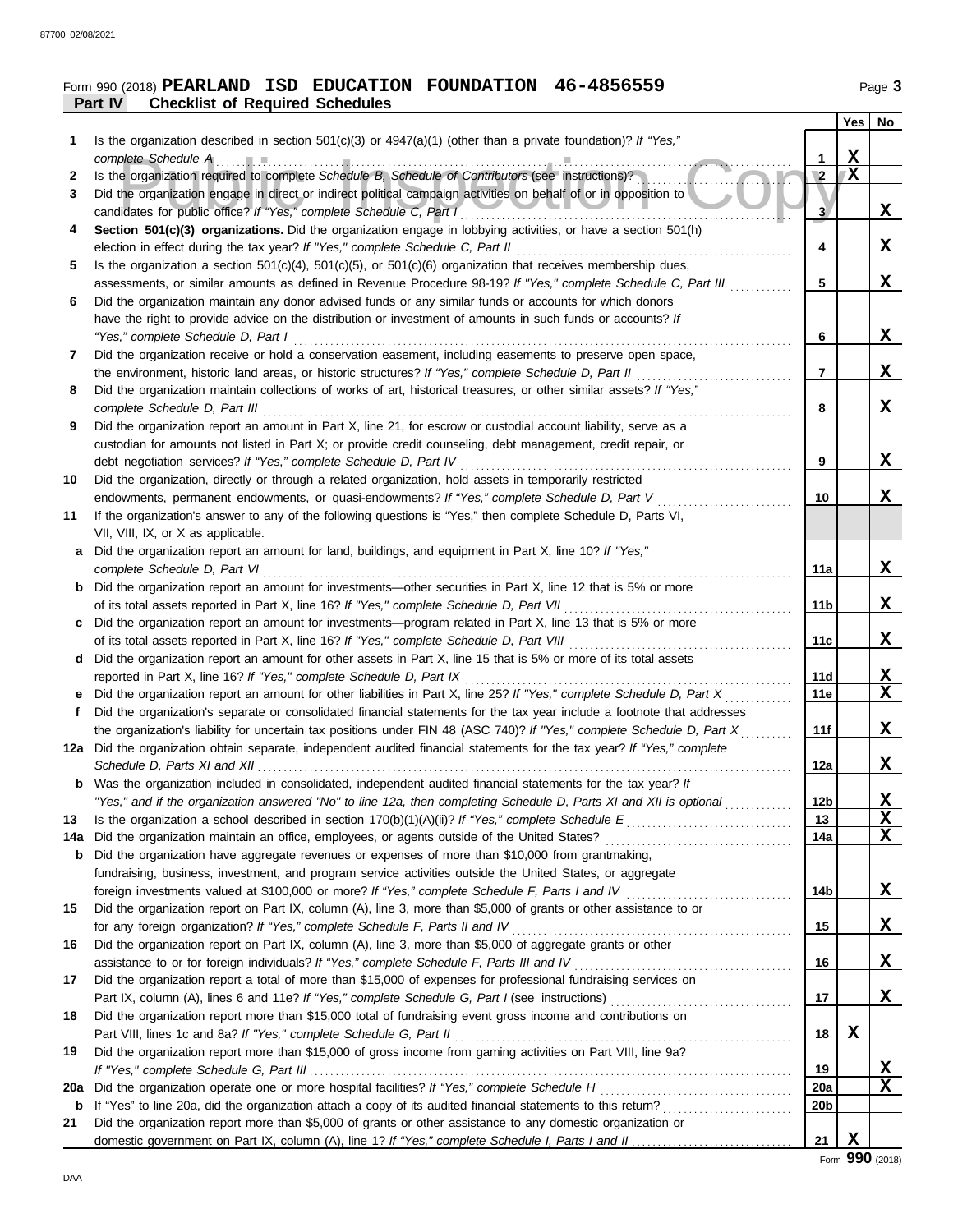|                                                            |  | Form 990 (2018) PEARLAND ISD EDUCATION FOUNDATION 46-4856559 | Page 4 |
|------------------------------------------------------------|--|--------------------------------------------------------------|--------|
| <b>Part IV</b> Checklist of Required Schedules (continued) |  |                                                              |        |

|        |                                                                                                                                                                                                     |                 | <b>Yes</b>       | No |
|--------|-----------------------------------------------------------------------------------------------------------------------------------------------------------------------------------------------------|-----------------|------------------|----|
| 22     | Did the organization report more than \$5,000 of grants or other assistance to or for domestic individuals on                                                                                       |                 |                  |    |
|        |                                                                                                                                                                                                     | 22              |                  | X  |
| 23     | Did the organization answer "Yes" to Part VII, Section A, line 3, 4, or 5 about compensation of the                                                                                                 |                 |                  |    |
|        | organization's current and former officers, directors, trustees, key employees, and highest compensated                                                                                             |                 |                  |    |
|        | employees? If "Yes," complete Schedule J                                                                                                                                                            | 23 <sub>2</sub> |                  | X  |
|        | 24a Did the organization have a tax-exempt bond issue with an outstanding principal amount of more than                                                                                             |                 |                  |    |
|        | \$100,000 as of the last day of the year, that was issued after December 31, 2002? If "Yes," answer lines 24b                                                                                       |                 |                  |    |
|        | Did the organization invest any proceeds of tax-exempt bonds beyond a temporary period exception?                                                                                                   | 24a<br>24b      |                  | X  |
| b<br>c | Did the organization maintain an escrow account other than a refunding escrow at any time during the year                                                                                           |                 |                  |    |
|        | to defease any tax-exempt bonds?                                                                                                                                                                    | 24c             |                  |    |
|        | d Did the organization act as an "on behalf of" issuer for bonds outstanding at any time during the year?                                                                                           | 24d             |                  |    |
|        | 25a Section 501(c)(3), 501(c)(4), and 501(c)(29) organizations. Did the organization engage in an excess benefit                                                                                    |                 |                  |    |
|        | transaction with a disqualified person during the year? If "Yes," complete Schedule L, Part I                                                                                                       | 25a             |                  | X  |
|        | <b>b</b> Is the organization aware that it engaged in an excess benefit transaction with a disqualified person in a prior                                                                           |                 |                  |    |
|        | year, and that the transaction has not been reported on any of the organization's prior Forms 990 or 990-EZ?                                                                                        |                 |                  |    |
|        | If "Yes," complete Schedule L, Part I                                                                                                                                                               | 25 <sub>b</sub> |                  | X  |
| 26     | Did the organization report any amount on Part X, line 5, 6, or 22 for receivables from or payables to any                                                                                          |                 |                  |    |
|        | current or former officers, directors, trustees, key employees, highest compensated employees, or                                                                                                   |                 |                  |    |
|        | disqualified persons? If "Yes," complete Schedule L, Part II                                                                                                                                        | 26              |                  | X  |
| 27     | Did the organization provide a grant or other assistance to an officer, director, trustee, key employee,                                                                                            |                 |                  |    |
|        | substantial contributor or employee thereof, a grant selection committee member, or to a 35% controlled<br>entity or family member of any of these persons? If "Yes," complete Schedule L, Part III | 27              |                  | X  |
| 28     | Was the organization a party to a business transaction with one of the following parties (see Schedule L,                                                                                           |                 |                  |    |
|        | Part IV instructions for applicable filing thresholds, conditions, and exceptions):                                                                                                                 |                 |                  |    |
| a      | A current or former officer, director, trustee, or key employee? If "Yes," complete Schedule L, Part IV                                                                                             | 28a             |                  | X  |
| b      | A family member of a current or former officer, director, trustee, or key employee? If "Yes," complete                                                                                              |                 |                  |    |
|        | Schedule L, Part IV                                                                                                                                                                                 | 28b             |                  | X  |
| c      | An entity of which a current or former officer, director, trustee, or key employee (or a family member thereof)                                                                                     |                 |                  |    |
|        |                                                                                                                                                                                                     | 28c             |                  | X  |
| 29     |                                                                                                                                                                                                     | 29              |                  | X  |
| 30     | Did the organization receive contributions of art, historical treasures, or other similar assets, or qualified                                                                                      |                 |                  |    |
|        |                                                                                                                                                                                                     | 30              |                  | X  |
| 31     | Did the organization liquidate, terminate, or dissolve and cease operations? If "Yes," complete Schedule N, Part I                                                                                  | 31              |                  | X  |
| 32     | Did the organization sell, exchange, dispose of, or transfer more than 25% of its net assets? If "Yes,"                                                                                             |                 |                  | X  |
| 33     | Did the organization own 100% of an entity disregarded as separate from the organization under Regulations                                                                                          | 32              |                  |    |
|        | sections 301.7701-2 and 301.7701-3? If "Yes," complete Schedule R, Part I                                                                                                                           | 33              |                  | X  |
| 34     | Was the organization related to any tax-exempt or taxable entity? If "Yes," complete Schedule R, Part II, III,                                                                                      |                 |                  |    |
|        | or IV, and Part V, line 1                                                                                                                                                                           | 34              |                  | X  |
| 35a    |                                                                                                                                                                                                     | 35a             |                  | X  |
| b      | If "Yes" to line 35a, did the organization receive any payment from or engage in any transaction with a                                                                                             |                 |                  |    |
|        |                                                                                                                                                                                                     | 35b             |                  |    |
| 36     | Section 501(c)(3) organizations. Did the organization make any transfers to an exempt non-charitable                                                                                                |                 |                  |    |
|        | related organization? If "Yes," complete Schedule R, Part V, line 2                                                                                                                                 | 36              |                  | X  |
| 37     | Did the organization conduct more than 5% of its activities through an entity that is not a related organization                                                                                    |                 |                  |    |
|        | and that is treated as a partnership for federal income tax purposes? If "Yes," complete Schedule R, Part VI                                                                                        | 37              |                  | X  |
| 38     | Did the organization complete Schedule O and provide explanations in Schedule O for Part VI, lines 11b and                                                                                          |                 | X                |    |
|        | 19? Note. All Form 990 filers are required to complete Schedule O.<br>Statements Regarding Other IRS Filings and Tax Compliance<br>Part V                                                           | 38              |                  |    |
|        |                                                                                                                                                                                                     |                 |                  |    |
|        |                                                                                                                                                                                                     |                 | Yes <sub>1</sub> | No |
| 1a     | 4<br>Enter the number reported in Box 3 of Form 1096. Enter -0- if not applicable<br>1a<br>.                                                                                                        |                 |                  |    |
| b      | $\mathbf 0$<br>1 <sub>b</sub><br>Enter the number of Forms W-2G included in line 1a. Enter -0- if not applicable <i>manument</i>                                                                    |                 |                  |    |
| c      | Did the organization comply with backup withholding rules for reportable payments to vendors and                                                                                                    |                 |                  |    |
|        |                                                                                                                                                                                                     | 1c              |                  | X  |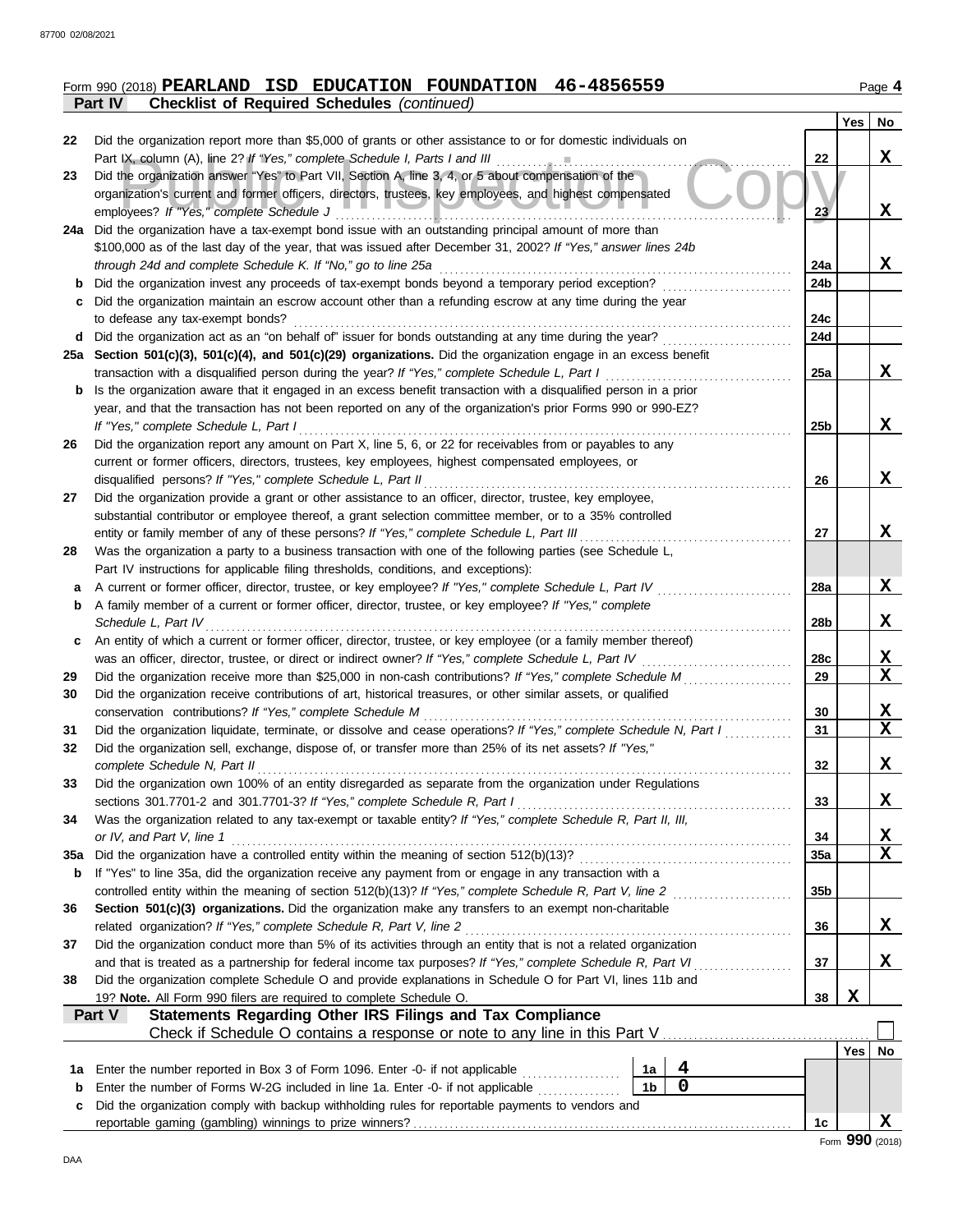|     | Form 990 (2018) PEARLAND ISD EDUCATION FOUNDATION $46-4856559$                                                                                               |                 |                             |                  | Page 5      |
|-----|--------------------------------------------------------------------------------------------------------------------------------------------------------------|-----------------|-----------------------------|------------------|-------------|
|     | Statements Regarding Other IRS Filings and Tax Compliance (continued)<br>Part V                                                                              |                 |                             |                  |             |
|     |                                                                                                                                                              |                 |                             | Yes <sub>1</sub> | No          |
|     | 2a Enter the number of employees reported on Form W-3, Transmittal of Wage and Tax                                                                           |                 |                             |                  |             |
|     | Statements, filed for the calendar year ending with or within the year covered by this return                                                                | 0<br>2a         |                             |                  |             |
| b   | If at least one is reported on line 2a, did the organization file all required federal employment tax returns?                                               |                 | 2 <sub>b</sub>              |                  |             |
|     | Note. If the sum of lines 1a and 2a is greater than 250, you may be required to e-file (see instructions)                                                    |                 |                             |                  |             |
| За  | Did the organization have unrelated business gross income of \$1,000 or more during the year?                                                                |                 | 3a                          |                  | X           |
| b   | If "Yes," has it filed a Form 990-T for this year? If "No" to line 3b, provide an explanation in Schedule O                                                  |                 | $\overline{3}$ <sub>b</sub> |                  |             |
| 4a  | At any time during the calendar year, did the organization have an interest in, or a signature or other authority over,                                      |                 |                             |                  |             |
|     | a financial account in a foreign country (such as a bank account, securities account, or other financial account)?                                           |                 | 4a                          |                  | X           |
| b   | If "Yes," enter the name of the foreign country: <b>u</b>                                                                                                    |                 |                             |                  |             |
|     | See instructions for filing requirements for FinCEN Form 114, Report of Foreign Bank and Financial Accounts (FBAR).                                          |                 |                             |                  |             |
| 5а  | Was the organization a party to a prohibited tax shelter transaction at any time during the tax year?                                                        |                 | 5a                          |                  | X           |
| b   | Did any taxable party notify the organization that it was or is a party to a prohibited tax shelter transaction?                                             |                 | 5 <sub>b</sub>              |                  | $\mathbf x$ |
| c   | If "Yes" to line 5a or 5b, did the organization file Form 8886-T?                                                                                            |                 | 5c                          |                  |             |
| 6a  | Does the organization have annual gross receipts that are normally greater than \$100,000, and did the                                                       |                 |                             |                  |             |
|     | organization solicit any contributions that were not tax deductible as charitable contributions?                                                             |                 | 6a                          |                  | X           |
| b   | If "Yes," did the organization include with every solicitation an express statement that such contributions or                                               |                 |                             |                  |             |
|     | gifts were not tax deductible?                                                                                                                               |                 | 6b                          |                  |             |
| 7   | Organizations that may receive deductible contributions under section 170(c).                                                                                |                 |                             |                  |             |
| a   | Did the organization receive a payment in excess of \$75 made partly as a contribution and partly for goods                                                  |                 |                             |                  | X           |
|     | and services provided to the payor?<br>If "Yes," did the organization notify the donor of the value of the goods or services provided?                       |                 | 7a<br>7b                    |                  |             |
| b   | Did the organization sell, exchange, or otherwise dispose of tangible personal property for which it was                                                     |                 |                             |                  |             |
| c   |                                                                                                                                                              |                 | 7c                          |                  | X           |
| d   | If "Yes," indicate the number of Forms 8282 filed during the year                                                                                            | 7d              |                             |                  |             |
| е   |                                                                                                                                                              |                 | 7e                          |                  | X           |
| f   | Did the organization, during the year, pay premiums, directly or indirectly, on a personal benefit contract?                                                 |                 | 7f                          |                  | $\mathbf X$ |
| g   | If the organization received a contribution of qualified intellectual property, did the organization file Form 8899 as required?                             |                 | 7g                          |                  | $\mathbf X$ |
| h   | If the organization received a contribution of cars, boats, airplanes, or other vehicles, did the organization file a Form 1098-C?                           |                 | 7h                          |                  | X           |
| 8   | Sponsoring organizations maintaining donor advised funds. Did a donor advised fund maintained by the                                                         |                 |                             |                  |             |
|     |                                                                                                                                                              |                 | 8                           |                  |             |
| 9   | Sponsoring organizations maintaining donor advised funds.                                                                                                    |                 |                             |                  |             |
| a   | Did the sponsoring organization make any taxable distributions under section 4966?                                                                           |                 | 9a                          |                  |             |
| b   | Did the sponsoring organization make a distribution to a donor, donor advisor, or related person?                                                            |                 | 9b                          |                  |             |
| 10  | Section 501(c)(7) organizations. Enter:                                                                                                                      |                 |                             |                  |             |
|     |                                                                                                                                                              | 10a             |                             |                  |             |
| b   | Gross receipts, included on Form 990, Part VIII, line 12, for public use of club facilities                                                                  | 10b             |                             |                  |             |
| 11  | Section 501(c)(12) organizations. Enter:                                                                                                                     |                 |                             |                  |             |
| a   | Gross income from members or shareholders                                                                                                                    | 11a             |                             |                  |             |
| b   | Gross income from other sources (Do not net amounts due or paid to other sources                                                                             |                 |                             |                  |             |
|     | against amounts due or received from them.)                                                                                                                  | 11 <sub>b</sub> |                             |                  |             |
| 12a | Section 4947(a)(1) non-exempt charitable trusts. Is the organization filing Form 990 in lieu of Form 1041?                                                   |                 | 12a                         |                  |             |
| b   | If "Yes," enter the amount of tax-exempt interest received or accrued during the year                                                                        | 12 <sub>b</sub> |                             |                  |             |
| 13  | Section 501(c)(29) qualified nonprofit health insurance issuers.                                                                                             |                 |                             |                  |             |
| a   | Is the organization licensed to issue qualified health plans in more than one state?                                                                         |                 | 13а                         |                  |             |
|     | Note. See the instructions for additional information the organization must report on Schedule O.                                                            |                 |                             |                  |             |
| b   | Enter the amount of reserves the organization is required to maintain by the states in which                                                                 |                 |                             |                  |             |
|     |                                                                                                                                                              | 13 <sub>b</sub> |                             |                  |             |
| c   | Enter the amount of reserves on hand                                                                                                                         | 13c             | 14a                         |                  |             |
| 14a | Did the organization receive any payments for indoor tanning services during the tax year?                                                                   |                 |                             |                  | x           |
| b   |                                                                                                                                                              |                 | 14b                         |                  |             |
| 15  | Is the organization subject to the section 4960 tax on payment(s) of more than \$1,000,000 in remuneration or                                                |                 |                             |                  |             |
|     | excess parachute payment(s) during the year?                                                                                                                 |                 | 15                          |                  | X.          |
| 16  | If "Yes," see instructions and file Form 4720, Schedule N.                                                                                                   |                 | 16                          |                  | X           |
|     | Is the organization an educational institution subject to the section 4968 excise tax on net investment income?<br>If "Yes," complete Form 4720, Schedule O. |                 |                             |                  |             |
|     |                                                                                                                                                              |                 |                             |                  |             |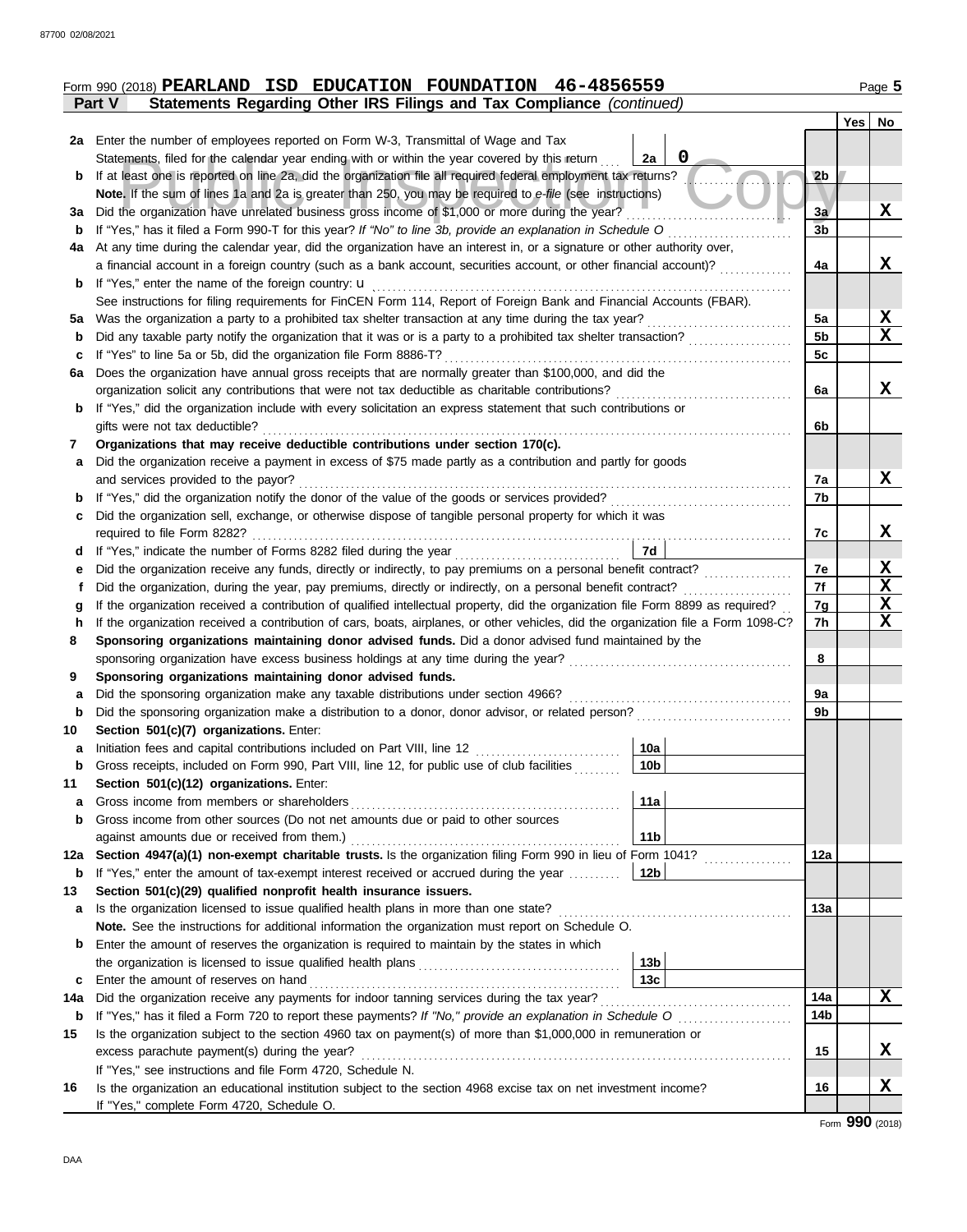|  |  | Form 990 (2018) PEARLAND ISD EDUCATION FOUNDATION $46-4856559$ | Page O |
|--|--|----------------------------------------------------------------|--------|
|  |  |                                                                |        |

| Part VI | Governance, Management, and Disclosure For each "Yes" response to lines 2 through 7b below, and for a "No"                |  |
|---------|---------------------------------------------------------------------------------------------------------------------------|--|
|         | response to line 8a, 8b, or 10b below, describe the circumstances, processes, or changes in Schedule O. See instructions. |  |
|         |                                                                                                                           |  |

|     | Crieck in Scriedule O contains a response or note to any line in this Part VI<br>Section A. Governing Body and Management                                                                                                               |                 |             |               |
|-----|-----------------------------------------------------------------------------------------------------------------------------------------------------------------------------------------------------------------------------------------|-----------------|-------------|---------------|
|     |                                                                                                                                                                                                                                         |                 | Yes   No    |               |
|     | 26<br>1a Enter the number of voting members of the governing body at the end of the tax year<br>1a                                                                                                                                      |                 |             |               |
|     | If there are material differences in voting rights among members of the governing body, or                                                                                                                                              |                 |             |               |
|     | if the governing body delegated broad authority to an executive committee or similar                                                                                                                                                    |                 |             |               |
|     | committee, explain in Schedule O.                                                                                                                                                                                                       |                 |             |               |
| b   | 26<br>Enter the number of voting members included in line 1a, above, who are independent<br>1b                                                                                                                                          |                 |             |               |
| 2   | Did any officer, director, trustee, or key employee have a family relationship or a business relationship with                                                                                                                          |                 |             |               |
|     | any other officer, director, trustee, or key employee?                                                                                                                                                                                  | 2               |             | X             |
| 3   | Did the organization delegate control over management duties customarily performed by or under the direct                                                                                                                               |                 |             |               |
|     | supervision of officers, directors, or trustees, or key employees to a management company or other person?                                                                                                                              | 3               |             | <u>x</u>      |
| 4   | Did the organization make any significant changes to its governing documents since the prior Form 990 was filed?                                                                                                                        | 4               |             | $\mathbf x$   |
| 5   | Did the organization become aware during the year of a significant diversion of the organization's assets?                                                                                                                              | 5               |             | X             |
| 6   | Did the organization have members or stockholders?                                                                                                                                                                                      | 6               |             | X             |
| 7a  | Did the organization have members, stockholders, or other persons who had the power to elect or appoint                                                                                                                                 |                 |             |               |
|     | one or more members of the governing body?                                                                                                                                                                                              | 7a              |             | X             |
| b   | Are any governance decisions of the organization reserved to (or subject to approval by) members,                                                                                                                                       |                 |             |               |
|     | stockholders, or persons other than the governing body?                                                                                                                                                                                 | 7b              |             | X             |
| 8   | Did the organization contemporaneously document the meetings held or written actions undertaken during the year by the following:                                                                                                       |                 |             |               |
| а   | The governing body?                                                                                                                                                                                                                     | 8a              | X           |               |
| b   | Each committee with authority to act on behalf of the governing body?                                                                                                                                                                   | 8b              | X           |               |
| 9   | Is there any officer, director, trustee, or key employee listed in Part VII, Section A, who cannot be reached at                                                                                                                        |                 |             |               |
|     |                                                                                                                                                                                                                                         | 9               |             | X             |
|     | Section B. Policies (This Section B requests information about policies not required by the Internal Revenue Code.                                                                                                                      |                 |             |               |
|     |                                                                                                                                                                                                                                         |                 |             | Yes   No<br>X |
|     | 10a Did the organization have local chapters, branches, or affiliates?<br><b>b</b> If "Yes," did the organization have written policies and procedures governing the activities of such chapters,                                       | 10a             |             |               |
|     | affiliates, and branches to ensure their operations are consistent with the organization's exempt purposes?                                                                                                                             | 10 <sub>b</sub> |             |               |
|     | 11a Has the organization provided a complete copy of this Form 990 to all members of its governing body before filing the form?                                                                                                         | 11a             | $\mathbf X$ |               |
| b   | Describe in Schedule O the process, if any, used by the organization to review this Form 990.                                                                                                                                           |                 |             |               |
| 12a | Did the organization have a written conflict of interest policy? If "No," go to line 13                                                                                                                                                 | 12a             | X           |               |
| b   | Were officers, directors, or trustees, and key employees required to disclose annually interests that could give rise to conflicts?                                                                                                     | 12 <sub>b</sub> | $\mathbf x$ |               |
| c   | Did the organization regularly and consistently monitor and enforce compliance with the policy? If "Yes,"                                                                                                                               |                 |             |               |
|     | describe in Schedule O how this was done                                                                                                                                                                                                | 12c             | X           |               |
| 13  | Did the organization have a written whistleblower policy?                                                                                                                                                                               | 13              |             | X             |
| 14  | Did the organization have a written document retention and destruction policy?                                                                                                                                                          | 14              |             | X             |
| 15  | Did the process for determining compensation of the following persons include a review and approval by                                                                                                                                  |                 |             |               |
|     | independent persons, comparability data, and contemporaneous substantiation of the deliberation and decision?                                                                                                                           |                 |             |               |
| a   | The organization's CEO, Executive Director, or top management official                                                                                                                                                                  | 15a             |             | <u>x</u>      |
| b   | Other officers or key employees of the organization                                                                                                                                                                                     | 15b             |             | X             |
|     | If "Yes" to line 15a or 15b, describe the process in Schedule O (see instructions).                                                                                                                                                     |                 |             |               |
| 16а | Did the organization invest in, contribute assets to, or participate in a joint venture or similar arrangement                                                                                                                          |                 |             |               |
|     | with a taxable entity during the year?                                                                                                                                                                                                  | 16a             |             | X             |
|     | If "Yes," did the organization follow a written policy or procedure requiring the organization to evaluate its                                                                                                                          |                 |             |               |
|     | participation in joint venture arrangements under applicable federal tax law, and take steps to safeguard the                                                                                                                           |                 |             |               |
|     |                                                                                                                                                                                                                                         | 16 <sub>b</sub> |             |               |
|     | <b>Section C. Disclosure</b>                                                                                                                                                                                                            |                 |             |               |
| 17  | List the states with which a copy of this Form 990 is required to be filed $\mathbf u$ NONE                                                                                                                                             |                 |             |               |
| 18  | Section 6104 requires an organization to make its Forms 1023 (1024 or 1024-A if applicable), 990, and 990-T (Section 501(c)<br>(3)s only) available for public inspection. Indicate how you made these available. Check all that apply. |                 |             |               |
|     |                                                                                                                                                                                                                                         |                 |             |               |
|     | Another's website $ \mathbf{X} $ Upon request<br>Own website<br>Other (explain in Schedule O)                                                                                                                                           |                 |             |               |

**19** Describe in Schedule O whether (and if so, how) the organization made its governing documents, conflict of interest policy, and financial statements available to the public during the tax year.

|  | 20 State the name, address, and telephone number of the person who possesses the organization's books and records u |  |  |  |  |  |  |  |  |  |  |  |  |
|--|---------------------------------------------------------------------------------------------------------------------|--|--|--|--|--|--|--|--|--|--|--|--|
|--|---------------------------------------------------------------------------------------------------------------------|--|--|--|--|--|--|--|--|--|--|--|--|

**PEARLAND TX 77581 281-485-3203**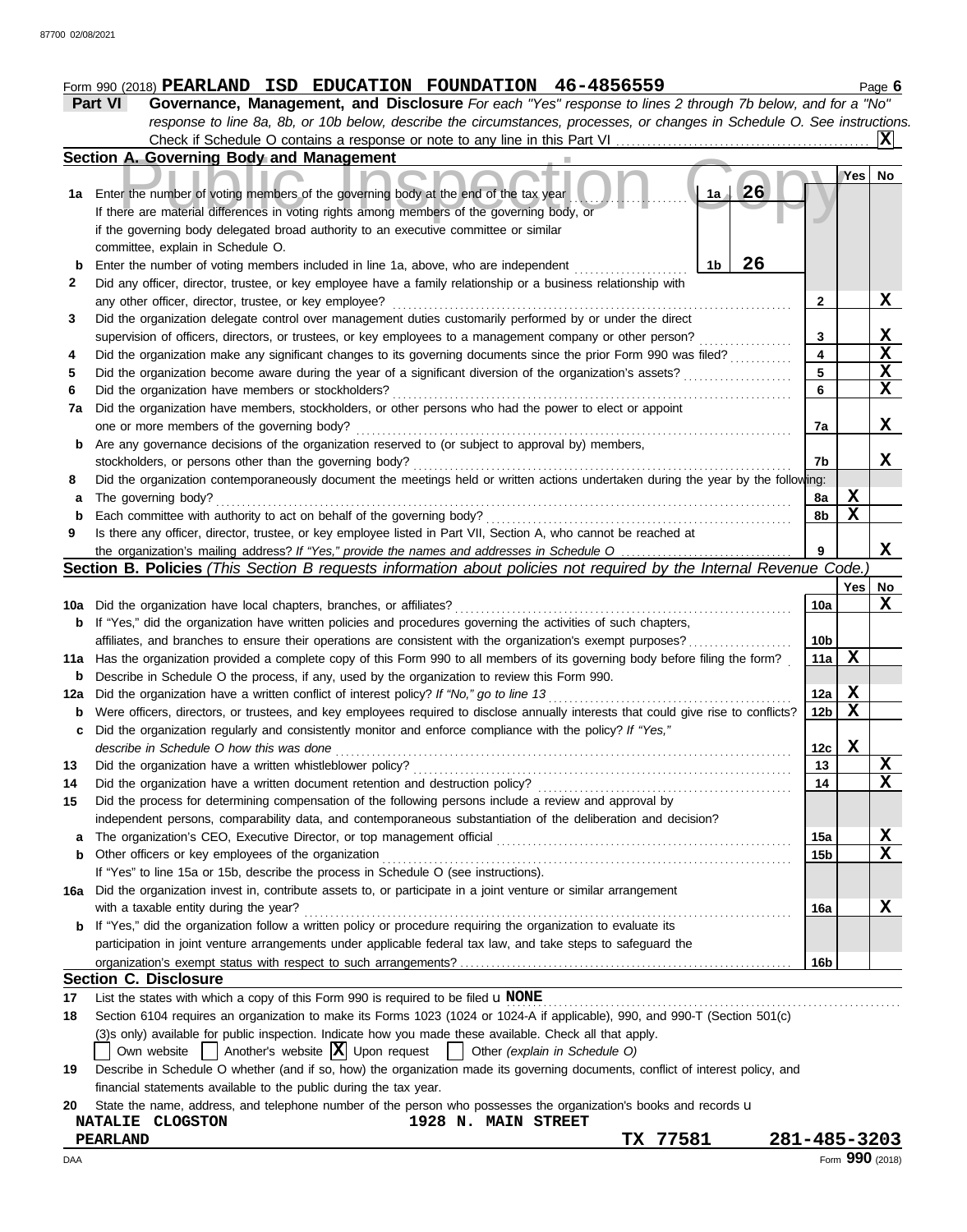# **Form 990 (2018) PEARLAND ISD EDUCATION FOUNDATION 46-4856559**

**Independent Contractors Part VII Compensation of Officers, Directors, Trustees, Key Employees, Highest Compensated Employees, and**

| Check if Schedule O contains a response or note to any line in this Part VII.                                                                                 |
|---------------------------------------------------------------------------------------------------------------------------------------------------------------|
| Section A.<br>Officers, Directors, Trustees, Key Employees, and Highest Compensated Employees                                                                 |
| 1a Complete this table for all persons required to be listed. Report compensation for the calendar year ending with or within the<br>organization's tax year. |
| • List all of the organization's current officers, directors, trustees (whether individuals or organizations), regardless of amount of                        |
| compensation. Enter -0- in columns $(D)$ $(F)$ and $(F)$ if no compensation was paid                                                                          |

compensation. Enter -0- in columns (D), (E), and (F) if no compensation was paid.

● List all of the organization's **current** key employees, if any. See instructions for definition of "key employee."

who received reportable compensation (Box 5 of Form W-2 and/or Box 7 of Form 1099-MISC) of more than \$100,000 from the organization and any related organizations. ■ List the organization's five **current** highest compensated employees (other than an officer, director, trustee, or key employee)<br>
a received reportable compensation (Box 5 of Form W-2 and/or Box 7 of Form 1099-MISC) of

■ List all of the organization's **former** officers, key employees, and highest compensated employees who received more than<br>00,000 of reportable compensation from the organization and any related organizations \$100,000 of reportable compensation from the organization and any related organizations.

• List all of the organization's **former directors or trustees** that received, in the capacity as a former director or trustee of the prization more than \$10,000 of reportable compensation from the organization and any rel organization, more than \$10,000 of reportable compensation from the organization and any related organizations.

List persons in the following order: individual trustees or directors; institutional trustees; officers; key employees; highest compensated employees; and former such persons.

Check this box if neither the organization nor any related organization compensated any current officer, director, or trustee. **X**

| (A)<br>Name and Title | (B)<br>Average<br>hours per<br>(do not check more than one<br>box, unless person is both an<br>week<br>officer and a director/trustee)<br>(list any |                                   |                         | (C)<br>Position |                 |                                 |        | (D)<br>Reportable<br>compensation<br>from<br>the | (E)<br>Reportable<br>compensation from<br>related<br>organizations<br>(W-2/1099-MISC) | (F)<br>Estimated<br>amount of<br>other<br>compensation   |
|-----------------------|-----------------------------------------------------------------------------------------------------------------------------------------------------|-----------------------------------|-------------------------|-----------------|-----------------|---------------------------------|--------|--------------------------------------------------|---------------------------------------------------------------------------------------|----------------------------------------------------------|
|                       | hours for<br>related<br>organizations<br>below dotted<br>line)                                                                                      | Individual trustee<br>or director | nstitutional<br>trustee | Officer         | Key<br>employee | Highest compensated<br>employee | Former | organization<br>(W-2/1099-MISC)                  |                                                                                       | from the<br>organization<br>and related<br>organizations |
| (1) KATY JERNIGAN     |                                                                                                                                                     |                                   |                         |                 |                 |                                 |        |                                                  |                                                                                       |                                                          |
| <b>DIRECTOR</b>       | 2.00<br>0.00                                                                                                                                        | $\mathbf x$                       |                         |                 |                 |                                 |        | 0                                                | 0                                                                                     | $\mathbf 0$                                              |
| (2) STACY ADAMS       |                                                                                                                                                     |                                   |                         |                 |                 |                                 |        |                                                  |                                                                                       |                                                          |
|                       | 2.00                                                                                                                                                |                                   |                         |                 |                 |                                 |        |                                                  |                                                                                       |                                                          |
| <b>DIRECTOR</b>       | 0.00                                                                                                                                                | $\mathbf x$                       |                         |                 |                 |                                 |        | 0                                                | 0                                                                                     | $\mathbf 0$                                              |
| (3) KIM AMBRO         |                                                                                                                                                     |                                   |                         |                 |                 |                                 |        |                                                  |                                                                                       |                                                          |
| <b>DIRECTOR</b>       | 2.00<br>0.00                                                                                                                                        | $\mathbf X$                       |                         |                 |                 |                                 |        | 0                                                | 0                                                                                     | $\mathbf 0$                                              |
| (4) LESLIE BARCELONA  |                                                                                                                                                     |                                   |                         |                 |                 |                                 |        |                                                  |                                                                                       |                                                          |
|                       | 2.00                                                                                                                                                |                                   |                         |                 |                 |                                 |        |                                                  |                                                                                       |                                                          |
| <b>DIRECTOR</b>       | 0.00                                                                                                                                                | $\mathbf X$                       |                         |                 |                 |                                 |        | 0                                                | 0                                                                                     | $\mathbf 0$                                              |
| (5) TONY CARBONE      |                                                                                                                                                     |                                   |                         |                 |                 |                                 |        |                                                  |                                                                                       |                                                          |
|                       | 2.00                                                                                                                                                |                                   |                         |                 |                 |                                 |        |                                                  |                                                                                       |                                                          |
| <b>DIRECTOR</b>       | 0.00                                                                                                                                                | $\mathbf x$                       |                         |                 |                 |                                 |        | 0                                                | 0                                                                                     | $\mathbf 0$                                              |
| (6) SANDY CAVAZOS     |                                                                                                                                                     |                                   |                         |                 |                 |                                 |        |                                                  |                                                                                       |                                                          |
|                       | 2.00                                                                                                                                                |                                   |                         |                 |                 |                                 |        |                                                  |                                                                                       |                                                          |
| DIRECTOR AT LARGE     | 0.00                                                                                                                                                | $\mathbf x$                       |                         |                 |                 |                                 |        | 0                                                | 0                                                                                     | $\mathbf 0$                                              |
| (7) REBECCA DECKER    | 2.00                                                                                                                                                |                                   |                         |                 |                 |                                 |        |                                                  |                                                                                       |                                                          |
| <b>DIRECTOR</b>       | 0.00                                                                                                                                                | $\mathbf x$                       |                         |                 |                 |                                 |        | 0                                                | $\mathbf 0$                                                                           | $\mathbf 0$                                              |
| (8) MARIA GUERRETTAZ  |                                                                                                                                                     |                                   |                         |                 |                 |                                 |        |                                                  |                                                                                       |                                                          |
|                       | 2.00                                                                                                                                                |                                   |                         |                 |                 |                                 |        |                                                  |                                                                                       |                                                          |
| <b>DIRECTOR</b>       | 0.00                                                                                                                                                | $\mathbf X$                       |                         |                 |                 |                                 |        | 0                                                | $\mathbf 0$                                                                           | $\mathbf 0$                                              |
| (9) SUZANNE MURRAY    |                                                                                                                                                     |                                   |                         |                 |                 |                                 |        |                                                  |                                                                                       |                                                          |
|                       | 2.00                                                                                                                                                |                                   |                         |                 |                 |                                 |        |                                                  |                                                                                       |                                                          |
| <b>DIRECTOR</b>       | 0.00                                                                                                                                                | $\mathbf x$                       |                         |                 |                 |                                 |        | 0                                                | 0                                                                                     | $\mathbf 0$                                              |
| (10) TALLY PEREZ      |                                                                                                                                                     |                                   |                         |                 |                 |                                 |        |                                                  |                                                                                       |                                                          |
|                       | 2.00                                                                                                                                                |                                   |                         |                 |                 |                                 |        |                                                  |                                                                                       |                                                          |
| <b>DIRECTOR</b>       | 0.00                                                                                                                                                | $\mathbf x$                       |                         |                 |                 |                                 |        | 0                                                | 0                                                                                     | $\mathbf 0$                                              |
| (11) BOB RICHTER      | 2.00                                                                                                                                                |                                   |                         |                 |                 |                                 |        |                                                  |                                                                                       |                                                          |
| <b>DIRECTOR</b>       | 0.00                                                                                                                                                | $\mathbf x$                       |                         |                 |                 |                                 |        | 0                                                | 0                                                                                     |                                                          |
| DAA                   |                                                                                                                                                     |                                   |                         |                 |                 |                                 |        |                                                  |                                                                                       | Form 990 (2018)                                          |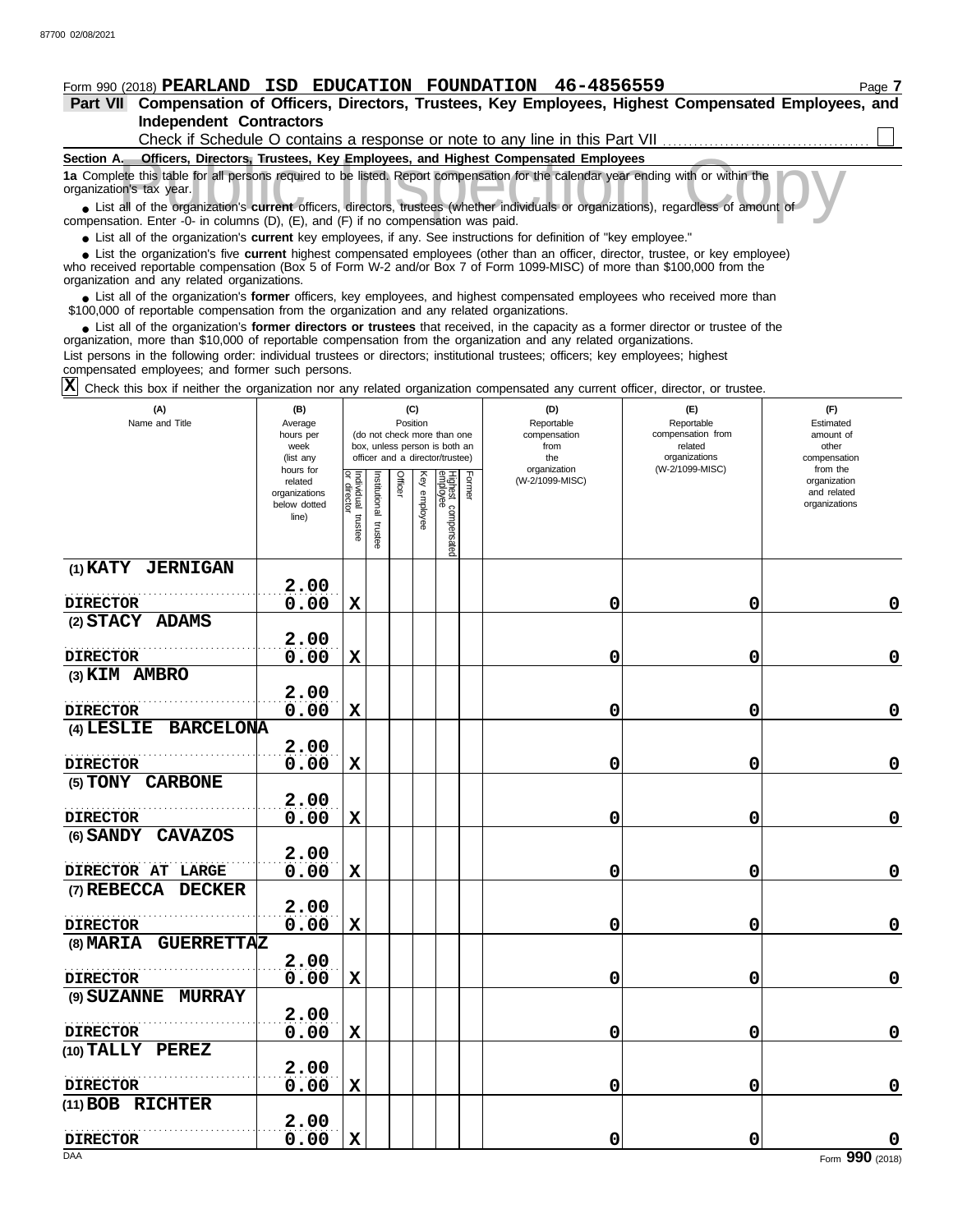| Form 990 (2018) PEARLAND                                                                                                         |                                  |                                   |               |          |                                                              |                                           | ISD EDUCATION FOUNDATION 46-4856559                                                                    |                                | Page 8                      |
|----------------------------------------------------------------------------------------------------------------------------------|----------------------------------|-----------------------------------|---------------|----------|--------------------------------------------------------------|-------------------------------------------|--------------------------------------------------------------------------------------------------------|--------------------------------|-----------------------------|
| <b>Part VII</b>                                                                                                                  |                                  |                                   |               |          |                                                              |                                           | Section A. Officers, Directors, Trustees, Key Employees, and Highest Compensated Employees (continued) |                                |                             |
| (A)                                                                                                                              | (B)                              |                                   |               | (C)      |                                                              |                                           | (D)                                                                                                    | (F)                            | (F)                         |
| Name and title                                                                                                                   | Average                          |                                   |               | Position |                                                              |                                           | Reportable                                                                                             | Reportable                     | Estimated                   |
|                                                                                                                                  | hours per<br>week                |                                   |               |          | (do not check more than one<br>box, unless person is both an |                                           | compensation<br>from                                                                                   | compensation from<br>related   | amount of<br>other          |
|                                                                                                                                  | (list any                        |                                   |               |          | officer and a director/trustee)                              |                                           | the                                                                                                    | organizations                  | compensation                |
|                                                                                                                                  | hours for                        |                                   |               |          |                                                              |                                           | organization                                                                                           | (W-2/1099-MISC)                | from the                    |
| Pu                                                                                                                               | related<br>organizations         | Individual trustee<br>or director | Institutional | Officer  | Key employee                                                 | Highest compensatec<br>employee<br>Former | (W-2/1099-MISC)                                                                                        |                                | organization<br>and related |
|                                                                                                                                  | below dotted                     |                                   |               |          |                                                              |                                           |                                                                                                        |                                | organizations               |
|                                                                                                                                  | line)                            |                                   |               |          |                                                              |                                           |                                                                                                        |                                |                             |
|                                                                                                                                  |                                  |                                   | trustee       |          |                                                              |                                           |                                                                                                        |                                |                             |
|                                                                                                                                  |                                  |                                   |               |          |                                                              |                                           |                                                                                                        |                                |                             |
| (12)<br>PHIL RUTTER                                                                                                              |                                  |                                   |               |          |                                                              |                                           |                                                                                                        |                                |                             |
|                                                                                                                                  | 2.00                             |                                   |               |          |                                                              |                                           |                                                                                                        |                                |                             |
| <b>DIRECTOR</b>                                                                                                                  | 0.00                             | $\mathbf X$                       |               |          |                                                              |                                           | 0                                                                                                      | 0                              | 0                           |
| <b>MARCUS</b><br><b>STEVENSON</b><br>(13)                                                                                        |                                  |                                   |               |          |                                                              |                                           |                                                                                                        |                                |                             |
|                                                                                                                                  | 2.00                             |                                   |               |          |                                                              |                                           |                                                                                                        |                                |                             |
| <b>DIRECTOR</b>                                                                                                                  |                                  | $\mathbf X$                       |               |          |                                                              |                                           |                                                                                                        | 0                              | $\mathbf 0$                 |
|                                                                                                                                  | 0.00                             |                                   |               |          |                                                              |                                           | 0                                                                                                      |                                |                             |
| <b>ANGELA WELLS</b><br>(14)                                                                                                      |                                  |                                   |               |          |                                                              |                                           |                                                                                                        |                                |                             |
|                                                                                                                                  | 2.00                             |                                   |               |          |                                                              |                                           |                                                                                                        |                                |                             |
| DIRECTOR AT LARGE                                                                                                                | 0.00                             | $\mathbf X$                       |               |          |                                                              |                                           | 0                                                                                                      | 0                              | $\mathbf 0$                 |
| <b>ADAM BROWN</b><br>(15)                                                                                                        |                                  |                                   |               |          |                                                              |                                           |                                                                                                        |                                |                             |
|                                                                                                                                  | 2.00                             |                                   |               |          |                                                              |                                           |                                                                                                        |                                |                             |
| <b>DIRECTOR</b>                                                                                                                  | 0.00                             | $\mathbf X$                       |               |          |                                                              |                                           | 0                                                                                                      | 0                              | $\mathbf 0$                 |
| RAQUEL FREEMAN<br>(16)                                                                                                           |                                  |                                   |               |          |                                                              |                                           |                                                                                                        |                                |                             |
|                                                                                                                                  | 2.00                             |                                   |               |          |                                                              |                                           |                                                                                                        |                                |                             |
|                                                                                                                                  |                                  |                                   |               |          |                                                              |                                           |                                                                                                        |                                |                             |
| <b>DIRECTOR</b>                                                                                                                  | 0.00                             | $\mathbf X$                       |               |          |                                                              |                                           | 0                                                                                                      | 0                              | $\mathbf 0$                 |
| <b>JULIE GARZA</b><br>(17)                                                                                                       |                                  |                                   |               |          |                                                              |                                           |                                                                                                        |                                |                             |
|                                                                                                                                  | 2.00                             |                                   |               |          |                                                              |                                           |                                                                                                        |                                |                             |
| <b>DIRECTOR</b>                                                                                                                  | 0.00                             | $\mathbf X$                       |               |          |                                                              |                                           | 0                                                                                                      | 0                              | 0                           |
| TORI LANDIS<br>(18)                                                                                                              |                                  |                                   |               |          |                                                              |                                           |                                                                                                        |                                |                             |
|                                                                                                                                  | 2.00                             |                                   |               |          |                                                              |                                           |                                                                                                        |                                |                             |
| <b>DIRECTOR</b>                                                                                                                  | 0.00                             | X                                 |               |          |                                                              |                                           | 0                                                                                                      | 0                              | 0                           |
| (19)<br>LANCE WILLIS                                                                                                             |                                  |                                   |               |          |                                                              |                                           |                                                                                                        |                                |                             |
|                                                                                                                                  | 2.00                             |                                   |               |          |                                                              |                                           |                                                                                                        |                                |                             |
| <b>DIRECTOR</b>                                                                                                                  | 0.00                             | $\mathbf X$                       |               |          |                                                              |                                           | 0                                                                                                      | 0                              | 0                           |
|                                                                                                                                  |                                  |                                   |               |          |                                                              |                                           |                                                                                                        |                                |                             |
| 1b Sub-total                                                                                                                     |                                  |                                   |               |          |                                                              | u                                         |                                                                                                        |                                |                             |
| c Total from continuation sheets to Part VII, Section A u                                                                        |                                  |                                   |               |          |                                                              |                                           |                                                                                                        |                                |                             |
|                                                                                                                                  |                                  |                                   |               |          |                                                              |                                           |                                                                                                        |                                |                             |
| Total number of individuals (including but not limited to those listed above) who received more than \$100,000 of<br>2           |                                  |                                   |               |          |                                                              |                                           |                                                                                                        |                                |                             |
| reportable compensation from the organization $\mathbf{u}$                                                                       |                                  |                                   |               |          |                                                              |                                           |                                                                                                        |                                |                             |
|                                                                                                                                  |                                  |                                   |               |          |                                                              |                                           |                                                                                                        |                                | Yes<br>No                   |
| Did the organization list any former officer, director, or trustee, key employee, or highest compensated<br>3                    |                                  |                                   |               |          |                                                              |                                           |                                                                                                        |                                | $\mathbf x$                 |
| For any individual listed on line 1a, is the sum of reportable compensation and other compensation from the                      |                                  |                                   |               |          |                                                              |                                           |                                                                                                        |                                | 3                           |
| 4<br>organization and related organizations greater than \$150,000? If "Yes," complete Schedule J for such                       |                                  |                                   |               |          |                                                              |                                           |                                                                                                        |                                |                             |
|                                                                                                                                  |                                  |                                   |               |          |                                                              |                                           |                                                                                                        |                                | X<br>4                      |
| Did any person listed on line 1a receive or accrue compensation from any unrelated organization or individual<br>5               |                                  |                                   |               |          |                                                              |                                           |                                                                                                        |                                |                             |
|                                                                                                                                  |                                  |                                   |               |          |                                                              |                                           |                                                                                                        |                                | X<br>5                      |
| Section B. Independent Contractors                                                                                               |                                  |                                   |               |          |                                                              |                                           |                                                                                                        |                                |                             |
| Complete this table for your five highest compensated independent contractors that received more than \$100,000 of<br>1          |                                  |                                   |               |          |                                                              |                                           |                                                                                                        |                                |                             |
| compensation from the organization. Report compensation for the calendar year ending with or within the organization's tax year. |                                  |                                   |               |          |                                                              |                                           |                                                                                                        |                                |                             |
|                                                                                                                                  | (A)<br>Name and business address |                                   |               |          |                                                              |                                           |                                                                                                        | (B)<br>Description of services | (C)<br>Compensation         |
|                                                                                                                                  |                                  |                                   |               |          |                                                              |                                           |                                                                                                        |                                |                             |
|                                                                                                                                  |                                  |                                   |               |          |                                                              |                                           |                                                                                                        |                                |                             |
|                                                                                                                                  |                                  |                                   |               |          |                                                              |                                           |                                                                                                        |                                |                             |
|                                                                                                                                  |                                  |                                   |               |          |                                                              |                                           |                                                                                                        |                                |                             |
|                                                                                                                                  |                                  |                                   |               |          |                                                              |                                           |                                                                                                        |                                |                             |
|                                                                                                                                  |                                  |                                   |               |          |                                                              |                                           |                                                                                                        |                                |                             |
|                                                                                                                                  |                                  |                                   |               |          |                                                              |                                           |                                                                                                        |                                |                             |
|                                                                                                                                  |                                  |                                   |               |          |                                                              |                                           |                                                                                                        |                                |                             |
|                                                                                                                                  |                                  |                                   |               |          |                                                              |                                           |                                                                                                        |                                |                             |
|                                                                                                                                  |                                  |                                   |               |          |                                                              |                                           |                                                                                                        |                                |                             |
|                                                                                                                                  |                                  |                                   |               |          |                                                              |                                           |                                                                                                        |                                |                             |
|                                                                                                                                  |                                  |                                   |               |          |                                                              |                                           |                                                                                                        |                                |                             |
|                                                                                                                                  |                                  |                                   |               |          |                                                              |                                           |                                                                                                        |                                |                             |

**2** Total number of independent contractors (including but not limited to those listed above) who received more than \$100,000 of compensation from the organization u

**0**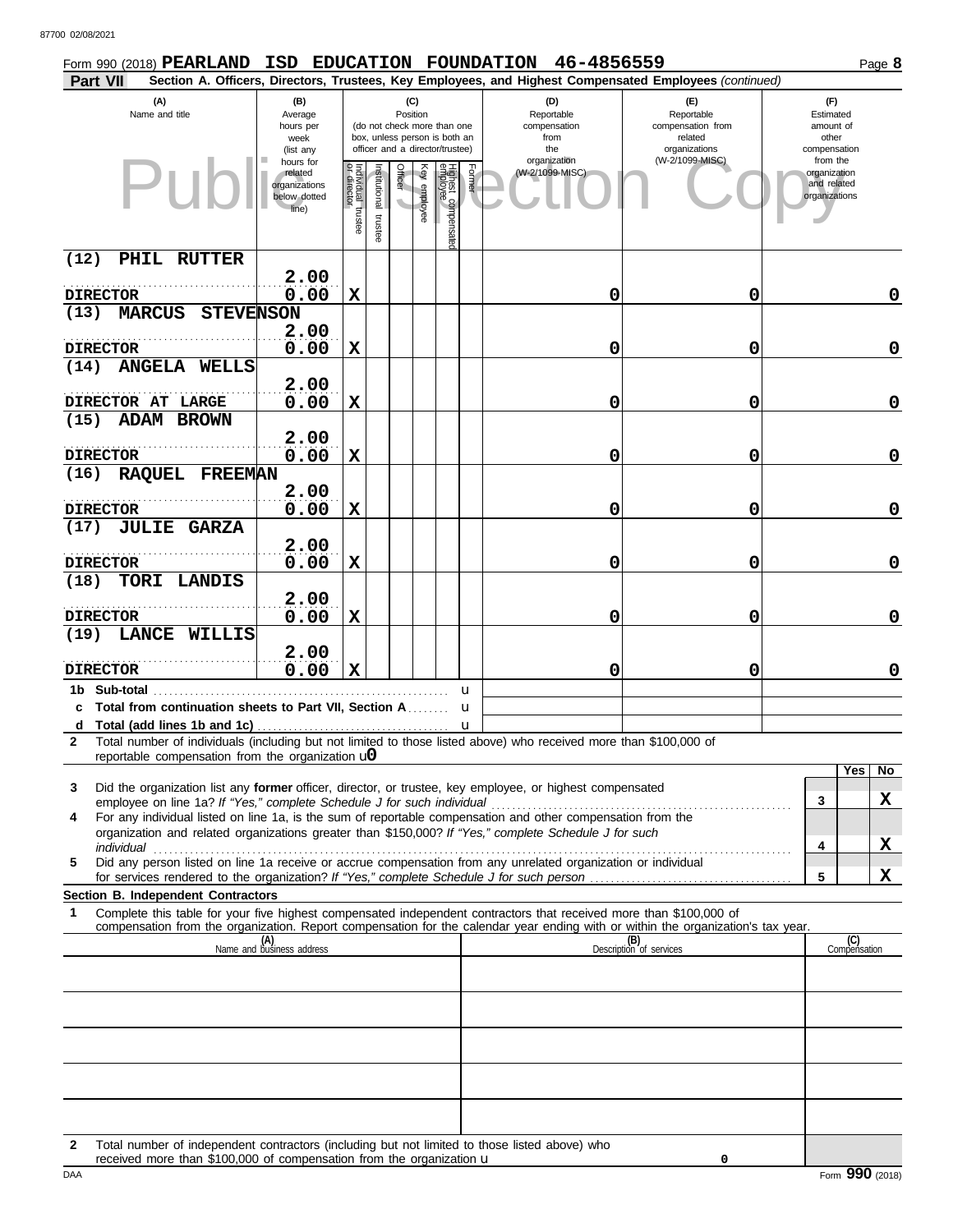|                                              |                  |                                                |                                                     |                |                   | Form 990 (2018) PEARLAND ISD EDUCATION FOUNDATION 46-4856559                  |                                                    |                                         | Page 9                                                           |
|----------------------------------------------|------------------|------------------------------------------------|-----------------------------------------------------|----------------|-------------------|-------------------------------------------------------------------------------|----------------------------------------------------|-----------------------------------------|------------------------------------------------------------------|
|                                              | <b>Part VIII</b> |                                                | <b>Statement of Revenue</b>                         |                |                   |                                                                               |                                                    |                                         |                                                                  |
|                                              |                  |                                                |                                                     |                |                   | Check if Schedule O contains a response or note to any line in this Part VIII |                                                    |                                         |                                                                  |
|                                              |                  |                                                |                                                     |                |                   | (A)<br>Total revenue                                                          | (B)<br>Related or<br>exempt<br>function<br>revenue | (C)<br>Unrelated<br>business<br>revenue | (D)<br>Revenue<br>excluded from tax<br>under sections<br>512-514 |
| Service Revenue Contributions, Gifts, Grants |                  | 1a Federated campaigns                         |                                                     | 1a             |                   |                                                                               |                                                    |                                         |                                                                  |
|                                              |                  |                                                | <b>b</b> Membership dues                            | 1 <sub>b</sub> |                   |                                                                               |                                                    |                                         |                                                                  |
|                                              |                  |                                                | c Fundraising events                                | 1 <sub>c</sub> |                   |                                                                               |                                                    |                                         |                                                                  |
|                                              |                  |                                                | d Related organizations                             | 1 <sub>d</sub> |                   |                                                                               |                                                    |                                         |                                                                  |
|                                              |                  |                                                | <b>e</b> Government grants (contributions).         | 1e             |                   |                                                                               |                                                    |                                         |                                                                  |
|                                              |                  | f All other contributions, gifts, grants,      |                                                     |                |                   |                                                                               |                                                    |                                         |                                                                  |
|                                              |                  |                                                | and similar amounts not included above              | 1f             | 107,265           |                                                                               |                                                    |                                         |                                                                  |
|                                              |                  |                                                | g Noncash contributions included in lines 1a-1f: \$ |                |                   |                                                                               |                                                    |                                         |                                                                  |
|                                              |                  |                                                |                                                     |                |                   | 107,265                                                                       |                                                    |                                         |                                                                  |
|                                              |                  |                                                |                                                     |                | <b>Busn. Code</b> |                                                                               |                                                    |                                         |                                                                  |
|                                              | 2a               |                                                |                                                     |                |                   |                                                                               |                                                    |                                         |                                                                  |
|                                              | b                |                                                |                                                     |                |                   |                                                                               |                                                    |                                         |                                                                  |
|                                              | С                |                                                |                                                     |                |                   |                                                                               |                                                    |                                         |                                                                  |
|                                              | d                |                                                |                                                     |                |                   |                                                                               |                                                    |                                         |                                                                  |
| Program                                      |                  |                                                | f All other program service revenue $\ldots$        |                |                   |                                                                               |                                                    |                                         |                                                                  |
|                                              |                  |                                                |                                                     |                |                   |                                                                               |                                                    |                                         |                                                                  |
|                                              | 3                |                                                | Investment income (including dividends, interest,   |                |                   |                                                                               |                                                    |                                         |                                                                  |
|                                              |                  |                                                | and other similar amounts)                          |                | u                 | 1,078                                                                         | 1,078                                              |                                         |                                                                  |
|                                              | 4                |                                                | Income from investment of tax-exempt bond proceeds  |                |                   |                                                                               |                                                    |                                         |                                                                  |
|                                              | 5                |                                                |                                                     |                | u                 |                                                                               |                                                    |                                         |                                                                  |
|                                              |                  |                                                | (i) Real                                            |                | (ii) Personal     |                                                                               |                                                    |                                         |                                                                  |
|                                              |                  | 6a Gross rents                                 |                                                     |                |                   |                                                                               |                                                    |                                         |                                                                  |
|                                              |                  | <b>b</b> Less: rental exps.                    |                                                     |                |                   |                                                                               |                                                    |                                         |                                                                  |
|                                              |                  | <b>c</b> Rental inc. or (loss)                 |                                                     |                |                   |                                                                               |                                                    |                                         |                                                                  |
|                                              |                  |                                                |                                                     |                | u                 |                                                                               |                                                    |                                         |                                                                  |
|                                              |                  | <b>7a</b> Gross amount from<br>sales of assets | (i) Securities                                      |                | (ii) Other        |                                                                               |                                                    |                                         |                                                                  |
|                                              |                  | other than inventory                           |                                                     |                |                   |                                                                               |                                                    |                                         |                                                                  |
|                                              |                  | <b>b</b> Less: cost or other                   |                                                     |                |                   |                                                                               |                                                    |                                         |                                                                  |
|                                              |                  | basis & sales exps.                            |                                                     |                |                   |                                                                               |                                                    |                                         |                                                                  |
|                                              |                  | c Gain or (loss)                               |                                                     |                |                   |                                                                               |                                                    |                                         |                                                                  |
|                                              |                  |                                                |                                                     |                |                   |                                                                               |                                                    |                                         |                                                                  |
| Revenue                                      |                  | (not including $$$                             | 8a Gross income from fundraising events             |                |                   |                                                                               |                                                    |                                         |                                                                  |
|                                              |                  |                                                | of contributions reported on line 1c).              |                |                   |                                                                               |                                                    |                                         |                                                                  |
|                                              |                  |                                                | See Part IV, line $18$                              | a              | 207,314           |                                                                               |                                                    |                                         |                                                                  |
| Other                                        |                  |                                                | <b>b</b> Less: direct expenses                      | $\mathbf b$    | 80,679            |                                                                               |                                                    |                                         |                                                                  |
|                                              |                  |                                                | c Net income or (loss) from fundraising events  u   |                |                   | 126,635                                                                       |                                                    |                                         |                                                                  |
|                                              |                  |                                                | 9a Gross income from gaming activities.             |                |                   |                                                                               |                                                    |                                         |                                                                  |
|                                              |                  |                                                |                                                     |                |                   |                                                                               |                                                    |                                         |                                                                  |
|                                              |                  |                                                | <b>b</b> Less: direct expenses                      | b              |                   |                                                                               |                                                    |                                         |                                                                  |
|                                              |                  |                                                | c Net income or (loss) from gaming activities  u    |                |                   |                                                                               |                                                    |                                         |                                                                  |
|                                              |                  |                                                | 10a Gross sales of inventory, less                  |                |                   |                                                                               |                                                    |                                         |                                                                  |
|                                              |                  |                                                | returns and allowances  a                           |                |                   |                                                                               |                                                    |                                         |                                                                  |
|                                              |                  |                                                | <b>b</b> Less: $cost$ of goods sold $\ldots$        | b              |                   |                                                                               |                                                    |                                         |                                                                  |
|                                              |                  |                                                | c Net income or (loss) from sales of inventory u    |                |                   |                                                                               |                                                    |                                         |                                                                  |
|                                              |                  |                                                | Miscellaneous Revenue                               |                | Busn. Code        |                                                                               |                                                    |                                         |                                                                  |
|                                              |                  | 11a MISCELLANEOUS                              |                                                     |                |                   | 1,361                                                                         | 1,361                                              |                                         |                                                                  |
|                                              | b                |                                                |                                                     |                |                   |                                                                               |                                                    |                                         |                                                                  |
|                                              | с                |                                                |                                                     |                |                   |                                                                               |                                                    |                                         |                                                                  |
|                                              |                  |                                                |                                                     |                | u                 | 1,361                                                                         |                                                    |                                         |                                                                  |
|                                              |                  |                                                | 12 Total revenue. See instructions.                 |                | $\mathbf{u}$      | 236,339                                                                       | 2,439                                              | 0                                       | 0                                                                |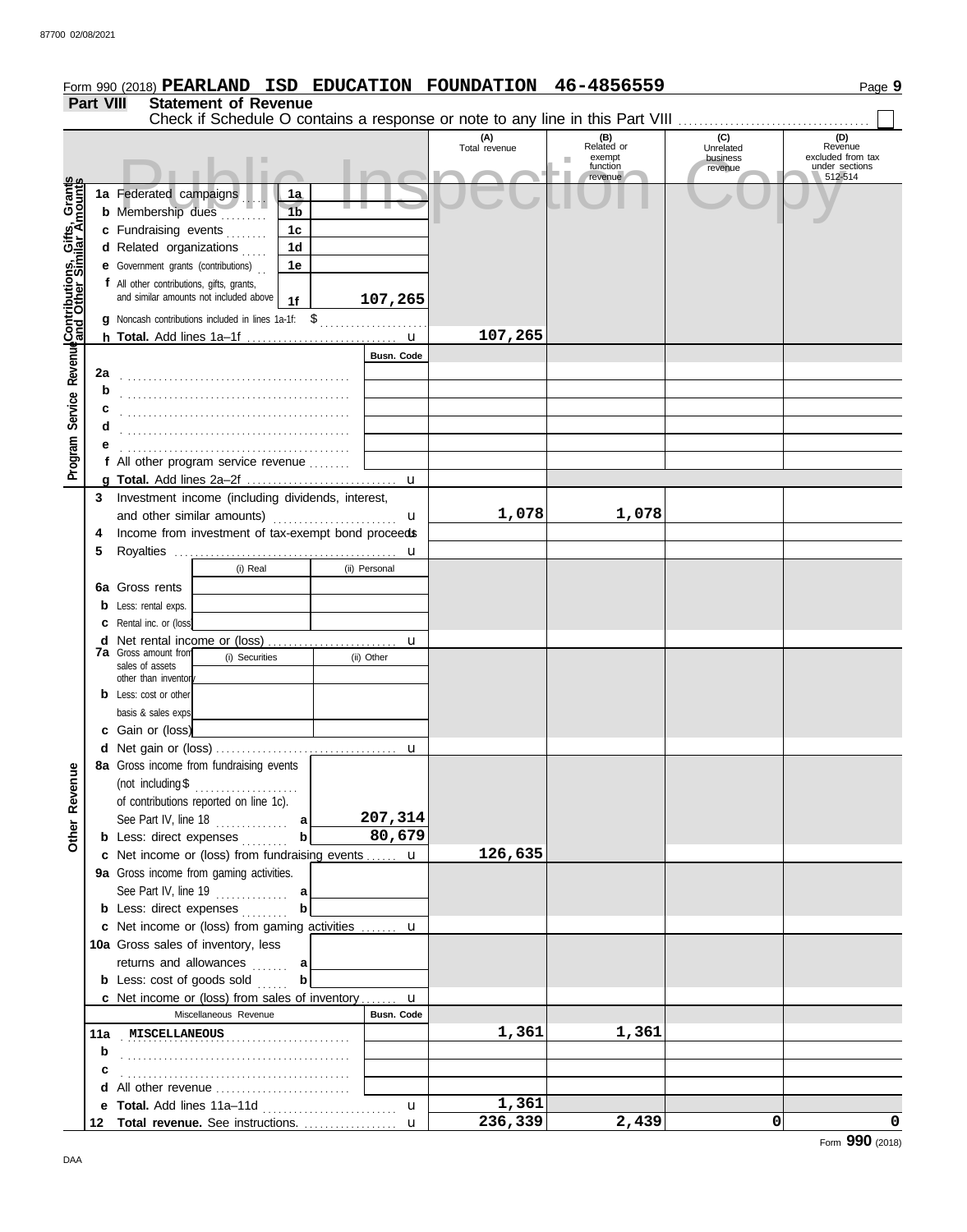# **Form 990 (2018) PEARLAND ISD EDUCATION FOUNDATION 46-4856559** Page 10

## **Part IX Statement of Functional Expenses**

Collate amounts reported on lines 6b, Total expenses<br>
Program service Management and Copyright Service Management and European Service Stand 10b of Part VIII.<br>
Sand other assistance to domestic organizations<br>
Sand other as *Section 501(c)(3) and 501(c)(4) organizations must complete all columns. All other organizations must complete column (A). Do not include amounts reported on lines 6b, 7b, 8b, 9b, and 10b of Part VIII.* **1 2 3 4** Benefits paid to or for members **........**.. **5 6** Compensation not included above, to disqualified **7 8 9 10** Payroll taxes ............................... **11 a** Management .............................. **b** Legal **c** Accounting . . . . . . . . . . . . . . . . . . . . . . . . . . . . . . . . **d** Lobbying . . . . . . . . . . . . . . . . . . . . . . . . . . . . . . . . . . . **e** Professional fundraising services. See Part IV, line 17 **f g 12** Advertising and promotion ............... **13** Office expenses **.......................**... **14 15 16 17 18 19 20** Interest . . . . . . . . . . . . . . . . . . . . . . . . . . . . . . . . . . . . **21 22** Depreciation, depletion, and amortization . **23** Insurance . . . . . . . . . . . . . . . . . . . . . . . . . . . . . . . . . . **24** Other expenses. Itemize expenses not covered **a** . OTHER PROGRAM EXPENSES  $\boxed{7,208}$  . . . . . 7,208 **b c d e** All other expenses . . . . . . . . . . . . . . . . . . . . . . . . **25 Total functional expenses.** Add lines 1 through 24e . . . **26** Grants and other assistance to domestic organizations and domestic governments. See Part IV, line 21 . . . . . . . . Grants and other assistance to domestic individuals. See Part IV, line 22 Grants and other assistance to foreign organizations, foreign governments, and foreign individuals. See Part IV, lines 15 and 16 Compensation of current officers, directors, trustees, and key employees .............. persons (as defined under section 4958(f)(1)) and persons described in section 4958(c)(3)(B) . . . . . Other salaries and wages ............ Pension plan accruals and contributions (include section 401(k) and 403(b) employer contributions) Other employee benefits ................... Fees for services (non-employees): . . . . . . . . . . . . . . . . . . . . . . . . . . . . . . . . . . . . . . Investment management fees Other. (If line 11g amount exceeds 10% of line 25, column Information technology . . . . . . . . . . . . . . . . . . . . Royalties . . . . . . . . . . . . . . . . . . . . . . . . . . . . . . . . . . Occupancy . . . . . . . . . . . . . . . . . . . . . . . . . . . . . . . . Travel . . . . . . . . . . . . . . . . . . . . . . . . . . . . . . . . . . . . . . Payments of travel or entertainment expenses for any federal, state, or local public officials Conferences, conventions, and meetings . Payments to affiliates ....................... above (List miscellaneous expenses in line 24e. If line 24e amount exceeds 10% of line 25, column (A) amount, list line 24e expenses on Schedule O.) fundraising solicitation. Check here  $\mathbf{u}$  | if organization reported in column (B) joint costs from a combined educational campaign and **(A) (B) (C) (D)** Total expenses Program service Management and expenses (B) (C)<br>
Program service Management and general expenses Fundraising expenses **DISTRICT INITIATIVES 5,444 5,444** . . . . . . . . . . . . . . . . . . . . . . . . . . . . . . . . . . . . . . . . . . . . . **ADVERTISING 2,400 2,400** . . . . . . . . . . . . . . . . . . . . . . . . . . . . . . . . . . . . . . . . . . . . . Check if Schedule O contains a response or note to any line in this Part IX **Joint costs.** Complete this line only if the (A) amount, list line 11g expenses on Schedule O.) . . . . . . **125,284 125,284 35,484 35,484 3,650 3,650 3,501 3,501 84,195 84,195 557 557 679 679 MISCELLANEOUS** 2,254<br> **2,254 2,254 2,254 2,254 2,254 2,254 2,254 2,254 2,254 4,112 681 3,431 274,768 223,369 51,399 0**

following SOP 98-2 (ASC 958-720)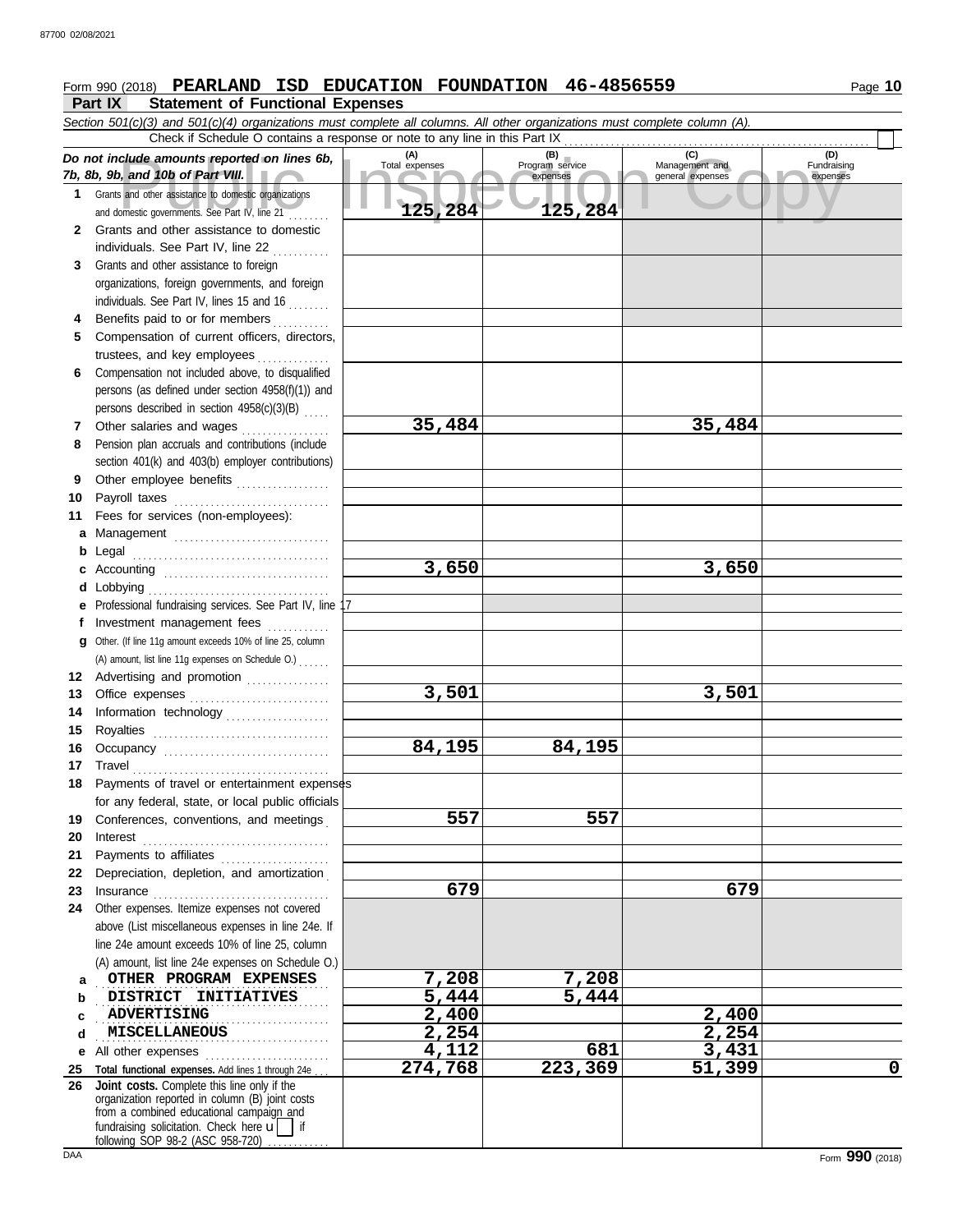#### Form 990 (2018) PEARLAND ISD EDUCATION FOUNDATION 46-4856559 Page 11 **PEARLAND ISD EDUCATION FOUNDATION 46-4856559**

|                      | Part X | <b>Balance Sheet</b>                                                                                                                                                                                                                                                                                                                                                                                                                                                                                                                                                                                                                                                                                                                                                                                                                                                                               |                   |                |                |
|----------------------|--------|----------------------------------------------------------------------------------------------------------------------------------------------------------------------------------------------------------------------------------------------------------------------------------------------------------------------------------------------------------------------------------------------------------------------------------------------------------------------------------------------------------------------------------------------------------------------------------------------------------------------------------------------------------------------------------------------------------------------------------------------------------------------------------------------------------------------------------------------------------------------------------------------------|-------------------|----------------|----------------|
|                      |        | Check if Schedule O contains a response or note to any line in this Part X                                                                                                                                                                                                                                                                                                                                                                                                                                                                                                                                                                                                                                                                                                                                                                                                                         |                   |                |                |
|                      |        |                                                                                                                                                                                                                                                                                                                                                                                                                                                                                                                                                                                                                                                                                                                                                                                                                                                                                                    | (A)               |                | (B)            |
|                      |        |                                                                                                                                                                                                                                                                                                                                                                                                                                                                                                                                                                                                                                                                                                                                                                                                                                                                                                    | Beginning of year |                | End of year    |
|                      | 1      | <b>2 Inchecty</b><br>Cash-non-interest bearing                                                                                                                                                                                                                                                                                                                                                                                                                                                                                                                                                                                                                                                                                                                                                                                                                                                     | $\sim$ 279,324    | $\sqrt{2}$     | 145,090        |
|                      | 2      |                                                                                                                                                                                                                                                                                                                                                                                                                                                                                                                                                                                                                                                                                                                                                                                                                                                                                                    |                   | $\mathbf{2}$   | 180,000        |
|                      | 3      |                                                                                                                                                                                                                                                                                                                                                                                                                                                                                                                                                                                                                                                                                                                                                                                                                                                                                                    |                   | $\overline{3}$ |                |
|                      | 4      |                                                                                                                                                                                                                                                                                                                                                                                                                                                                                                                                                                                                                                                                                                                                                                                                                                                                                                    |                   | 4              |                |
|                      | 5      | Loans and other receivables from current and former officers, directors,                                                                                                                                                                                                                                                                                                                                                                                                                                                                                                                                                                                                                                                                                                                                                                                                                           |                   |                |                |
|                      |        | trustees, key employees, and highest compensated employees.                                                                                                                                                                                                                                                                                                                                                                                                                                                                                                                                                                                                                                                                                                                                                                                                                                        |                   |                |                |
|                      |        | Complete Part II of Schedule L                                                                                                                                                                                                                                                                                                                                                                                                                                                                                                                                                                                                                                                                                                                                                                                                                                                                     |                   | 5              |                |
|                      | 6      |                                                                                                                                                                                                                                                                                                                                                                                                                                                                                                                                                                                                                                                                                                                                                                                                                                                                                                    |                   |                |                |
|                      |        |                                                                                                                                                                                                                                                                                                                                                                                                                                                                                                                                                                                                                                                                                                                                                                                                                                                                                                    |                   |                |                |
|                      |        | sponsoring organizations of section 501(c)(9) voluntary employees' beneficiary                                                                                                                                                                                                                                                                                                                                                                                                                                                                                                                                                                                                                                                                                                                                                                                                                     |                   |                |                |
|                      |        |                                                                                                                                                                                                                                                                                                                                                                                                                                                                                                                                                                                                                                                                                                                                                                                                                                                                                                    |                   | 6              |                |
| Assets               | 7      | Loans and other receivables from other disqualified persons (as defined under section<br>$4958(f)(1)$ ), persons described in section $4958(c)(3)(B)$ , and contributing employers and<br>organizations (see instructions). Complete Part II of Schedule L<br>Inventories for sale or use<br>10a Land, buildings, and equipment: cost or<br>other basis. Complete Part VI of Schedule D  10a<br>Less: accumulated depreciation<br>10b<br>.<br>Intangible assets<br>Other assets. See Part IV, line 11<br>279,324<br>Accounts payable and accrued expenses [[11][11] Accounts payable and accrued expenses [[11] Accounts are not accrued to a set of the set of the set of the set of the set of the set of the set of the set of the set of the s<br>Escrow or custodial account liability. Complete Part IV of Schedule D<br>Loans and other payables to current and former officers, directors, |                   | $\overline{7}$ |                |
|                      | 8      |                                                                                                                                                                                                                                                                                                                                                                                                                                                                                                                                                                                                                                                                                                                                                                                                                                                                                                    |                   | 8              |                |
|                      | 9      |                                                                                                                                                                                                                                                                                                                                                                                                                                                                                                                                                                                                                                                                                                                                                                                                                                                                                                    |                   | 9              |                |
|                      |        |                                                                                                                                                                                                                                                                                                                                                                                                                                                                                                                                                                                                                                                                                                                                                                                                                                                                                                    |                   |                |                |
|                      |        |                                                                                                                                                                                                                                                                                                                                                                                                                                                                                                                                                                                                                                                                                                                                                                                                                                                                                                    |                   |                |                |
|                      | b      |                                                                                                                                                                                                                                                                                                                                                                                                                                                                                                                                                                                                                                                                                                                                                                                                                                                                                                    |                   | 10c            |                |
|                      | 11     |                                                                                                                                                                                                                                                                                                                                                                                                                                                                                                                                                                                                                                                                                                                                                                                                                                                                                                    |                   | 11             |                |
|                      | 12     |                                                                                                                                                                                                                                                                                                                                                                                                                                                                                                                                                                                                                                                                                                                                                                                                                                                                                                    |                   | 12             |                |
|                      | 13     |                                                                                                                                                                                                                                                                                                                                                                                                                                                                                                                                                                                                                                                                                                                                                                                                                                                                                                    |                   | 13             |                |
|                      | 14     |                                                                                                                                                                                                                                                                                                                                                                                                                                                                                                                                                                                                                                                                                                                                                                                                                                                                                                    |                   | 14             |                |
|                      | 15     |                                                                                                                                                                                                                                                                                                                                                                                                                                                                                                                                                                                                                                                                                                                                                                                                                                                                                                    |                   | 15             |                |
|                      | 16     |                                                                                                                                                                                                                                                                                                                                                                                                                                                                                                                                                                                                                                                                                                                                                                                                                                                                                                    |                   | 16             | 325,090        |
|                      | 17     |                                                                                                                                                                                                                                                                                                                                                                                                                                                                                                                                                                                                                                                                                                                                                                                                                                                                                                    |                   | 17             |                |
|                      | 18     |                                                                                                                                                                                                                                                                                                                                                                                                                                                                                                                                                                                                                                                                                                                                                                                                                                                                                                    |                   | 18             |                |
|                      | 19     |                                                                                                                                                                                                                                                                                                                                                                                                                                                                                                                                                                                                                                                                                                                                                                                                                                                                                                    |                   | 19             |                |
|                      | 20     |                                                                                                                                                                                                                                                                                                                                                                                                                                                                                                                                                                                                                                                                                                                                                                                                                                                                                                    |                   | 20             |                |
|                      | 21     |                                                                                                                                                                                                                                                                                                                                                                                                                                                                                                                                                                                                                                                                                                                                                                                                                                                                                                    |                   | 21             |                |
|                      | 22     |                                                                                                                                                                                                                                                                                                                                                                                                                                                                                                                                                                                                                                                                                                                                                                                                                                                                                                    |                   |                |                |
|                      |        | trustees, key employees, highest compensated employees, and                                                                                                                                                                                                                                                                                                                                                                                                                                                                                                                                                                                                                                                                                                                                                                                                                                        |                   |                |                |
| Liabilities          |        | disqualified persons. Complete Part II of Schedule L                                                                                                                                                                                                                                                                                                                                                                                                                                                                                                                                                                                                                                                                                                                                                                                                                                               |                   | 22             |                |
|                      | 23     | Secured mortgages and notes payable to unrelated third parties                                                                                                                                                                                                                                                                                                                                                                                                                                                                                                                                                                                                                                                                                                                                                                                                                                     |                   | 23             |                |
|                      | 24     | Unsecured notes and loans payable to unrelated third parties                                                                                                                                                                                                                                                                                                                                                                                                                                                                                                                                                                                                                                                                                                                                                                                                                                       |                   | 24             |                |
|                      | 25     | Other liabilities (including federal income tax, payables to related third                                                                                                                                                                                                                                                                                                                                                                                                                                                                                                                                                                                                                                                                                                                                                                                                                         |                   |                |                |
|                      |        | parties, and other liabilities not included on lines 17-24). Complete Part X<br>of Schedule D                                                                                                                                                                                                                                                                                                                                                                                                                                                                                                                                                                                                                                                                                                                                                                                                      |                   | 25             |                |
|                      | 26     |                                                                                                                                                                                                                                                                                                                                                                                                                                                                                                                                                                                                                                                                                                                                                                                                                                                                                                    | 0                 | 26             | 0              |
|                      |        | Organizations that follow SFAS 117 (ASC 958), check here $\mathbf{u}[\overline{\mathbf{X}}]$ and                                                                                                                                                                                                                                                                                                                                                                                                                                                                                                                                                                                                                                                                                                                                                                                                   |                   |                |                |
| <b>Fund Balances</b> |        | complete lines 27 through 29, and lines 33 and 34.                                                                                                                                                                                                                                                                                                                                                                                                                                                                                                                                                                                                                                                                                                                                                                                                                                                 |                   |                |                |
|                      | 27     | Unrestricted net assets                                                                                                                                                                                                                                                                                                                                                                                                                                                                                                                                                                                                                                                                                                                                                                                                                                                                            | 279,324           | 27             | 325,090        |
|                      | 28     |                                                                                                                                                                                                                                                                                                                                                                                                                                                                                                                                                                                                                                                                                                                                                                                                                                                                                                    |                   | 28             |                |
|                      | 29     |                                                                                                                                                                                                                                                                                                                                                                                                                                                                                                                                                                                                                                                                                                                                                                                                                                                                                                    |                   | 29             |                |
|                      |        | Organizations that do not follow SFAS 117 (ASC 958), check here $\mathbf{u}$  <br>and                                                                                                                                                                                                                                                                                                                                                                                                                                                                                                                                                                                                                                                                                                                                                                                                              |                   |                |                |
| ð                    |        | complete lines 30 through 34.                                                                                                                                                                                                                                                                                                                                                                                                                                                                                                                                                                                                                                                                                                                                                                                                                                                                      |                   |                |                |
|                      | 30     | Capital stock or trust principal, or current funds                                                                                                                                                                                                                                                                                                                                                                                                                                                                                                                                                                                                                                                                                                                                                                                                                                                 |                   | 30             |                |
|                      | 31     | Paid-in or capital surplus, or land, building, or equipment fund [[[[[[[[[[[[[[[[[[[[[[[[[[[[[[[[[[[                                                                                                                                                                                                                                                                                                                                                                                                                                                                                                                                                                                                                                                                                                                                                                                               |                   | 31             |                |
| <b>Net Assets</b>    | 32     | Retained earnings, endowment, accumulated income, or other funds                                                                                                                                                                                                                                                                                                                                                                                                                                                                                                                                                                                                                                                                                                                                                                                                                                   |                   | 32             |                |
|                      | 33     | Total net assets or fund balances                                                                                                                                                                                                                                                                                                                                                                                                                                                                                                                                                                                                                                                                                                                                                                                                                                                                  | 279,324           | 33             | 325,090        |
|                      | 34     |                                                                                                                                                                                                                                                                                                                                                                                                                                                                                                                                                                                                                                                                                                                                                                                                                                                                                                    | <u>279,324 34</u> |                | <u>325,090</u> |

Form **990** (2018)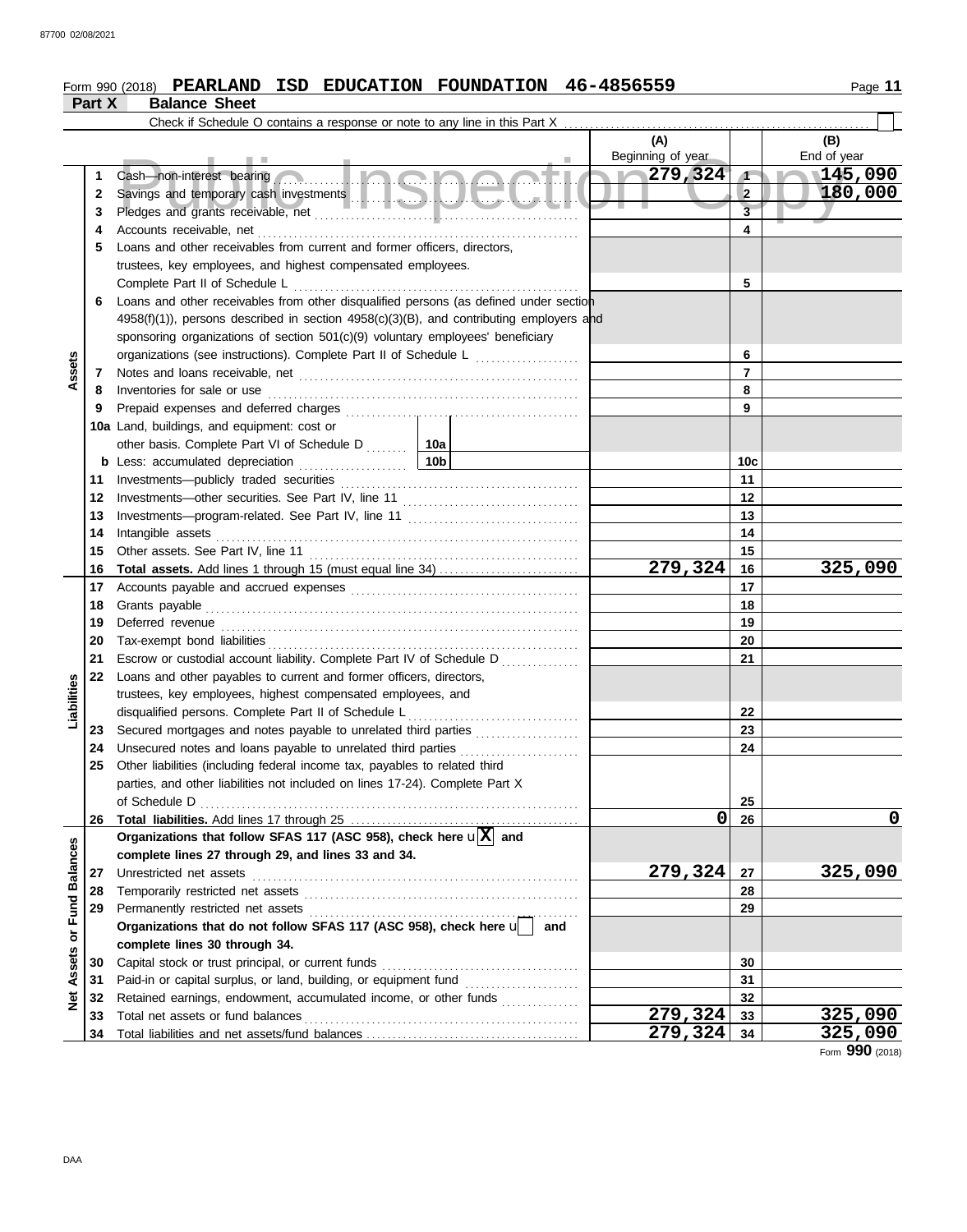|    | Form 990 (2018) PEARLAND ISD EDUCATION FOUNDATION $46-4856559$                                                 |                |                |           | Page 12 |
|----|----------------------------------------------------------------------------------------------------------------|----------------|----------------|-----------|---------|
|    | <b>Reconciliation of Net Assets</b><br>Part XI                                                                 |                |                |           |         |
|    |                                                                                                                |                |                |           |         |
| 1. |                                                                                                                |                |                | 236, 339  |         |
| 2  |                                                                                                                | $\overline{2}$ |                | 274,768   |         |
| 3  | Revenue less expenses. Subtract line 2 from line 1                                                             | $3 -$          |                | $-38,429$ |         |
| 4  | Net assets or fund balances at beginning of year (must equal Part X, line 33, column (A))                      | $\overline{4}$ |                | 279,324   |         |
| 5  |                                                                                                                |                |                |           |         |
| 6  |                                                                                                                | 6              |                | 84,195    |         |
| 7  | Investment expenses                                                                                            | $\overline{7}$ |                |           |         |
| 8  | Prior period adjustments                                                                                       | 8              |                |           |         |
| 9  | Other changes in net assets or fund balances (explain in Schedule O)                                           | 9              |                |           |         |
| 10 | Net assets or fund balances at end of year. Combine lines 3 through 9 (must equal Part X, line                 |                |                |           |         |
|    | 33, column (B))                                                                                                | 10             |                | 325,090   |         |
|    | <b>Financial Statements and Reporting</b><br><b>Part XII</b>                                                   |                |                |           |         |
|    |                                                                                                                |                |                |           |         |
|    | $ \mathbf{X} $ Accrual<br>Accounting method used to prepare the Form 990:     Cash                             |                |                | Yes l     | No      |
| 1. | Other<br>If the organization changed its method of accounting from a prior year or checked "Other," explain in |                |                |           |         |
|    | Schedule O.                                                                                                    |                |                |           |         |
|    | 2a Were the organization's financial statements compiled or reviewed by an independent accountant?             |                | 2a             |           | X       |
|    | If "Yes," check a box below to indicate whether the financial statements for the year were compiled or         |                |                |           |         |
|    | reviewed on a separate basis, consolidated basis, or both:                                                     |                |                |           |         |
|    | Both consolidated and separate basis<br>Separate basis     Consolidated basis<br>$\Box$                        |                |                |           |         |
|    | <b>b</b> Were the organization's financial statements audited by an independent accountant?                    |                | 2 <sub>b</sub> |           | x       |
|    | If "Yes," check a box below to indicate whether the financial statements for the year were audited on a        |                |                |           |         |
|    | separate basis, consolidated basis, or both:                                                                   |                |                |           |         |
|    | Separate basis   Consolidated basis<br>  Both consolidated and separate basis                                  |                |                |           |         |
|    | c If "Yes" to line 2a or 2b, does the organization have a committee that assumes responsibility for oversight  |                |                |           |         |
|    | of the audit, review, or compilation of its financial statements and selection of an independent accountant?   |                | 2c             |           |         |
|    | If the organization changed either its oversight process or selection process during the tax year, explain in  |                |                |           |         |
|    | Schedule O.                                                                                                    |                |                |           |         |
|    | 3a As a result of a federal award, was the organization required to undergo an audit or audits as set forth in |                |                |           |         |
|    | the Single Audit Act and OMB Circular A-133?                                                                   |                | 3a             |           |         |
|    | b If "Yes," did the organization undergo the required audit or audits? If the organization did not undergo the |                |                |           |         |
|    | required audit or audits, explain why in Schedule O and describe any steps taken to undergo such audits.       |                | 3 <sub>b</sub> |           |         |

## Form **990** (2018)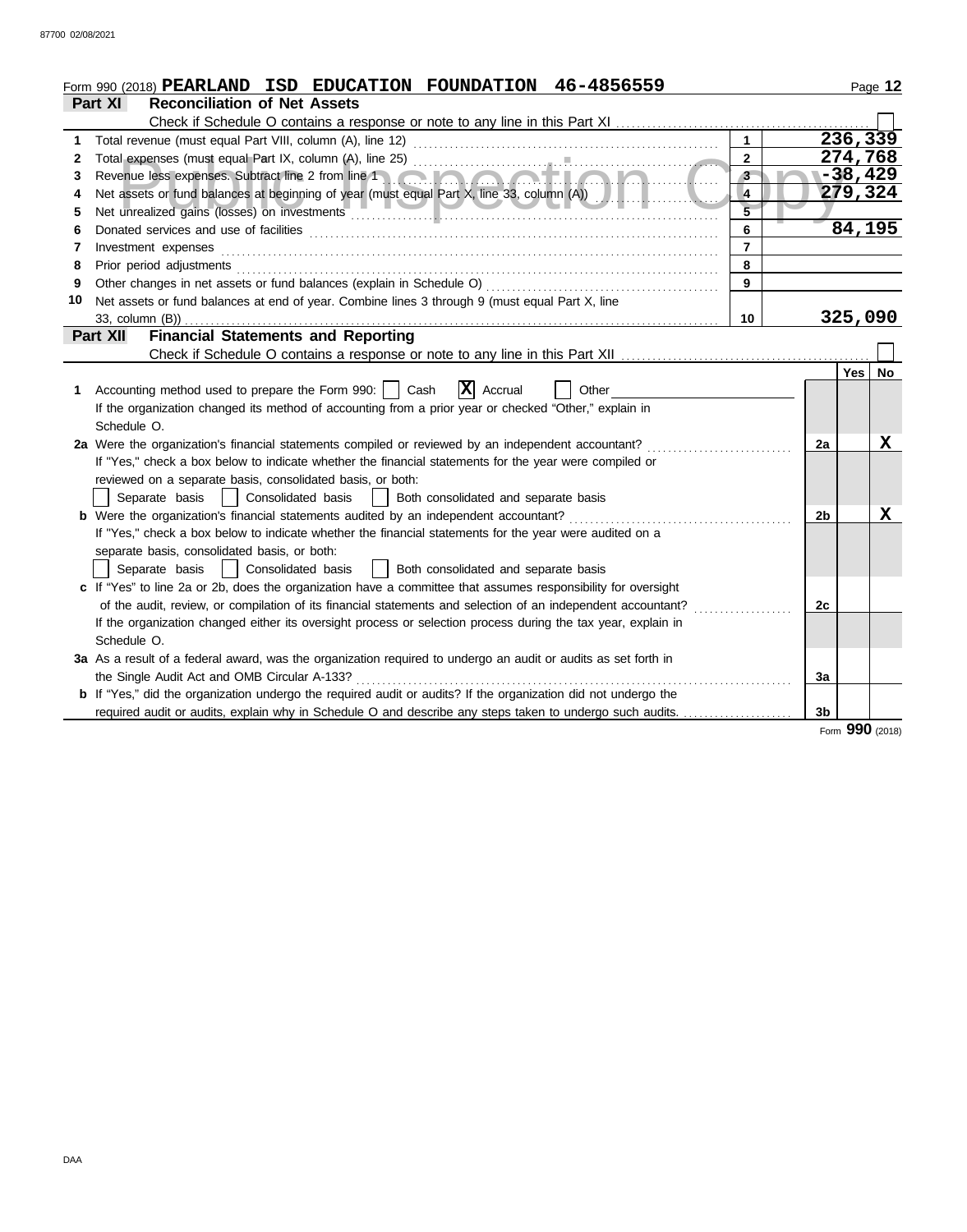|                  | Form 990 (2018) PEARLAND                                                                                                                                             |                                                               |                                   |                          |                 |              |                                                                                                 |        | ISD EDUCATION FOUNDATION 46-4856559                              |                                                                                                                                                                                                                                                        |                                                                    | Page 8              |
|------------------|----------------------------------------------------------------------------------------------------------------------------------------------------------------------|---------------------------------------------------------------|-----------------------------------|--------------------------|-----------------|--------------|-------------------------------------------------------------------------------------------------|--------|------------------------------------------------------------------|--------------------------------------------------------------------------------------------------------------------------------------------------------------------------------------------------------------------------------------------------------|--------------------------------------------------------------------|---------------------|
| Part VII         |                                                                                                                                                                      |                                                               |                                   |                          |                 |              |                                                                                                 |        |                                                                  | Section A. Officers, Directors, Trustees, Key Employees, and Highest Compensated Employees (continued)                                                                                                                                                 |                                                                    |                     |
|                  | (A)<br>Name and title                                                                                                                                                | (B)<br>Average<br>hours per<br>week<br>(list any<br>hours for |                                   |                          | (C)<br>Position |              | (do not check more than one<br>box, unless person is both an<br>officer and a director/trustee) |        | (D)<br>Reportable<br>compensation<br>from<br>the<br>organization | (F)<br>Reportable<br>compensation from<br>related<br>organizations<br>(W-2/1099-MISC)                                                                                                                                                                  | (F)<br>Estimated<br>amount of<br>other<br>compensation<br>from the |                     |
|                  | Pul                                                                                                                                                                  | related<br>organizations<br>below dotted<br>line)             | Individual trustee<br>or director | Institutional<br>trustee | Officer         | Key employee | Highest compensater<br>employee                                                                 | Former | (W-2/1099-MISC)                                                  |                                                                                                                                                                                                                                                        | organization<br>and related<br>organizations                       |                     |
| (20)             | DONNA RIZZO                                                                                                                                                          |                                                               |                                   |                          |                 |              |                                                                                                 |        |                                                                  |                                                                                                                                                                                                                                                        |                                                                    |                     |
|                  |                                                                                                                                                                      | 5.00                                                          |                                   |                          |                 |              |                                                                                                 |        |                                                                  |                                                                                                                                                                                                                                                        |                                                                    |                     |
| IMM.             | PAST PRESIDENT                                                                                                                                                       | 0.00                                                          |                                   |                          | X               |              |                                                                                                 |        | 0                                                                | 0                                                                                                                                                                                                                                                      |                                                                    | $\mathbf 0$         |
| (21)             | DENA HANKS                                                                                                                                                           | 5.00                                                          |                                   |                          |                 |              |                                                                                                 |        |                                                                  |                                                                                                                                                                                                                                                        |                                                                    |                     |
| PRESIDENT        |                                                                                                                                                                      | 0.00                                                          |                                   |                          | X               |              |                                                                                                 |        | 0                                                                | 0                                                                                                                                                                                                                                                      |                                                                    | $\mathbf 0$         |
| (22)             | MELISSA BLACK                                                                                                                                                        |                                                               |                                   |                          |                 |              |                                                                                                 |        |                                                                  |                                                                                                                                                                                                                                                        |                                                                    |                     |
|                  |                                                                                                                                                                      | 5.00                                                          |                                   |                          |                 |              |                                                                                                 |        |                                                                  |                                                                                                                                                                                                                                                        |                                                                    |                     |
| (23)             | PRESIDENT ELECT<br><b>CHAVARRIA</b>                                                                                                                                  | 0.00                                                          |                                   |                          | X               |              |                                                                                                 |        | 0                                                                | 0                                                                                                                                                                                                                                                      |                                                                    | $\mathbf 0$         |
|                  | <b>MONA</b>                                                                                                                                                          | 5.00                                                          |                                   |                          |                 |              |                                                                                                 |        |                                                                  |                                                                                                                                                                                                                                                        |                                                                    |                     |
| <b>TREASURER</b> |                                                                                                                                                                      | 0.00                                                          |                                   |                          | X               |              |                                                                                                 |        | 0                                                                | 0                                                                                                                                                                                                                                                      |                                                                    | $\mathbf 0$         |
| (24)             | <b>JOHN KELLY</b><br>DR.                                                                                                                                             |                                                               |                                   |                          |                 |              |                                                                                                 |        |                                                                  |                                                                                                                                                                                                                                                        |                                                                    |                     |
|                  |                                                                                                                                                                      | 5.00                                                          |                                   |                          |                 |              |                                                                                                 |        |                                                                  |                                                                                                                                                                                                                                                        |                                                                    |                     |
| <b>SECRETARY</b> |                                                                                                                                                                      | 0.00                                                          |                                   |                          | X               |              |                                                                                                 |        | 0                                                                | 0                                                                                                                                                                                                                                                      |                                                                    | $\mathbf 0$         |
| (25)             | <b>KEVIN FULLER</b>                                                                                                                                                  | 5.00                                                          |                                   |                          |                 |              |                                                                                                 |        |                                                                  |                                                                                                                                                                                                                                                        |                                                                    |                     |
|                  | VP OF ADMINISTRATION                                                                                                                                                 | 0.00                                                          |                                   |                          | X               |              |                                                                                                 |        | 0                                                                | 0                                                                                                                                                                                                                                                      |                                                                    | $\mathbf 0$         |
| (26)             | TREVOR BURT                                                                                                                                                          |                                                               |                                   |                          |                 |              |                                                                                                 |        |                                                                  |                                                                                                                                                                                                                                                        |                                                                    |                     |
|                  | VP OF DEVELOPMENT                                                                                                                                                    | 5.00<br>0.00                                                  |                                   |                          | X               |              |                                                                                                 |        | 0                                                                | 0                                                                                                                                                                                                                                                      |                                                                    | $\mathbf 0$         |
|                  |                                                                                                                                                                      |                                                               |                                   |                          |                 |              |                                                                                                 |        |                                                                  |                                                                                                                                                                                                                                                        |                                                                    |                     |
|                  | 1b Sub-total                                                                                                                                                         |                                                               |                                   |                          |                 |              |                                                                                                 | u      |                                                                  |                                                                                                                                                                                                                                                        |                                                                    |                     |
|                  |                                                                                                                                                                      |                                                               |                                   |                          |                 |              |                                                                                                 |        |                                                                  |                                                                                                                                                                                                                                                        |                                                                    |                     |
|                  |                                                                                                                                                                      |                                                               |                                   |                          |                 |              |                                                                                                 |        |                                                                  |                                                                                                                                                                                                                                                        |                                                                    |                     |
| 2                | Total number of individuals (including but not limited to those listed above) who received more than \$100,000 of<br>reportable compensation from the organization u |                                                               |                                   |                          |                 |              |                                                                                                 |        |                                                                  |                                                                                                                                                                                                                                                        |                                                                    |                     |
|                  |                                                                                                                                                                      |                                                               |                                   |                          |                 |              |                                                                                                 |        |                                                                  |                                                                                                                                                                                                                                                        |                                                                    | Yes<br>No           |
| 3                | Did the organization list any former officer, director, or trustee, key employee, or highest compensated                                                             |                                                               |                                   |                          |                 |              |                                                                                                 |        |                                                                  |                                                                                                                                                                                                                                                        |                                                                    |                     |
| 4                | For any individual listed on line 1a, is the sum of reportable compensation and other compensation from the                                                          |                                                               |                                   |                          |                 |              |                                                                                                 |        |                                                                  |                                                                                                                                                                                                                                                        | 3                                                                  |                     |
|                  | organization and related organizations greater than \$150,000? If "Yes," complete Schedule J for such                                                                |                                                               |                                   |                          |                 |              |                                                                                                 |        |                                                                  |                                                                                                                                                                                                                                                        |                                                                    |                     |
| 5                | Did any person listed on line 1a receive or accrue compensation from any unrelated organization or individual                                                        |                                                               |                                   |                          |                 |              |                                                                                                 |        |                                                                  |                                                                                                                                                                                                                                                        | 4                                                                  |                     |
|                  |                                                                                                                                                                      |                                                               |                                   |                          |                 |              |                                                                                                 |        |                                                                  |                                                                                                                                                                                                                                                        | 5                                                                  |                     |
|                  | Section B. Independent Contractors                                                                                                                                   |                                                               |                                   |                          |                 |              |                                                                                                 |        |                                                                  |                                                                                                                                                                                                                                                        |                                                                    |                     |
| 1                |                                                                                                                                                                      |                                                               |                                   |                          |                 |              |                                                                                                 |        |                                                                  | Complete this table for your five highest compensated independent contractors that received more than \$100,000 of<br>compensation from the organization. Report compensation for the calendar year ending with or within the organization's tax year. |                                                                    |                     |
|                  |                                                                                                                                                                      | (A)<br>Name and business address                              |                                   |                          |                 |              |                                                                                                 |        |                                                                  | (B)<br>Description of services                                                                                                                                                                                                                         |                                                                    | (C)<br>Compensation |
|                  |                                                                                                                                                                      |                                                               |                                   |                          |                 |              |                                                                                                 |        |                                                                  |                                                                                                                                                                                                                                                        |                                                                    |                     |
|                  |                                                                                                                                                                      |                                                               |                                   |                          |                 |              |                                                                                                 |        |                                                                  |                                                                                                                                                                                                                                                        |                                                                    |                     |
|                  |                                                                                                                                                                      |                                                               |                                   |                          |                 |              |                                                                                                 |        |                                                                  |                                                                                                                                                                                                                                                        |                                                                    |                     |
|                  |                                                                                                                                                                      |                                                               |                                   |                          |                 |              |                                                                                                 |        |                                                                  |                                                                                                                                                                                                                                                        |                                                                    |                     |
|                  |                                                                                                                                                                      |                                                               |                                   |                          |                 |              |                                                                                                 |        |                                                                  |                                                                                                                                                                                                                                                        |                                                                    |                     |
|                  |                                                                                                                                                                      |                                                               |                                   |                          |                 |              |                                                                                                 |        |                                                                  |                                                                                                                                                                                                                                                        |                                                                    |                     |
|                  |                                                                                                                                                                      |                                                               |                                   |                          |                 |              |                                                                                                 |        |                                                                  |                                                                                                                                                                                                                                                        |                                                                    |                     |
|                  |                                                                                                                                                                      |                                                               |                                   |                          |                 |              |                                                                                                 |        |                                                                  |                                                                                                                                                                                                                                                        |                                                                    |                     |
|                  |                                                                                                                                                                      |                                                               |                                   |                          |                 |              |                                                                                                 |        |                                                                  |                                                                                                                                                                                                                                                        |                                                                    |                     |

**2** Total number of independent contractors (including but not limited to those listed above) who received more than \$100,000 of compensation from the organization u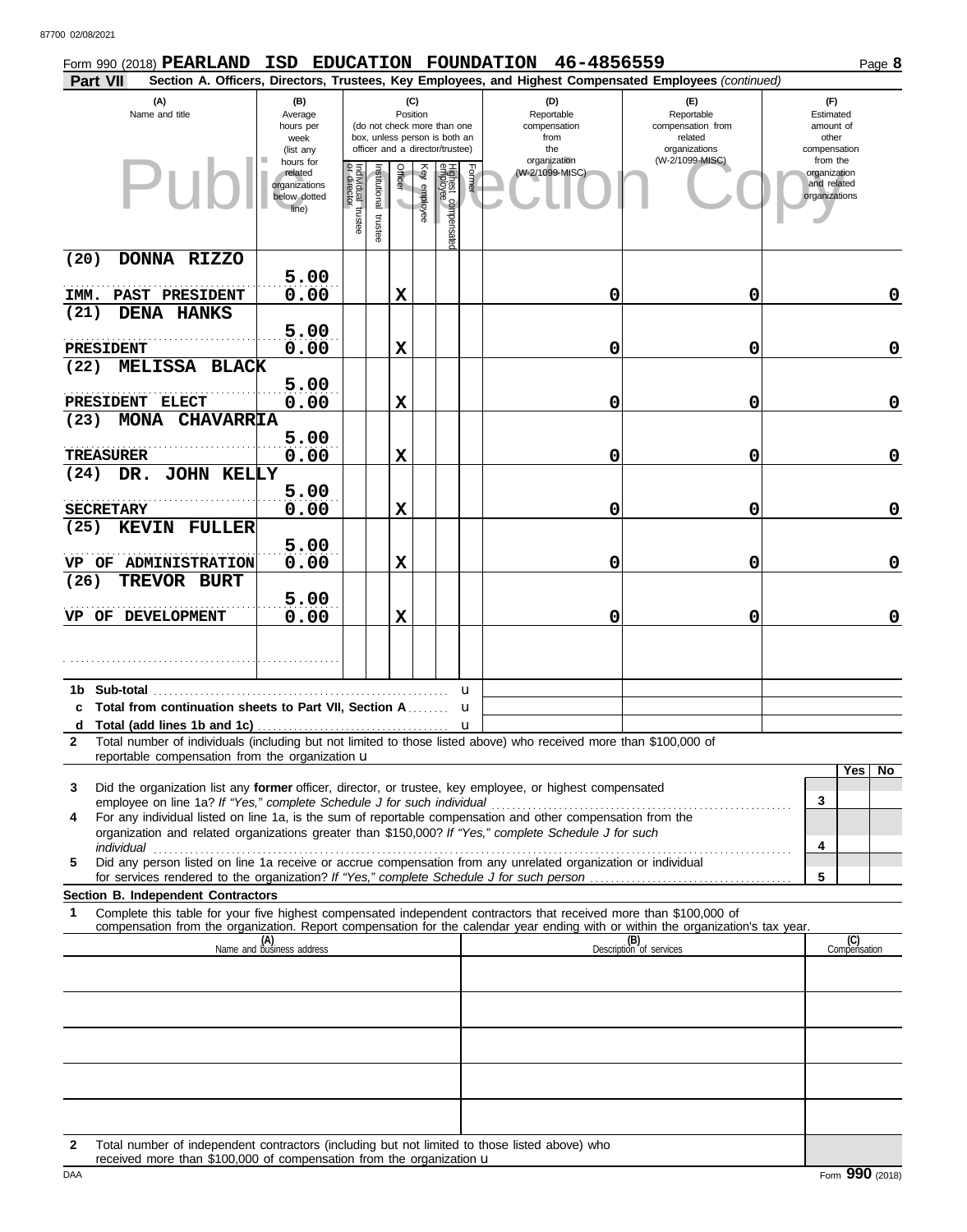87700 02/08/2021

| <b>SCHEDULE A</b>                                                                                                             |                                                                                                             | <b>Public Charity Status and Public Support</b>                                                                                                                                                                                                                                                                                                                                                                                                                                                                                                                                                                                                                                                                                                                                                                                                                                                                                                                                                                                                                                                                                                                                                                                                                                                                                                                                                                                                                                                                                                                                                                                                                                                                                                                                                                                                                                                                                                                                                                                                                                                                                                                                                                                                                                                                                                                                                                                                                                                                                                                                                                                                                                                                                                                                                                                                                                                                                                                                                                                                                                                                                                                                                                                                                                                                                                                                                                                                                                                                                                                                                                                                                   |                                                                   |                                                         | OMB No. 1545-0047                                     |
|-------------------------------------------------------------------------------------------------------------------------------|-------------------------------------------------------------------------------------------------------------|-------------------------------------------------------------------------------------------------------------------------------------------------------------------------------------------------------------------------------------------------------------------------------------------------------------------------------------------------------------------------------------------------------------------------------------------------------------------------------------------------------------------------------------------------------------------------------------------------------------------------------------------------------------------------------------------------------------------------------------------------------------------------------------------------------------------------------------------------------------------------------------------------------------------------------------------------------------------------------------------------------------------------------------------------------------------------------------------------------------------------------------------------------------------------------------------------------------------------------------------------------------------------------------------------------------------------------------------------------------------------------------------------------------------------------------------------------------------------------------------------------------------------------------------------------------------------------------------------------------------------------------------------------------------------------------------------------------------------------------------------------------------------------------------------------------------------------------------------------------------------------------------------------------------------------------------------------------------------------------------------------------------------------------------------------------------------------------------------------------------------------------------------------------------------------------------------------------------------------------------------------------------------------------------------------------------------------------------------------------------------------------------------------------------------------------------------------------------------------------------------------------------------------------------------------------------------------------------------------------------------------------------------------------------------------------------------------------------------------------------------------------------------------------------------------------------------------------------------------------------------------------------------------------------------------------------------------------------------------------------------------------------------------------------------------------------------------------------------------------------------------------------------------------------------------------------------------------------------------------------------------------------------------------------------------------------------------------------------------------------------------------------------------------------------------------------------------------------------------------------------------------------------------------------------------------------------------------------------------------------------------------------------------------------|-------------------------------------------------------------------|---------------------------------------------------------|-------------------------------------------------------|
| (Form 990 or 990-EZ)                                                                                                          |                                                                                                             | Complete if the organization is a section 501(c)(3) organization or a section $4947(a)(1)$ nonexempt charitable trust.                                                                                                                                                                                                                                                                                                                                                                                                                                                                                                                                                                                                                                                                                                                                                                                                                                                                                                                                                                                                                                                                                                                                                                                                                                                                                                                                                                                                                                                                                                                                                                                                                                                                                                                                                                                                                                                                                                                                                                                                                                                                                                                                                                                                                                                                                                                                                                                                                                                                                                                                                                                                                                                                                                                                                                                                                                                                                                                                                                                                                                                                                                                                                                                                                                                                                                                                                                                                                                                                                                                                            |                                                                   |                                                         | 18                                                    |
| Department of the Treasury                                                                                                    |                                                                                                             | u Attach to Form 990 or Form 990-EZ.                                                                                                                                                                                                                                                                                                                                                                                                                                                                                                                                                                                                                                                                                                                                                                                                                                                                                                                                                                                                                                                                                                                                                                                                                                                                                                                                                                                                                                                                                                                                                                                                                                                                                                                                                                                                                                                                                                                                                                                                                                                                                                                                                                                                                                                                                                                                                                                                                                                                                                                                                                                                                                                                                                                                                                                                                                                                                                                                                                                                                                                                                                                                                                                                                                                                                                                                                                                                                                                                                                                                                                                                                              |                                                                   |                                                         | Open to Public                                        |
| Internal Revenue Service                                                                                                      |                                                                                                             | <b>u</b> Go to www.irs.gov/Form990 for instructions and the latest information.                                                                                                                                                                                                                                                                                                                                                                                                                                                                                                                                                                                                                                                                                                                                                                                                                                                                                                                                                                                                                                                                                                                                                                                                                                                                                                                                                                                                                                                                                                                                                                                                                                                                                                                                                                                                                                                                                                                                                                                                                                                                                                                                                                                                                                                                                                                                                                                                                                                                                                                                                                                                                                                                                                                                                                                                                                                                                                                                                                                                                                                                                                                                                                                                                                                                                                                                                                                                                                                                                                                                                                                   |                                                                   |                                                         | Inspection                                            |
| Name of the organization                                                                                                      |                                                                                                             | PEARLAND ISD EDUCATION FOUNDATION                                                                                                                                                                                                                                                                                                                                                                                                                                                                                                                                                                                                                                                                                                                                                                                                                                                                                                                                                                                                                                                                                                                                                                                                                                                                                                                                                                                                                                                                                                                                                                                                                                                                                                                                                                                                                                                                                                                                                                                                                                                                                                                                                                                                                                                                                                                                                                                                                                                                                                                                                                                                                                                                                                                                                                                                                                                                                                                                                                                                                                                                                                                                                                                                                                                                                                                                                                                                                                                                                                                                                                                                                                 |                                                                   | 46-4856559                                              | Employer identification number                        |
| Part I                                                                                                                        |                                                                                                             | Reason for Public Charity Status (All organizations must complete this part.) See instructions.                                                                                                                                                                                                                                                                                                                                                                                                                                                                                                                                                                                                                                                                                                                                                                                                                                                                                                                                                                                                                                                                                                                                                                                                                                                                                                                                                                                                                                                                                                                                                                                                                                                                                                                                                                                                                                                                                                                                                                                                                                                                                                                                                                                                                                                                                                                                                                                                                                                                                                                                                                                                                                                                                                                                                                                                                                                                                                                                                                                                                                                                                                                                                                                                                                                                                                                                                                                                                                                                                                                                                                   |                                                                   |                                                         |                                                       |
| 1<br>2<br>3<br>4<br>city, and state:<br>5<br>6<br>Ιx<br>7<br>8<br>9<br>university:<br>10<br>11<br>12<br>a<br>b<br>c<br>d<br>е | section 170(b)(1)(A)(iv). (Complete Part II.)<br>described in section 170(b)(1)(A)(vi). (Complete Part II.) | The organization is not a private foundation because it is: (For lines 1 through 12, check only one box.)<br>A church, convention of churches, or association of churches described in section 170(b)(1)(A)(i).<br>A school described in section 170(b)(1)(A)(ii). (Attach Schedule E (Form 990 or 990-EZ).)<br>A hospital or a cooperative hospital service organization described in section 170(b)(1)(A)(iii).<br>A medical research organization operated in conjunction with a hospital described in section 170(b)(1)(A)(iii). Enter the hospital's name,<br>An organization operated for the benefit of a college or university owned or operated by a governmental unit described in<br>A federal, state, or local government or governmental unit described in section 170(b)(1)(A)(v).<br>An organization that normally receives a substantial part of its support from a governmental unit or from the general public<br>A community trust described in section 170(b)(1)(A)(vi). (Complete Part II.)<br>An agricultural research organization described in section 170(b)(1)(A)(ix) operated in conjunction with a land-grant college<br>or university or a non-land-grant college of agriculture (see instructions). Enter the name, city, and state of the college or<br>An organization that normally receives: (1) more than 33 1/3% of its support from contributions, membership fees, and gross<br>receipts from activities related to its exempt functions—subject to certain exceptions, and (2) no more than 33 1/3% of its<br>support from gross investment income and unrelated business taxable income (less section 511 tax) from businesses<br>acquired by the organization after June 30, 1975. See section 509(a)(2). (Complete Part III.)<br>An organization organized and operated exclusively to test for public safety. See section 509(a)(4).<br>An organization organized and operated exclusively for the benefit of, to perform the functions of, or to carry out the purposes<br>of one or more publicly supported organizations described in section 509(a)(1) or section 509(a)(2). See section 509(a)(3).<br>Check the box in lines 12a through 12d that describes the type of supporting organization and complete lines 12e, 12f, and 12g.<br>Type I. A supporting organization operated, supervised, or controlled by its supported organization(s), typically by giving<br>the supported organization(s) the power to regularly appoint or elect a majority of the directors or trustees of the<br>supporting organization. You must complete Part IV, Sections A and B.<br>Type II. A supporting organization supervised or controlled in connection with its supported organization(s), by having<br>control or management of the supporting organization vested in the same persons that control or manage the supported<br>organization(s). You must complete Part IV, Sections A and C.<br>Type III functionally integrated. A supporting organization operated in connection with, and functionally integrated with,<br>its supported organization(s) (see instructions). You must complete Part IV, Sections A, D, and E.<br>Type III non-functionally integrated. A supporting organization operated in connection with its supported organization(s)<br>that is not functionally integrated. The organization generally must satisfy a distribution requirement and an attentiveness<br>requirement (see instructions). You must complete Part IV, Sections A and D, and Part V.<br>Check this box if the organization received a written determination from the IRS that it is a Type I, Type II, Type III |                                                                   |                                                         |                                                       |
| f                                                                                                                             | Enter the number of supported organizations                                                                 | functionally integrated, or Type III non-functionally integrated supporting organization.                                                                                                                                                                                                                                                                                                                                                                                                                                                                                                                                                                                                                                                                                                                                                                                                                                                                                                                                                                                                                                                                                                                                                                                                                                                                                                                                                                                                                                                                                                                                                                                                                                                                                                                                                                                                                                                                                                                                                                                                                                                                                                                                                                                                                                                                                                                                                                                                                                                                                                                                                                                                                                                                                                                                                                                                                                                                                                                                                                                                                                                                                                                                                                                                                                                                                                                                                                                                                                                                                                                                                                         |                                                                   |                                                         |                                                       |
| g                                                                                                                             |                                                                                                             | Provide the following information about the supported organization(s).                                                                                                                                                                                                                                                                                                                                                                                                                                                                                                                                                                                                                                                                                                                                                                                                                                                                                                                                                                                                                                                                                                                                                                                                                                                                                                                                                                                                                                                                                                                                                                                                                                                                                                                                                                                                                                                                                                                                                                                                                                                                                                                                                                                                                                                                                                                                                                                                                                                                                                                                                                                                                                                                                                                                                                                                                                                                                                                                                                                                                                                                                                                                                                                                                                                                                                                                                                                                                                                                                                                                                                                            |                                                                   |                                                         |                                                       |
| (i) Name of supported<br>organization                                                                                         | (ii) EIN                                                                                                    | (iii) Type of organization<br>(described on lines 1-10<br>above (see instructions))                                                                                                                                                                                                                                                                                                                                                                                                                                                                                                                                                                                                                                                                                                                                                                                                                                                                                                                                                                                                                                                                                                                                                                                                                                                                                                                                                                                                                                                                                                                                                                                                                                                                                                                                                                                                                                                                                                                                                                                                                                                                                                                                                                                                                                                                                                                                                                                                                                                                                                                                                                                                                                                                                                                                                                                                                                                                                                                                                                                                                                                                                                                                                                                                                                                                                                                                                                                                                                                                                                                                                                               | (iv) Is the organization<br>listed in your governing<br>document? | (v) Amount of monetary<br>support (see<br>instructions) | (vi) Amount of<br>other support (see<br>instructions) |
|                                                                                                                               |                                                                                                             |                                                                                                                                                                                                                                                                                                                                                                                                                                                                                                                                                                                                                                                                                                                                                                                                                                                                                                                                                                                                                                                                                                                                                                                                                                                                                                                                                                                                                                                                                                                                                                                                                                                                                                                                                                                                                                                                                                                                                                                                                                                                                                                                                                                                                                                                                                                                                                                                                                                                                                                                                                                                                                                                                                                                                                                                                                                                                                                                                                                                                                                                                                                                                                                                                                                                                                                                                                                                                                                                                                                                                                                                                                                                   | Yes<br>No                                                         |                                                         |                                                       |
| (A)                                                                                                                           |                                                                                                             |                                                                                                                                                                                                                                                                                                                                                                                                                                                                                                                                                                                                                                                                                                                                                                                                                                                                                                                                                                                                                                                                                                                                                                                                                                                                                                                                                                                                                                                                                                                                                                                                                                                                                                                                                                                                                                                                                                                                                                                                                                                                                                                                                                                                                                                                                                                                                                                                                                                                                                                                                                                                                                                                                                                                                                                                                                                                                                                                                                                                                                                                                                                                                                                                                                                                                                                                                                                                                                                                                                                                                                                                                                                                   |                                                                   |                                                         |                                                       |
| (B)                                                                                                                           |                                                                                                             |                                                                                                                                                                                                                                                                                                                                                                                                                                                                                                                                                                                                                                                                                                                                                                                                                                                                                                                                                                                                                                                                                                                                                                                                                                                                                                                                                                                                                                                                                                                                                                                                                                                                                                                                                                                                                                                                                                                                                                                                                                                                                                                                                                                                                                                                                                                                                                                                                                                                                                                                                                                                                                                                                                                                                                                                                                                                                                                                                                                                                                                                                                                                                                                                                                                                                                                                                                                                                                                                                                                                                                                                                                                                   |                                                                   |                                                         |                                                       |
| (C)                                                                                                                           |                                                                                                             |                                                                                                                                                                                                                                                                                                                                                                                                                                                                                                                                                                                                                                                                                                                                                                                                                                                                                                                                                                                                                                                                                                                                                                                                                                                                                                                                                                                                                                                                                                                                                                                                                                                                                                                                                                                                                                                                                                                                                                                                                                                                                                                                                                                                                                                                                                                                                                                                                                                                                                                                                                                                                                                                                                                                                                                                                                                                                                                                                                                                                                                                                                                                                                                                                                                                                                                                                                                                                                                                                                                                                                                                                                                                   |                                                                   |                                                         |                                                       |
| (D)                                                                                                                           |                                                                                                             |                                                                                                                                                                                                                                                                                                                                                                                                                                                                                                                                                                                                                                                                                                                                                                                                                                                                                                                                                                                                                                                                                                                                                                                                                                                                                                                                                                                                                                                                                                                                                                                                                                                                                                                                                                                                                                                                                                                                                                                                                                                                                                                                                                                                                                                                                                                                                                                                                                                                                                                                                                                                                                                                                                                                                                                                                                                                                                                                                                                                                                                                                                                                                                                                                                                                                                                                                                                                                                                                                                                                                                                                                                                                   |                                                                   |                                                         |                                                       |
| (E)                                                                                                                           |                                                                                                             |                                                                                                                                                                                                                                                                                                                                                                                                                                                                                                                                                                                                                                                                                                                                                                                                                                                                                                                                                                                                                                                                                                                                                                                                                                                                                                                                                                                                                                                                                                                                                                                                                                                                                                                                                                                                                                                                                                                                                                                                                                                                                                                                                                                                                                                                                                                                                                                                                                                                                                                                                                                                                                                                                                                                                                                                                                                                                                                                                                                                                                                                                                                                                                                                                                                                                                                                                                                                                                                                                                                                                                                                                                                                   |                                                                   |                                                         |                                                       |
| Total                                                                                                                         |                                                                                                             |                                                                                                                                                                                                                                                                                                                                                                                                                                                                                                                                                                                                                                                                                                                                                                                                                                                                                                                                                                                                                                                                                                                                                                                                                                                                                                                                                                                                                                                                                                                                                                                                                                                                                                                                                                                                                                                                                                                                                                                                                                                                                                                                                                                                                                                                                                                                                                                                                                                                                                                                                                                                                                                                                                                                                                                                                                                                                                                                                                                                                                                                                                                                                                                                                                                                                                                                                                                                                                                                                                                                                                                                                                                                   |                                                                   |                                                         |                                                       |
|                                                                                                                               |                                                                                                             | For Paperwork Reduction Act Notice, see the Instructions for Form 990 or 990-EZ.                                                                                                                                                                                                                                                                                                                                                                                                                                                                                                                                                                                                                                                                                                                                                                                                                                                                                                                                                                                                                                                                                                                                                                                                                                                                                                                                                                                                                                                                                                                                                                                                                                                                                                                                                                                                                                                                                                                                                                                                                                                                                                                                                                                                                                                                                                                                                                                                                                                                                                                                                                                                                                                                                                                                                                                                                                                                                                                                                                                                                                                                                                                                                                                                                                                                                                                                                                                                                                                                                                                                                                                  |                                                                   |                                                         | Schedule A (Form 990 or 990-EZ) 2018                  |

aperwork Reduction Act Notice, see the Instructions for Form 990 or 990-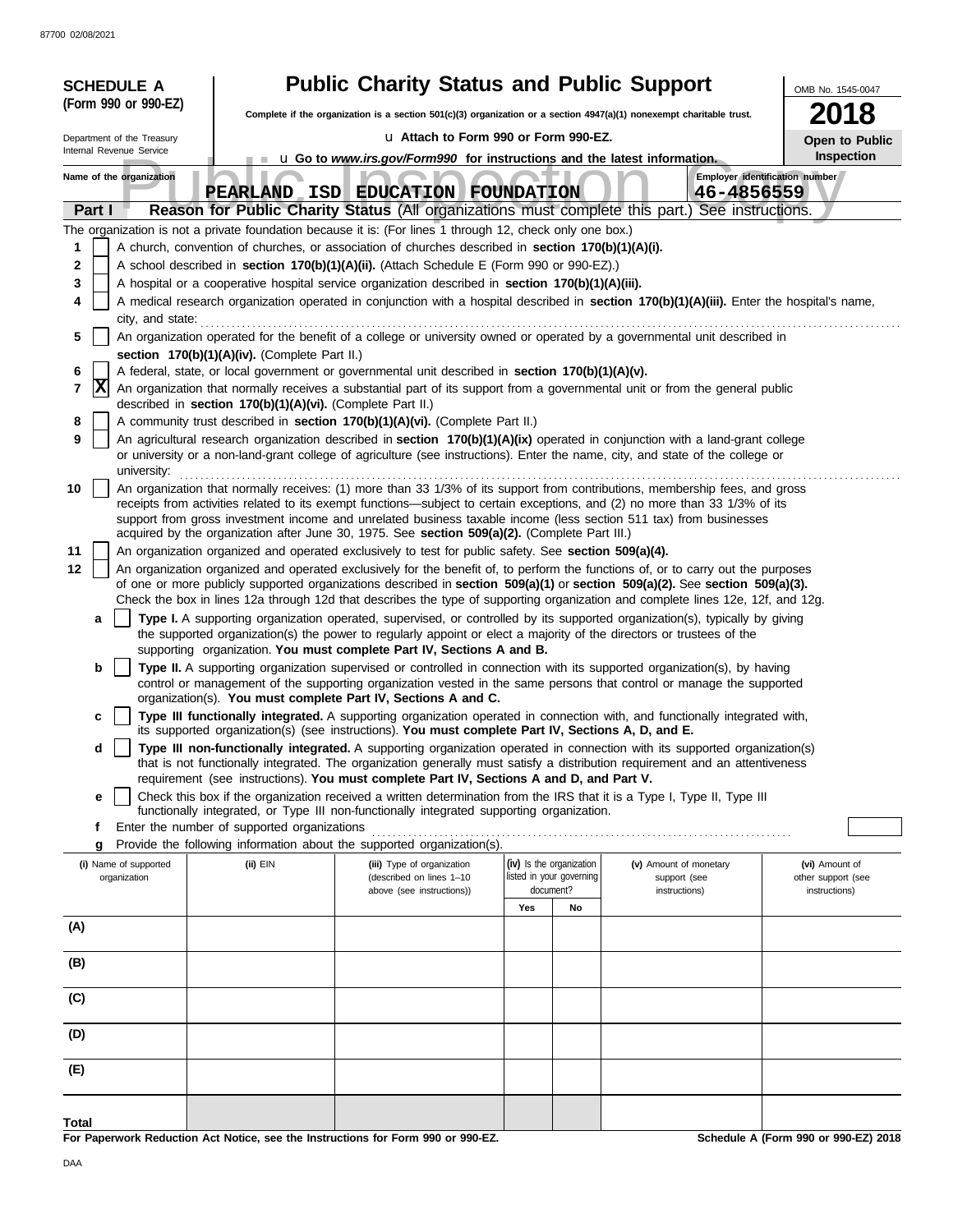**A. Public Support**<br>
year (or fiscal year beginning in) **u** (a) 2014<br>
S. grants, contributions, and<br>
mbership fees received. (Do not (Explain in Part VI.) . . . . . . . . . . . . . . . . . . . governmental unit or publicly **Section A. Public Support Total support.** Add lines 7 through 10 loss from the sale of capital assets Other income. Do not include gain or is regularly carried on ................. activities, whether or not the business Net income from unrelated business rents, royalties, and income from payments received on securities loans, Gross income from interest, dividends, line 1 that exceeds 2% of the amount supported organization) included on each person (other than a The portion of total contributions by **Total.** Add lines 1 through 3 .......... The value of services or facilities to or expended on its behalf ......... organization's benefit and either paid Tax revenues levied for the First five years. If the Form 990 is for the organization's first, second, third, fourth, or fifth tax year as a section 501(c)(3) Gross receipts from related activities, etc. (see instructions) . . . . . . . . . . . . . . . . . . . . . . . . . . . . . . . . . . . . . . . . . . . . . . . . . . . . . . . . . . . . . . . Amounts from line 4 Public support. Subtract line 5 from line 4 include any "unusual grants.") . . . . . . . . membership fees received. (Do not Gifts, grants, contributions, and Schedule A (Form 990 or 990-EZ) 2018 **PEARLAND ISD EDUCATION FOUNDATION 46-4856559** Page 2 **13 12 11 9 8 6 4 3 2 1 (a)** 2014 **(b)** 2015 **(c)** 2016 **(d)** 2017 **(e)** 2018 (Complete only if you checked the box on line 5, 7, or 8 of Part I or if the organization failed to qualify under **Part II Support Schedule for Organizations Described in Sections 170(b)(1)(A)(iv) and 170(b)(1)(A)(vi)** Calendar year (or fiscal year beginning in)  $\cdot$  **(a)** 2014 (b) 2015 (c) 2016 (d) 2017 (d) 2017 (e) 2018 (f) Total furnished by a governmental unit to the organization without charge **5 Section B. Total Support 7** similar sources **10** organization, check this box and stop here **Section C. Computation of Public Support Percentage 12 14** Public support percentage for 2018 (line 6, column (f) divided by line 11, column (f)) . . . . . . . . . . . . . . . . . . . . . . . . . . . . . . . . . . . . . . Public support percentage from 2017 Schedule A, Part II, line 14 . . . . . . . . . . . . . . . . . . . . . . . . . . . . . . . . . . . . . . . . . . . . . . . . . . . . . . . . . . **15 16a 33 1/3% support test—2018.** If the organization did not check the box on line 13, and line 14 is 33 1/3% or more, check this box and stop here. The organization qualifies as a publicly supported organization .............. **b 33 1/3% support test—2017.** If the organization did not check a box on line 13 or 16a, and line 15 is 33 1/3% or more, check this box and **stop here.** The organization qualifies as a publicly supported organization . . . . . . . . . . . . . . . . . . . . . . . . . . . . . . . . . . . . . . . . . . . . . . . . . . . . . . **17a 10%-facts-and-circumstances test—2018.** If the organization did not check a box on line 13, 16a, or 16b, and line 14 is 10% or more, and if the organization meets the "facts-and-circumstances" test, check this box and **stop here.** Explain in Part VI how the organization meets the "facts-and-circumstances" test. The organization qualifies as a publicly supported **b 10%-facts-and-circumstances test—2017.** If the organization did not check a box on line 13, 16a, 16b, or 17a, and line Explain in Part VI how the organization meets the "facts-and-circumstances" test. The organization qualifies as a publicly 15 is 10% or more, and if the organization meets the "facts-and-circumstances" test, check this box and **stop here. 18 Private foundation.** If the organization did not check a box on line 13, 16a, 16b, 17a, or 17b, check this box and see **14 15 % 99.69 % 99.79** Calendar year (or fiscal year beginning in)  $\bf{u}$  (a) 2014 (b) 2015 (c) 2016 (d) 2017 (e) 2018 (f) Total Part III. If the organization fails to qualify under the tests listed below, please complete Part III.) **(a)** 2014 shown on line 11, column (f)  $\ldots$ organization . . . . . . . . . . . . . . . . . . . . . . . . . . . . . . . . . . . . . . . . . . . . . . . . . . . . . . . . . . . . . . . . . . . . . . . . . . . . . . . . . . . . . . . . . . . . . . . . . . . . . . . . . . . . . . . . . . . . . . . . . . . . . . . . . . . . . . supported organization . . . . . . . . . . . . . . . . . . . . . . . . . . . . . . . . . . . . . . . . . . . . . . . . . . . . . . . . . . . . . . . . . . . . . . . . . . . . . . . . . . . . . . . . . . . . . . . . . . . . . . . . . . . . . . . . . . . . . . . . . . instructions . . . . . . . . . . . . . . . . . . . . . . . . . . . . . . . . . . . . . . . . . . . . . . . . . . . . . . . . . . . . . . . . . . . . . . . . . . . . . . . . . . . . . . . . . . . . . . . . . . . . . . . . . . . . . . . . . . . . . . . . . . . . . . . . . . . . . . . u **(b)** 2015 **(c)** 2016 **(d)** 2017 **(e)** 2018 **148,257 103,869 43,125 151,274 107,265 553,790 84,195 84,195 84,195 84,195 84,195 420,975 232,452 188,064 127,320 235,469 191,460 974,765 974,765 232,452 188,064 127,320 235,469 191,460 974,765 268 530 350 842 1,078 3,068 977,833 384,931 X**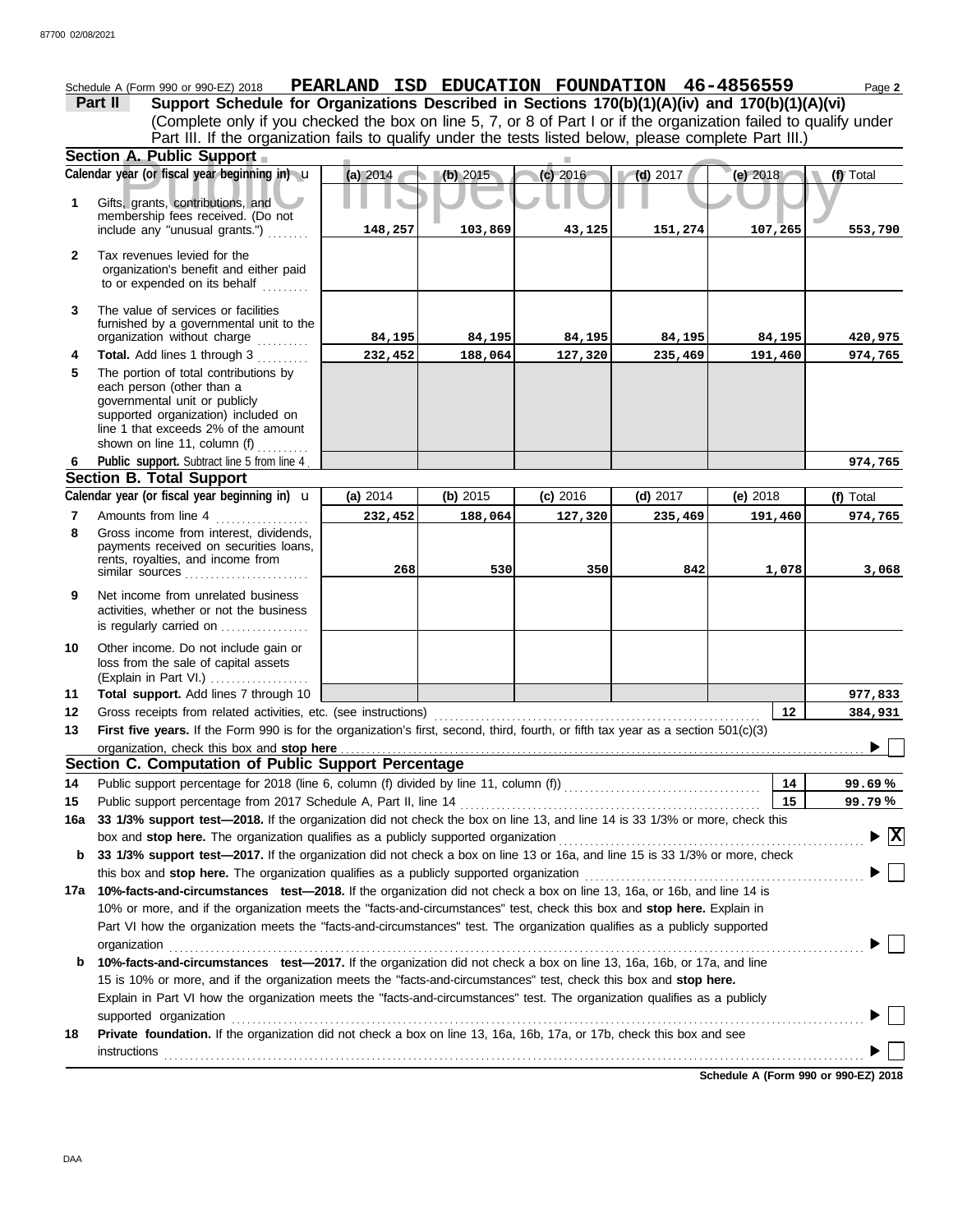|     | Schedule A (Form 990 or 990-EZ) 2018                                                                                                                                                                                                                            |          | PEARLAND ISD EDUCATION FOUNDATION 46-4856559 |            |            |            | Page 3    |
|-----|-----------------------------------------------------------------------------------------------------------------------------------------------------------------------------------------------------------------------------------------------------------------|----------|----------------------------------------------|------------|------------|------------|-----------|
|     | Support Schedule for Organizations Described in Section 509(a)(2)<br>Part III                                                                                                                                                                                   |          |                                              |            |            |            |           |
|     | (Complete only if you checked the box on line 10 of Part I or if the organization failed to qualify under Part II.                                                                                                                                              |          |                                              |            |            |            |           |
|     | If the organization fails to qualify under the tests listed below, please complete Part II.)                                                                                                                                                                    |          |                                              |            |            |            |           |
|     | Section A. Public Support                                                                                                                                                                                                                                       |          |                                              |            |            |            |           |
|     | Calendar year (or fiscal year beginning in) u                                                                                                                                                                                                                   | (a) 2014 | (b) 2015                                     | (c) 2016   | $(d)$ 2017 | (e) 2018   | (f) Total |
|     | Gifts, grants, contributions, and membership<br>fees received. (Do not include any "unusual grants.")                                                                                                                                                           |          |                                              |            |            |            |           |
| 2   | Gross receipts from admissions, merchandise<br>sold or services performed, or facilities<br>furnished in any activity that is related to the<br>organization's tax-exempt purpose                                                                               |          |                                              |            |            |            |           |
| 3   | Gross receipts from activities that are not an<br>unrelated trade or business under section 513                                                                                                                                                                 |          |                                              |            |            |            |           |
| 4   | Tax revenues levied for the<br>organization's benefit and either paid<br>to or expended on its behalf                                                                                                                                                           |          |                                              |            |            |            |           |
| 5   | The value of services or facilities<br>furnished by a governmental unit to the<br>organization without charge                                                                                                                                                   |          |                                              |            |            |            |           |
| 6   | Total. Add lines 1 through 5                                                                                                                                                                                                                                    |          |                                              |            |            |            |           |
|     | 7a Amounts included on lines 1, 2, and 3<br>received from disqualified persons                                                                                                                                                                                  |          |                                              |            |            |            |           |
| b   | Amounts included on lines 2 and 3<br>received from other than disqualified<br>persons that exceed the greater of \$5,000<br>or 1% of the amount on line 13 for the year                                                                                         |          |                                              |            |            |            |           |
| c   | Add lines 7a and 7b                                                                                                                                                                                                                                             |          |                                              |            |            |            |           |
| 8   | Public support. (Subtract line 7c from<br>line $6.$ )                                                                                                                                                                                                           |          |                                              |            |            |            |           |
|     | <b>Section B. Total Support</b>                                                                                                                                                                                                                                 |          |                                              |            |            |            |           |
|     | Calendar year (or fiscal year beginning in) <b>u</b>                                                                                                                                                                                                            | (a) 2014 | (b) $2015$                                   | $(c)$ 2016 | $(d)$ 2017 | (e) $2018$ | (f) Total |
| 9   | Amounts from line 6                                                                                                                                                                                                                                             |          |                                              |            |            |            |           |
| 10a | Gross income from interest, dividends,<br>payments received on securities loans, rents,<br>royalties, and income from similar sources.                                                                                                                          |          |                                              |            |            |            |           |
|     | <b>b</b> Unrelated business taxable income (less<br>section 511 taxes) from businesses<br>acquired after June 30, 1975                                                                                                                                          |          |                                              |            |            |            |           |
| c   | Add lines 10a and 10b                                                                                                                                                                                                                                           |          |                                              |            |            |            |           |
| 11  | Net income from unrelated business<br>activities not included in line 10b, whether<br>or not the business is regularly carried on                                                                                                                               |          |                                              |            |            |            |           |
| 12  | Other income. Do not include gain or<br>loss from the sale of capital assets<br>(Explain in Part VI.)                                                                                                                                                           |          |                                              |            |            |            |           |
| 13  | Total support. (Add lines 9, 10c, 11,<br>and 12.) $\ldots$                                                                                                                                                                                                      |          |                                              |            |            |            |           |
| 14  | First five years. If the Form 990 is for the organization's first, second, third, fourth, or fifth tax year as a section 501(c)(3)                                                                                                                              |          |                                              |            |            |            |           |
|     | organization, check this box and stop here                                                                                                                                                                                                                      |          |                                              |            |            |            |           |
|     | Section C. Computation of Public Support Percentage                                                                                                                                                                                                             |          |                                              |            |            |            |           |
| 15  |                                                                                                                                                                                                                                                                 |          |                                              |            |            | 15         | %         |
| 16  |                                                                                                                                                                                                                                                                 |          |                                              |            |            | 16         | $\%$      |
|     | Section D. Computation of Investment Income Percentage                                                                                                                                                                                                          |          |                                              |            |            |            |           |
| 17  |                                                                                                                                                                                                                                                                 |          |                                              |            |            | 17         | %         |
| 18  |                                                                                                                                                                                                                                                                 |          |                                              |            |            | 18         | %         |
| 19a | 33 1/3% support tests-2018. If the organization did not check the box on line 14, and line 15 is more than 33 1/3%, and line                                                                                                                                    |          |                                              |            |            |            |           |
| b   | 17 is not more than 33 1/3%, check this box and stop here. The organization qualifies as a publicly supported organization<br>33 1/3% support tests-2017. If the organization did not check a box on line 14 or line 19a, and line 16 is more than 33 1/3%, and |          |                                              |            |            |            |           |
|     | line 18 is not more than 33 1/3%, check this box and stop here. The organization qualifies as a publicly supported organization                                                                                                                                 |          |                                              |            |            |            |           |
|     | 20 Private foundation. If the organization did not check a box on line 14, 19a, or 19b, check this box and see instructions                                                                                                                                     |          |                                              |            |            |            |           |

**20 Private foundation.** If the organization did not check a box on line 14, 19a, or 19b, check this box and see instructions . . . . . . . . . . . . . . . . . . .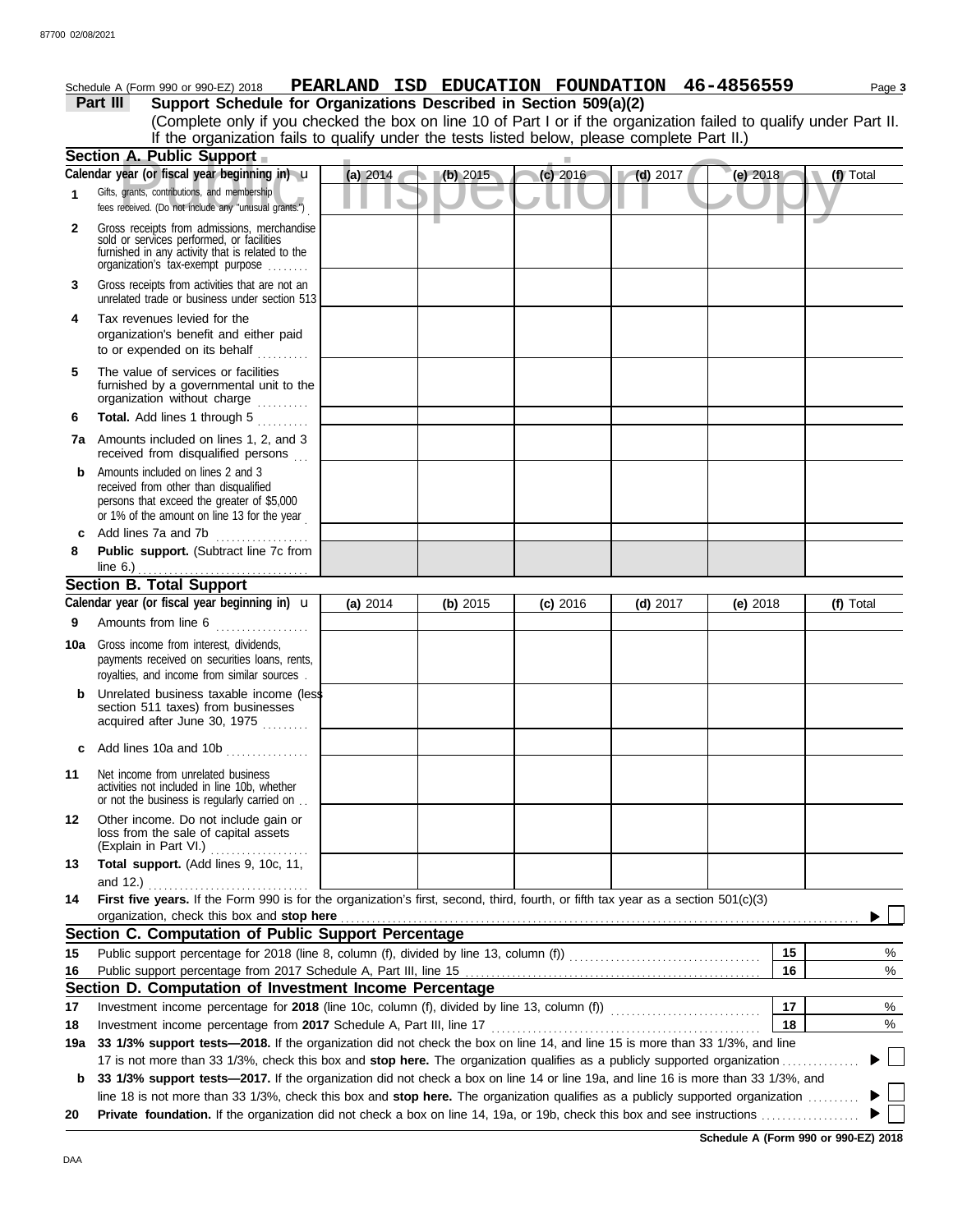|              | PEARLAND ISD EDUCATION FOUNDATION 46-4856559<br>Schedule A (Form 990 or 990-EZ) 2018                                                                                                                               |                 |     | Page 4 |
|--------------|--------------------------------------------------------------------------------------------------------------------------------------------------------------------------------------------------------------------|-----------------|-----|--------|
|              | <b>Supporting Organizations</b><br><b>Part IV</b>                                                                                                                                                                  |                 |     |        |
|              | (Complete only if you checked a box in line 12 on Part I. If you checked 12a of Part I, complete Sections A                                                                                                        |                 |     |        |
|              | and B. If you checked 12b of Part I, complete Sections A and C. If you checked 12c of Part I, complete                                                                                                             |                 |     |        |
|              | Sections A, D, and E. If you checked 12d of Part I, complete Sections A and D, and complete Part V.)                                                                                                               |                 |     |        |
|              | Section A. All Supporting Organizations                                                                                                                                                                            |                 |     |        |
|              |                                                                                                                                                                                                                    |                 | Yes | No     |
| 1            | Are all of the organization's supported organizations listed by name in the organization's governing                                                                                                               |                 |     |        |
|              | documents? If "No," describe in Part VI how the supported organizations are designated. If designated by                                                                                                           |                 |     |        |
|              | class or purpose, describe the designation. If historic and continuing relationship, explain.                                                                                                                      | 1               |     |        |
| $\mathbf{2}$ | Did the organization have any supported organization that does not have an IRS determination of status                                                                                                             |                 |     |        |
|              | under section 509(a)(1) or (2)? If "Yes," explain in Part VI how the organization determined that the supported                                                                                                    |                 |     |        |
|              | organization was described in section 509(a)(1) or (2).                                                                                                                                                            | $\mathbf{2}$    |     |        |
| За           | Did the organization have a supported organization described in section $501(c)(4)$ , (5), or (6)? If "Yes," answer                                                                                                |                 |     |        |
|              | $(b)$ and $(c)$ below.                                                                                                                                                                                             | 3a              |     |        |
| b            | Did the organization confirm that each supported organization qualified under section 501(c)(4), (5), or (6) and                                                                                                   |                 |     |        |
|              | satisfied the public support tests under section $509(a)(2)?$ If "Yes," describe in Part VI when and how the                                                                                                       |                 |     |        |
|              | organization made the determination.                                                                                                                                                                               | 3b              |     |        |
| c            | Did the organization ensure that all support to such organizations was used exclusively for section $170(c)(2)(B)$                                                                                                 |                 |     |        |
|              | purposes? If "Yes," explain in Part VI what controls the organization put in place to ensure such use.<br>Was any supported organization not organized in the United States ("foreign supported organization")? If | 3c              |     |        |
| 4a           | "Yes," and if you checked 12a or 12b in Part I, answer (b) and (c) below.                                                                                                                                          | 4a              |     |        |
| b            | Did the organization have ultimate control and discretion in deciding whether to make grants to the foreign                                                                                                        |                 |     |        |
|              | supported organization? If "Yes," describe in Part VI how the organization had such control and discretion                                                                                                         |                 |     |        |
|              | despite being controlled or supervised by or in connection with its supported organizations.                                                                                                                       | 4b              |     |        |
| c            | Did the organization support any foreign supported organization that does not have an IRS determination                                                                                                            |                 |     |        |
|              | under sections $501(c)(3)$ and $509(a)(1)$ or (2)? If "Yes," explain in Part VI what controls the organization used                                                                                                |                 |     |        |
|              | to ensure that all support to the foreign supported organization was used exclusively for section $170(c)(2)(B)$                                                                                                   |                 |     |        |
|              | purposes.                                                                                                                                                                                                          | 4c              |     |        |
| 5a           | Did the organization add, substitute, or remove any supported organizations during the tax year? If "Yes,"                                                                                                         |                 |     |        |
|              | answer (b) and (c) below (if applicable). Also, provide detail in Part VI, including (i) the names and EIN                                                                                                         |                 |     |        |
|              | numbers of the supported organizations added, substituted, or removed; (ii) the reasons for each such action;                                                                                                      |                 |     |        |
|              | (iii) the authority under the organization's organizing document authorizing such action; and (iv) how the action                                                                                                  |                 |     |        |
|              | was accomplished (such as by amendment to the organizing document).                                                                                                                                                | 5a              |     |        |
| b            | Type I or Type II only. Was any added or substituted supported organization part of a class already                                                                                                                |                 |     |        |
|              | designated in the organization's organizing document?                                                                                                                                                              | 5b              |     |        |
|              | Substitutions only. Was the substitution the result of an event beyond the organization's control?                                                                                                                 | 5c              |     |        |
| 6            | Did the organization provide support (whether in the form of grants or the provision of services or facilities) to                                                                                                 |                 |     |        |
|              | anyone other than (i) its supported organizations, (ii) individuals that are part of the charitable class benefited                                                                                                |                 |     |        |
|              | by one or more of its supported organizations, or (iii) other supporting organizations that also support or                                                                                                        |                 |     |        |
|              | benefit one or more of the filing organization's supported organizations? If "Yes," provide detail in Part VI.                                                                                                     | 6               |     |        |
| 7            | Did the organization provide a grant, loan, compensation, or other similar payment to a substantial contributor                                                                                                    |                 |     |        |
|              | (as defined in section $4958(c)(3)(C)$ ), a family member of a substantial contributor, or a 35% controlled entity                                                                                                 | 7               |     |        |
|              | with regard to a substantial contributor? If "Yes," complete Part I of Schedule L (Form 990 or 990-EZ).                                                                                                            |                 |     |        |
| 8            | Did the organization make a loan to a disqualified person (as defined in section 4958) not described in line 7?<br>If "Yes," complete Part I of Schedule L (Form 990 or 990-EZ).                                   | 8               |     |        |
| 9a           | Was the organization controlled directly or indirectly at any time during the tax year by one or more                                                                                                              |                 |     |        |
|              | disqualified persons as defined in section 4946 (other than foundation managers and organizations described                                                                                                        |                 |     |        |
|              | in section 509(a)(1) or (2))? If "Yes," provide detail in Part VI.                                                                                                                                                 | 9a              |     |        |
| b            | Did one or more disqualified persons (as defined in line 9a) hold a controlling interest in any entity in which                                                                                                    |                 |     |        |
|              | the supporting organization had an interest? If "Yes," provide detail in Part VI.                                                                                                                                  | 9b              |     |        |
| c            | Did a disqualified person (as defined in line 9a) have an ownership interest in, or derive any personal benefit                                                                                                    |                 |     |        |
|              | from, assets in which the supporting organization also had an interest? If "Yes," provide detail in Part VI.                                                                                                       | 9с              |     |        |
| 10a          | Was the organization subject to the excess business holdings rules of section 4943 because of section                                                                                                              |                 |     |        |
|              | 4943(f) (regarding certain Type II supporting organizations, and all Type III non-functionally integrated                                                                                                          |                 |     |        |
|              | supporting organizations)? If "Yes," answer 10b below.                                                                                                                                                             | 10a             |     |        |
| b            | Did the organization have any excess business holdings in the tax year? (Use Schedule C, Form 4720, to                                                                                                             |                 |     |        |
|              | determine whether the organization had excess business holdings.)                                                                                                                                                  | 10 <sub>b</sub> |     |        |
|              | Schedule A (Form 990 or 990-EZ) 2018                                                                                                                                                                               |                 |     |        |

DAA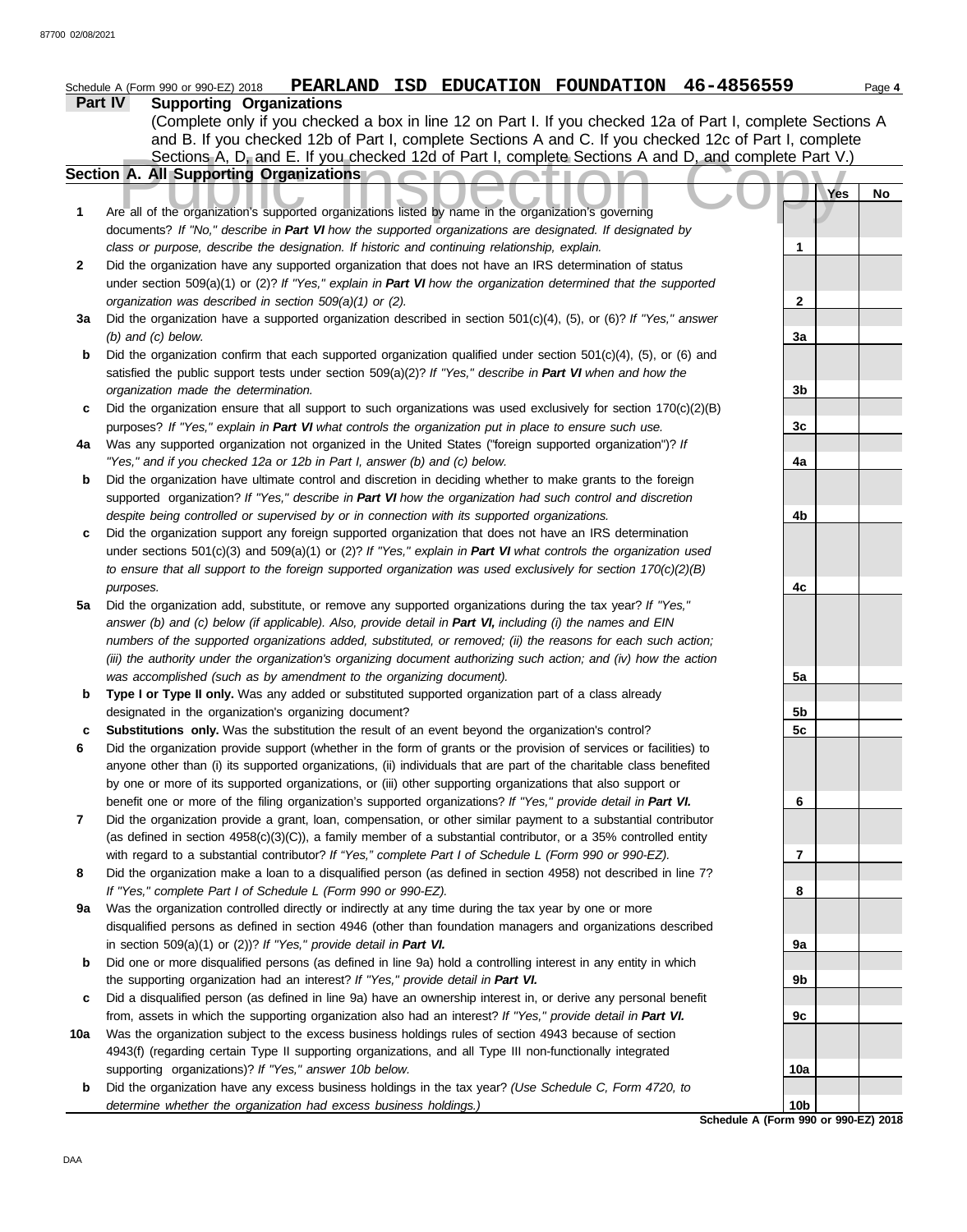|    | EDUCATION FOUNDATION 46-4856559<br>PEARLAND<br>ISD<br>Schedule A (Form 990 or 990-EZ) 2018                                        |                 |     | Page 5 |
|----|-----------------------------------------------------------------------------------------------------------------------------------|-----------------|-----|--------|
|    | <b>Supporting Organizations (continued)</b><br>Part IV                                                                            |                 |     |        |
|    |                                                                                                                                   |                 | Yes | No     |
| 11 | Has the organization accepted a gift or contribution from any of the following persons?                                           |                 |     |        |
| а  | A person who directly or indirectly controls, either alone or together with persons described in (b) and (c)                      |                 |     |        |
|    | below, the governing body of a supported organization?                                                                            | 11a             |     |        |
| b  | A family member of a person described in (a) above?                                                                               | 11 <sub>b</sub> |     |        |
| c  | A 35% controlled entity of a person described in (a) or (b) above? If "Yes" to a, b, or c, provide detail in Part VI.             | 11c             |     |        |
|    | <b>Section B. Type I Supporting Organizations</b>                                                                                 |                 |     |        |
|    |                                                                                                                                   |                 | Yes | No     |
| 1  | Did the directors, trustees, or membership of one or more supported organizations have the power to                               |                 |     |        |
|    | regularly appoint or elect at least a majority of the organization's directors or trustees at all times during the                |                 |     |        |
|    | tax year? If "No," describe in Part VI how the supported organization(s) effectively operated, supervised, or                     |                 |     |        |
|    | controlled the organization's activities. If the organization had more than one supported organization,                           |                 |     |        |
|    | describe how the powers to appoint and/or remove directors or trustees were allocated among the supported                         |                 |     |        |
|    | organizations and what conditions or restrictions, if any, applied to such powers during the tax year.                            | 1               |     |        |
| 2  | Did the organization operate for the benefit of any supported organization other than the supported                               |                 |     |        |
|    | organization(s) that operated, supervised, or controlled the supporting organization? If "Yes," explain in Part                   |                 |     |        |
|    | VI how providing such benefit carried out the purposes of the supported organization(s) that operated,                            |                 |     |        |
|    | supervised, or controlled the supporting organization.                                                                            | 2               |     |        |
|    | Section C. Type II Supporting Organizations                                                                                       |                 |     |        |
|    |                                                                                                                                   |                 | Yes | No     |
| 1  | Were a majority of the organization's directors or trustees during the tax year also a majority of the directors                  |                 |     |        |
|    | or trustees of each of the organization's supported organization(s)? If "No," describe in Part VI how control                     |                 |     |        |
|    | or management of the supporting organization was vested in the same persons that controlled or managed                            | 1               |     |        |
|    | the supported organization(s).<br>Section D. All Type III Supporting Organizations                                                |                 |     |        |
|    |                                                                                                                                   |                 | Yes | No     |
| 1  | Did the organization provide to each of its supported organizations, by the last day of the fifth month of the                    |                 |     |        |
|    | organization's tax year, (i) a written notice describing the type and amount of support provided during the prior tax             |                 |     |        |
|    | year, (ii) a copy of the Form 990 that was most recently filed as of the date of notification, and (iii) copies of the            |                 |     |        |
|    | organization's governing documents in effect on the date of notification, to the extent not previously provided?                  | 1               |     |        |
| 2  | Were any of the organization's officers, directors, or trustees either (i) appointed or elected by the supported                  |                 |     |        |
|    | organization(s) or (ii) serving on the governing body of a supported organization? If "No," explain in Part VI how                |                 |     |        |
|    | the organization maintained a close and continuous working relationship with the supported organization(s).                       | 2               |     |        |
| 3  | By reason of the relationship described in (2), did the organization's supported organizations have a                             |                 |     |        |
|    | significant voice in the organization's investment policies and in directing the use of the organization's                        |                 |     |        |
|    | income or assets at all times during the tax year? If "Yes," describe in Part VI the role the organization's                      |                 |     |        |
|    | supported organizations played in this regard.                                                                                    | 3               |     |        |
|    | Section E. Type III Functionally-Integrated Supporting Organizations                                                              |                 |     |        |
| 1  | Check the box next to the method that the organization used to satisfy the Integral Part Test during the year (see instructions). |                 |     |        |
| а  | The organization satisfied the Activities Test. Complete line 2 below.                                                            |                 |     |        |
| b  | The organization is the parent of each of its supported organizations. Complete line 3 below.                                     |                 |     |        |
| c  | The organization supported a governmental entity. Describe in Part VI how you supported a government entity (see instructions).   |                 |     |        |
|    |                                                                                                                                   |                 |     |        |
| 2  | Activities Test. Answer (a) and (b) below.                                                                                        |                 | Yes | No     |
| a  | Did substantially all of the organization's activities during the tax year directly further the exempt purposes of                |                 |     |        |
|    | the supported organization(s) to which the organization was responsive? If "Yes," then in Part VI identify                        |                 |     |        |
|    | those supported organizations and explain how these activities directly furthered their exempt purposes,                          |                 |     |        |
|    | how the organization was responsive to those supported organizations, and how the organization determined                         |                 |     |        |
|    | that these activities constituted substantially all of its activities.                                                            | 2a              |     |        |
| b  | Did the activities described in (a) constitute activities that, but for the organization's involvement, one or more               |                 |     |        |

- of the organization's supported organization(s) would have been engaged in? *If "Yes," explain in Part VI the reasons for the organization's position that its supported organization(s) would have engaged in these activities but for the organization's involvement.*
- **3** Parent of Supported Organizations. *Answer (a) and (b) below.*
	- **a** Did the organization have the power to regularly appoint or elect a majority of the officers, directors, or trustees of each of the supported organizations? *Provide details in Part VI.*
- **b** Did the organization exercise a substantial degree of direction over the policies, programs, and activities of each of its supported organizations? *If "Yes," describe in Part VI the role played by the organization in this regard.*

**2b 3a 3b**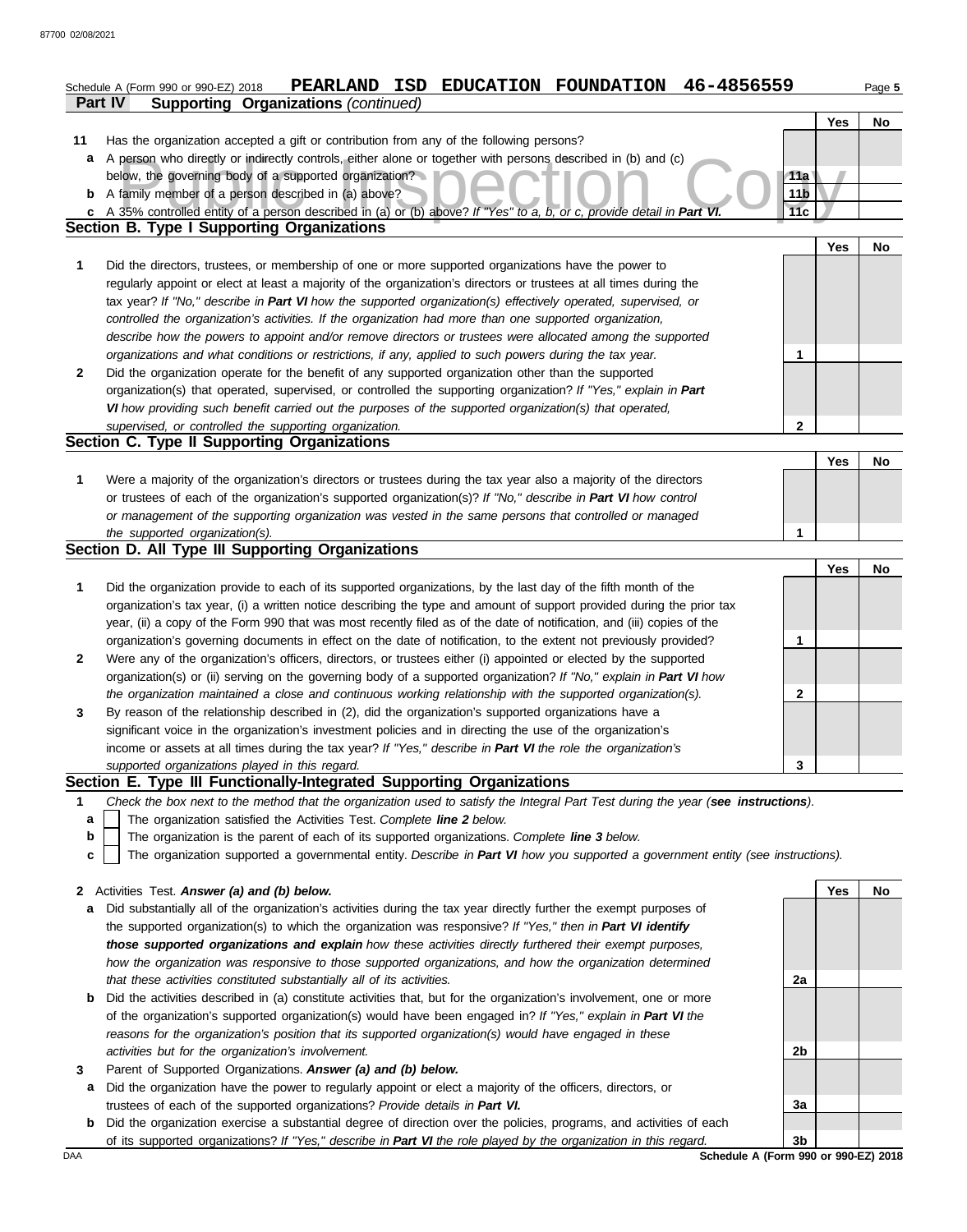#### A - Adjusted Net Income<br>et short-term capital gain<br>ecoveries of prior-year distributions **Part V Type III Non-Functionally Integrated 509(a)(3) Supporting Organizations** Schedule A (Form 990 or 990-EZ) 2018 **PEARLAND ISD EDUCATION FOUNDATION 46-4856559** Page 6 **1** Check here if the organization satisfied the Integral Part Test as a qualifying trust on Nov. 20, 1970 (explain in Part VI). **See instructions.** All other Type III non-functionally integrated supporting organizations must complete Sections A through E. **1** Net short-term capital gain **2 3 4** Add lines 1 through 3. **5** Depreciation and depletion **6** Portion of operating expenses paid or incurred for production or **7 8 Adjusted Net Income** (subtract lines 5, 6, and 7 from line 4) **1** Aggregate fair market value of all non-exempt-use assets (see **Section A - Adjusted Net Income** Recoveries of prior-year distributions Other gross income (see instructions) collection of gross income or for management, conservation, or maintenance of property held for production of income (see instructions) Other expenses (see instructions) **Section B - Minimum Asset Amount** instructions for short tax year or assets held for part of year): **a** Average monthly value of securities **b** Average monthly cash balances **c** Fair market value of other non-exempt-use assets **d Total** (add lines 1a, 1b, and 1c) **e Discount** claimed for blockage or other factors (explain in detail in **Part VI**): **8 Minimum Asset Amount** (add line 7 to line 6) **7 6** Multiply line 5 by .035. **5** Net value of non-exempt-use assets (subtract line 4 from line 3) **4** Cash deemed held for exempt use. Enter 1-1/2% of line 3 (for greater amount, **3** Subtract line 2 from line 1d. **2** Acquisition indebtedness applicable to non-exempt-use assets see instructions). Recoveries of prior-year distributions **Section C - Distributable Amount 6 Distributable Amount.** Subtract line 5 from line 4, unless subject to **5** Income tax imposed in prior year **4** Enter greater of line 2 or line 3. **3 2 1** Adjusted net income for prior year (from Section A, line 8, Column A) Enter 85% of line 1. Minimum asset amount for prior year (from Section B, line 8, Column A) emergency temporary reduction (see instructions). **8 7 6 5 4 3 2 1** (A) Prior Year (B) Current Year (optional) (optional) (B) Current Year (A) Prior Year **1a 1b 1c 1d 2 3 4 5 6 7 8 3 2 1 6 5 4** Current Year

**7** instructions). Check here if the current year is the organization's first as a non-functionally integrated Type III supporting organization (see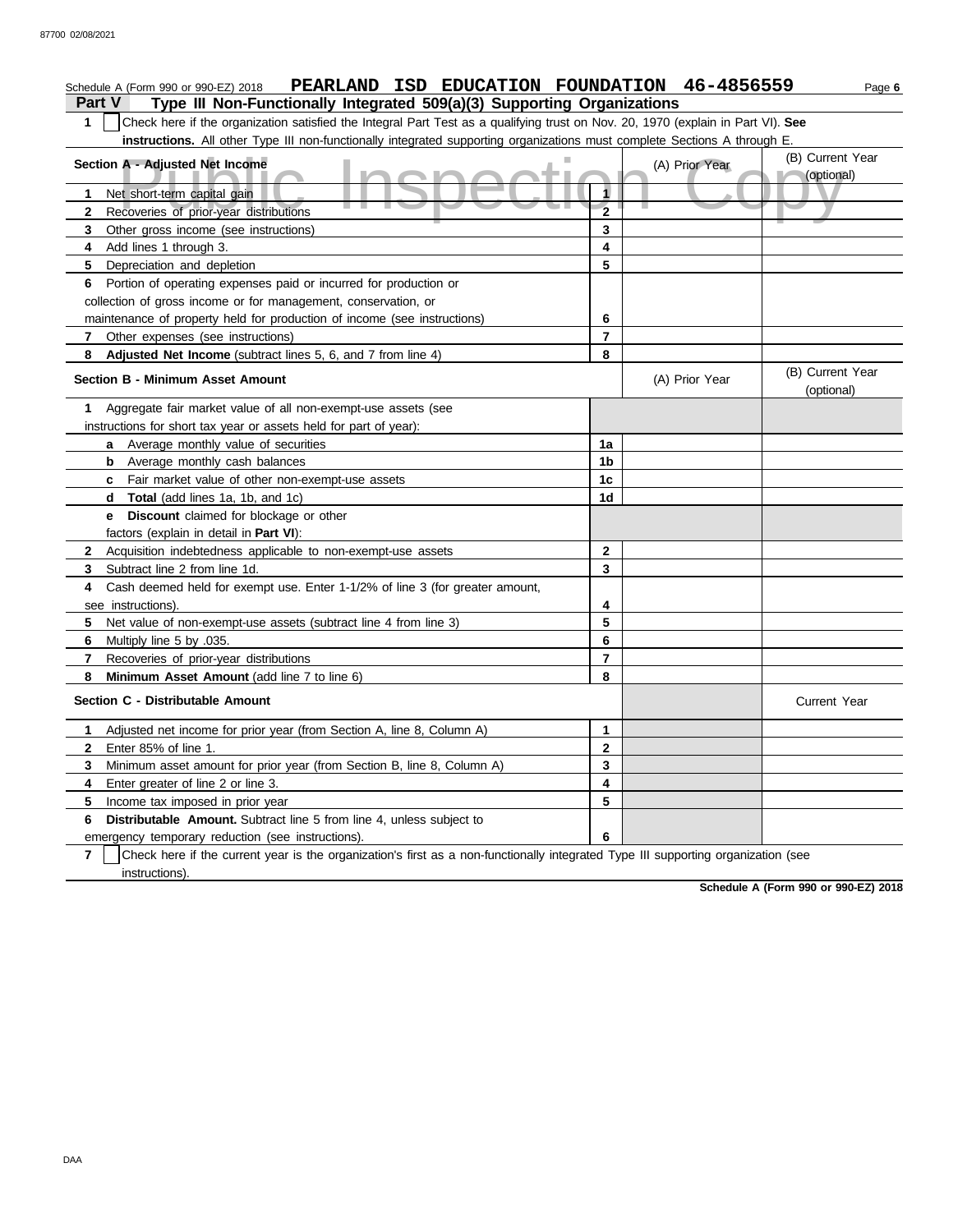# Schedule A (Form 990 or 990-EZ) 2018 **PEARLAND ISD EDUCATION FOUNDATION 46-4856559** Page 7

## **Part V Type III Non-Functionally Integrated 509(a)(3) Supporting Organizations** *(continued)*

| <b>Section D - Distributions</b> |                                                                                                                                          | <b>Current Year</b>                |                                               |                                                  |  |  |  |  |  |  |  |
|----------------------------------|------------------------------------------------------------------------------------------------------------------------------------------|------------------------------------|-----------------------------------------------|--------------------------------------------------|--|--|--|--|--|--|--|
| 1                                | Amounts paid to supported organizations to accomplish exempt purposes                                                                    |                                    |                                               |                                                  |  |  |  |  |  |  |  |
| $\mathbf{2}$                     | Amounts paid to perform activity that directly furthers exempt purposes of supported<br>organizations, in excess of income from activity |                                    |                                               |                                                  |  |  |  |  |  |  |  |
| 3                                | Administrative expenses paid to accomplish exempt purposes of supported organizations                                                    |                                    |                                               |                                                  |  |  |  |  |  |  |  |
| 4                                | Amounts paid to acquire exempt-use assets                                                                                                |                                    |                                               |                                                  |  |  |  |  |  |  |  |
| 5                                | Qualified set-aside amounts (prior IRS approval required)                                                                                |                                    |                                               |                                                  |  |  |  |  |  |  |  |
| 6                                | Other distributions (describe in Part VI). See instructions.                                                                             |                                    |                                               |                                                  |  |  |  |  |  |  |  |
| 7                                | Total annual distributions. Add lines 1 through 6.                                                                                       |                                    |                                               |                                                  |  |  |  |  |  |  |  |
| 8                                | Distributions to attentive supported organizations to which the organization is responsive                                               |                                    |                                               |                                                  |  |  |  |  |  |  |  |
|                                  | (provide details in Part VI). See instructions.                                                                                          |                                    |                                               |                                                  |  |  |  |  |  |  |  |
| 9                                | Distributable amount for 2018 from Section C, line 6                                                                                     |                                    |                                               |                                                  |  |  |  |  |  |  |  |
| 10                               | Line 8 amount divided by line 9 amount                                                                                                   |                                    |                                               |                                                  |  |  |  |  |  |  |  |
|                                  | <b>Section E - Distribution Allocations (see instructions)</b>                                                                           | (i)<br><b>Excess Distributions</b> | (ii)<br><b>Underdistributions</b><br>Pre-2018 | (iii)<br><b>Distributable</b><br>Amount for 2018 |  |  |  |  |  |  |  |
| 1                                | Distributable amount for 2018 from Section C, line 6                                                                                     |                                    |                                               |                                                  |  |  |  |  |  |  |  |
| $\mathbf{2}$                     | Underdistributions, if any, for years prior to 2018<br>(reasonable cause required-explain in Part VI). See<br>instructions.              |                                    |                                               |                                                  |  |  |  |  |  |  |  |
| 3.                               | Excess distributions carryover, if any, to 2018                                                                                          |                                    |                                               |                                                  |  |  |  |  |  |  |  |
|                                  |                                                                                                                                          |                                    |                                               |                                                  |  |  |  |  |  |  |  |
|                                  |                                                                                                                                          |                                    |                                               |                                                  |  |  |  |  |  |  |  |
|                                  | <b>c</b> From 2015                                                                                                                       |                                    |                                               |                                                  |  |  |  |  |  |  |  |
|                                  |                                                                                                                                          |                                    |                                               |                                                  |  |  |  |  |  |  |  |
|                                  |                                                                                                                                          |                                    |                                               |                                                  |  |  |  |  |  |  |  |
|                                  | f Total of lines 3a through e                                                                                                            |                                    |                                               |                                                  |  |  |  |  |  |  |  |
|                                  | g Applied to underdistributions of prior years                                                                                           |                                    |                                               |                                                  |  |  |  |  |  |  |  |
|                                  | h Applied to 2018 distributable amount                                                                                                   |                                    |                                               |                                                  |  |  |  |  |  |  |  |
|                                  | <i>i</i> Carryover from 2013 not applied (see instructions)                                                                              |                                    |                                               |                                                  |  |  |  |  |  |  |  |
|                                  | Remainder. Subtract lines 3g, 3h, and 3i from 3f.                                                                                        |                                    |                                               |                                                  |  |  |  |  |  |  |  |
| 4                                | Distributions for 2018 from                                                                                                              |                                    |                                               |                                                  |  |  |  |  |  |  |  |
|                                  | Section D. line 7:<br>\$                                                                                                                 |                                    |                                               |                                                  |  |  |  |  |  |  |  |
|                                  | a Applied to underdistributions of prior years                                                                                           |                                    |                                               |                                                  |  |  |  |  |  |  |  |
|                                  | <b>b</b> Applied to 2018 distributable amount                                                                                            |                                    |                                               |                                                  |  |  |  |  |  |  |  |
|                                  | c Remainder. Subtract lines 4a and 4b from 4.                                                                                            |                                    |                                               |                                                  |  |  |  |  |  |  |  |
| 5                                | Remaining underdistributions for years prior to 2018, if                                                                                 |                                    |                                               |                                                  |  |  |  |  |  |  |  |
|                                  | any. Subtract lines 3g and 4a from line 2. For result                                                                                    |                                    |                                               |                                                  |  |  |  |  |  |  |  |
|                                  | greater than zero, explain in Part VI. See instructions.                                                                                 |                                    |                                               |                                                  |  |  |  |  |  |  |  |
| 6                                | Remaining underdistributions for 2018. Subtract lines 3h                                                                                 |                                    |                                               |                                                  |  |  |  |  |  |  |  |
|                                  | and 4b from line 1. For result greater than zero, explain in                                                                             |                                    |                                               |                                                  |  |  |  |  |  |  |  |
|                                  | Part VI. See instructions.                                                                                                               |                                    |                                               |                                                  |  |  |  |  |  |  |  |
| 7                                | Excess distributions carryover to 2019. Add lines 3j<br>and 4c.                                                                          |                                    |                                               |                                                  |  |  |  |  |  |  |  |
| 8                                | Breakdown of line 7:                                                                                                                     |                                    |                                               |                                                  |  |  |  |  |  |  |  |
|                                  |                                                                                                                                          |                                    |                                               |                                                  |  |  |  |  |  |  |  |
|                                  | <b>b</b> Excess from 2015                                                                                                                |                                    |                                               |                                                  |  |  |  |  |  |  |  |
|                                  |                                                                                                                                          |                                    |                                               |                                                  |  |  |  |  |  |  |  |
|                                  | d Excess from 2017                                                                                                                       |                                    |                                               |                                                  |  |  |  |  |  |  |  |
|                                  | e Excess from 2018                                                                                                                       |                                    |                                               |                                                  |  |  |  |  |  |  |  |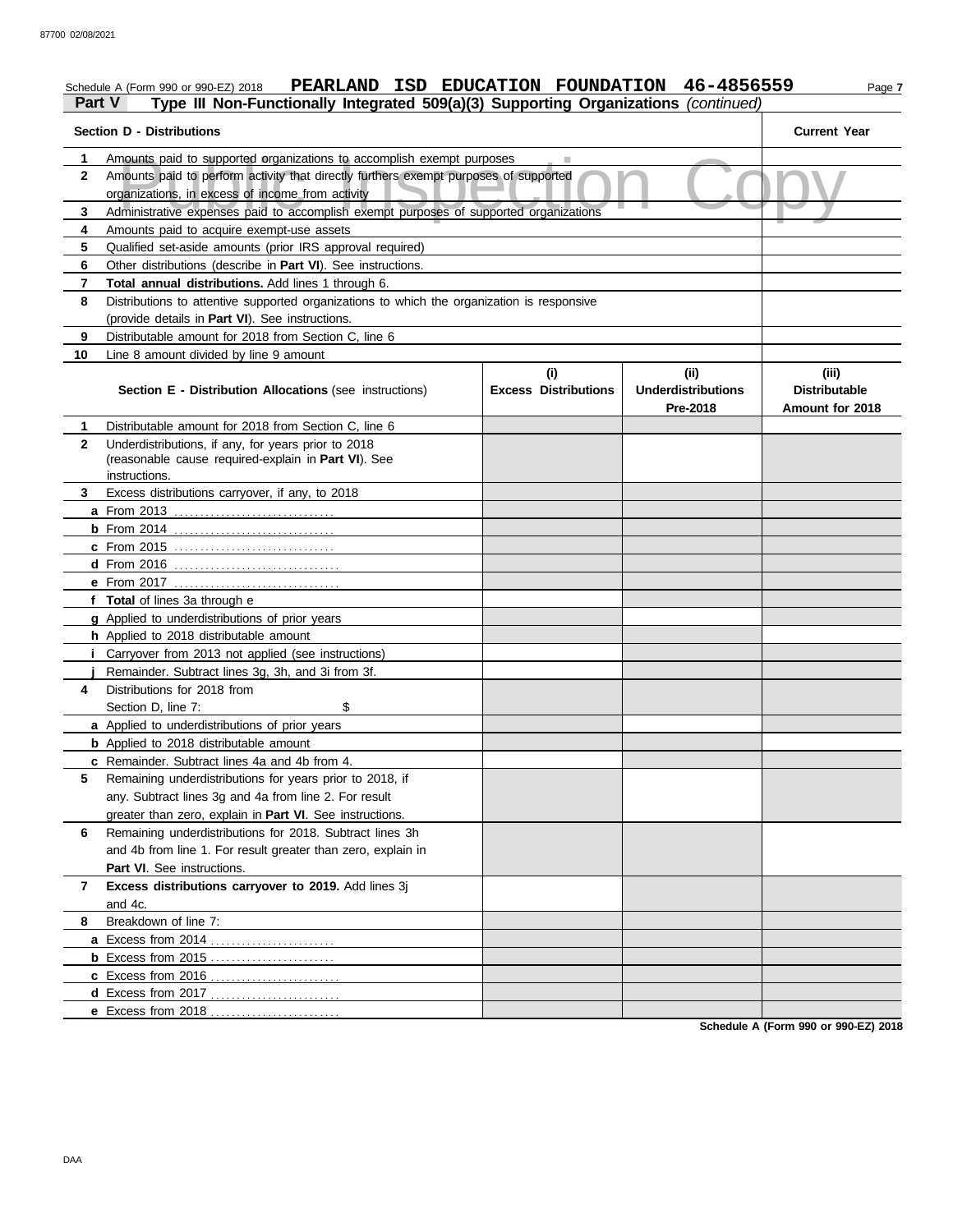|         | Schedule A (Form 990 or 990-EZ) 2018 |  |  | PEARLAND ISD EDUCATION FOUNDATION 46-4856559                                                                                                                                                                                            | Page 8 |
|---------|--------------------------------------|--|--|-----------------------------------------------------------------------------------------------------------------------------------------------------------------------------------------------------------------------------------------|--------|
| Part VI |                                      |  |  | Supplemental Information. Provide the explanations required by Part II, line 10; Part II, line 17a or 17b; Part<br>III, line 12; Part IV, Section A, lines 1, 2, 3b, 3c, 4b, 4c, 5a, 6, 9a, 9b, 9c, 11a, 11b, and 11c; Part IV, Section |        |
|         |                                      |  |  | B, lines 1 and 2; Part IV, Section C, line 1; Part IV, Section D, lines 2 and 3; Part IV, Section E, lines 1c, 2a, 2b,                                                                                                                  |        |
|         |                                      |  |  | 3a, and 3b; Part V, line 1; Part V, Section B, line 1e; Part V, Section D, lines 5, 6, and 8; and Part V, Section E,                                                                                                                    |        |
|         |                                      |  |  | lines 2, 5, and 6. Also complete this part for any additional information. (See instructions.)                                                                                                                                          |        |
|         |                                      |  |  |                                                                                                                                                                                                                                         |        |
|         |                                      |  |  |                                                                                                                                                                                                                                         |        |
|         |                                      |  |  |                                                                                                                                                                                                                                         |        |
|         |                                      |  |  |                                                                                                                                                                                                                                         |        |
|         |                                      |  |  |                                                                                                                                                                                                                                         |        |
|         |                                      |  |  |                                                                                                                                                                                                                                         |        |
|         |                                      |  |  |                                                                                                                                                                                                                                         |        |
|         |                                      |  |  |                                                                                                                                                                                                                                         |        |
|         |                                      |  |  |                                                                                                                                                                                                                                         |        |
|         |                                      |  |  |                                                                                                                                                                                                                                         |        |
|         |                                      |  |  |                                                                                                                                                                                                                                         |        |
|         |                                      |  |  |                                                                                                                                                                                                                                         |        |
|         |                                      |  |  |                                                                                                                                                                                                                                         |        |
|         |                                      |  |  |                                                                                                                                                                                                                                         |        |
|         |                                      |  |  |                                                                                                                                                                                                                                         |        |
|         |                                      |  |  |                                                                                                                                                                                                                                         |        |
|         |                                      |  |  |                                                                                                                                                                                                                                         |        |
|         |                                      |  |  |                                                                                                                                                                                                                                         |        |
|         |                                      |  |  |                                                                                                                                                                                                                                         |        |
|         |                                      |  |  |                                                                                                                                                                                                                                         |        |
|         |                                      |  |  |                                                                                                                                                                                                                                         |        |
|         |                                      |  |  |                                                                                                                                                                                                                                         |        |
|         |                                      |  |  |                                                                                                                                                                                                                                         |        |
|         |                                      |  |  |                                                                                                                                                                                                                                         |        |
|         |                                      |  |  |                                                                                                                                                                                                                                         |        |
|         |                                      |  |  |                                                                                                                                                                                                                                         |        |
|         |                                      |  |  |                                                                                                                                                                                                                                         |        |
|         |                                      |  |  |                                                                                                                                                                                                                                         |        |
|         |                                      |  |  |                                                                                                                                                                                                                                         |        |
|         |                                      |  |  |                                                                                                                                                                                                                                         |        |
|         |                                      |  |  |                                                                                                                                                                                                                                         |        |
|         |                                      |  |  |                                                                                                                                                                                                                                         |        |
|         |                                      |  |  |                                                                                                                                                                                                                                         |        |
|         |                                      |  |  |                                                                                                                                                                                                                                         |        |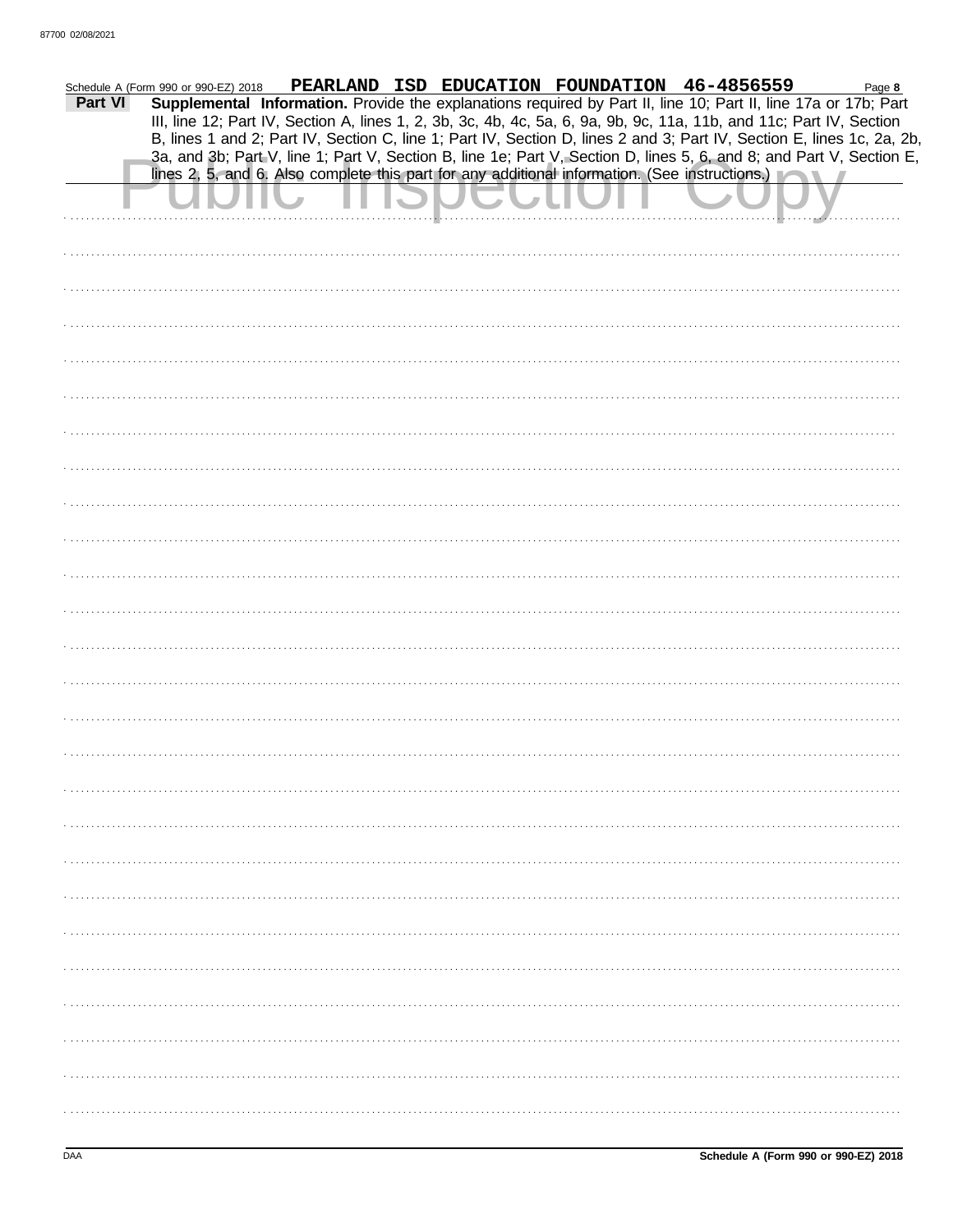| <b>Schedule B</b><br>(Form 990, 990-EZ,                                       | <b>Schedule of Contributors</b>                                                                                                                                                                                                              | OMB No. 1545-0047                     |
|-------------------------------------------------------------------------------|----------------------------------------------------------------------------------------------------------------------------------------------------------------------------------------------------------------------------------------------|---------------------------------------|
| or 990-PF)<br>Department of the Treasury<br>Internal Revenue Service          | u Attach to Form 990, Form 990-EZ, or Form 990-PF.<br>u Go to www.irs.gov/Form990 for the latest information.                                                                                                                                | 2018                                  |
| Name of the organization<br>ISD<br>PEARLAND<br>Organization type (check one): | 46-4856559<br><b>FOUNDATION</b><br><b>EDUCATION</b>                                                                                                                                                                                          | <b>Employer identification number</b> |
| Filers of:                                                                    | Section:                                                                                                                                                                                                                                     |                                       |
| Form 990 or 990-EZ                                                            | X <br>501(c)<br>3 ) (enter number) organization                                                                                                                                                                                              |                                       |
|                                                                               | $4947(a)(1)$ nonexempt charitable trust <b>not</b> treated as a private foundation                                                                                                                                                           |                                       |
|                                                                               | 527 political organization                                                                                                                                                                                                                   |                                       |
| Form 990-PF                                                                   | $501(c)(3)$ exempt private foundation                                                                                                                                                                                                        |                                       |
|                                                                               | 4947(a)(1) nonexempt charitable trust treated as a private foundation                                                                                                                                                                        |                                       |
|                                                                               | $501(c)(3)$ taxable private foundation                                                                                                                                                                                                       |                                       |
|                                                                               |                                                                                                                                                                                                                                              |                                       |
| instructions.                                                                 | Check if your organization is covered by the General Rule or a Special Rule.<br>Note: Only a section 501(c)(7), (8), or (10) organization can check boxes for both the General Rule and a Special Rule. See                                  |                                       |
| <b>General Rule</b>                                                           |                                                                                                                                                                                                                                              |                                       |
|                                                                               | For an organization filing Form 990, 990-EZ, or 990-PF that received, during the year, contributions totaling \$5,000<br>or more (in money or proporty) from any one contributor. Complete Darte Land II, Soo instructions for determining a |                                       |

or more (in money or property) from any one contributor. Complete Parts I and II. See instructions for determining a contributor's total contributions.

### **Special Rules**

 $\overline{X}$  For an organization described in section 501(c)(3) filing Form 990 or 990-EZ that met the 33<sup>1</sup>/3% support test of the regulations under sections 509(a)(1) and 170(b)(1)(A)(vi), that checked Schedule A (Form 990 or 990-EZ), Part II, line 13, 16a, or 16b, and that received from any one contributor, during the year, total contributions of the greater of **(1)** \$5,000; or **(2)** 2% of the amount on (i) Form 990, Part VIII, line 1h; or (ii) Form 990-EZ, line 1. Complete Parts I and II.

literary, or educational purposes, or for the prevention of cruelty to children or animals. Complete Parts I (entering) For an organization described in section  $501(c)(7)$ ,  $(8)$ , or  $(10)$  filing Form 990 or 990-EZ that received from any one contributor, during the year, total contributions of more than \$1,000 *exclusively* for religious, charitable, scientific, "N/A" in column (b) instead of the contributor name and address), II, and III.

For an organization described in section 501(c)(7), (8), or (10) filing Form 990 or 990-EZ that received from any one contributor, during the year, contributions *exclusively* for religious, charitable, etc., purposes, but no such contributions totaled more than \$1,000. If this box is checked, enter here the total contributions that were received during the year for an *exclusively* religious, charitable, etc., purpose. Don't complete any of the parts unless the **General Rule** applies to this organization because it received *nonexclusively* religious, charitable, etc., contributions totaling \$5,000 or more during the year . . . . . . . . . . . . . . . . . . . . . . . . . . . . . . . . . . . . . . . . . . . . . . . . . . . . . . . . . . . . . . . . . . . . . . . . . . . .  $\triangleright$  \$

990-EZ, or 990-PF), but it **must** answer "No" on Part IV, line 2, of its Form 990; or check the box on line H of its Form 990-EZ or on its Form 990-PF, Part I, line 2, to certify that it doesn't meet the filing requirements of Schedule B (Form 990, 990-EZ, or 990-PF). **Caution:** An organization that isn't covered by the General Rule and/or the Special Rules doesn't file Schedule B (Form 990,

**For Paperwork Reduction Act Notice, see the instructions for Form 990, 990-EZ, or 990-PF.**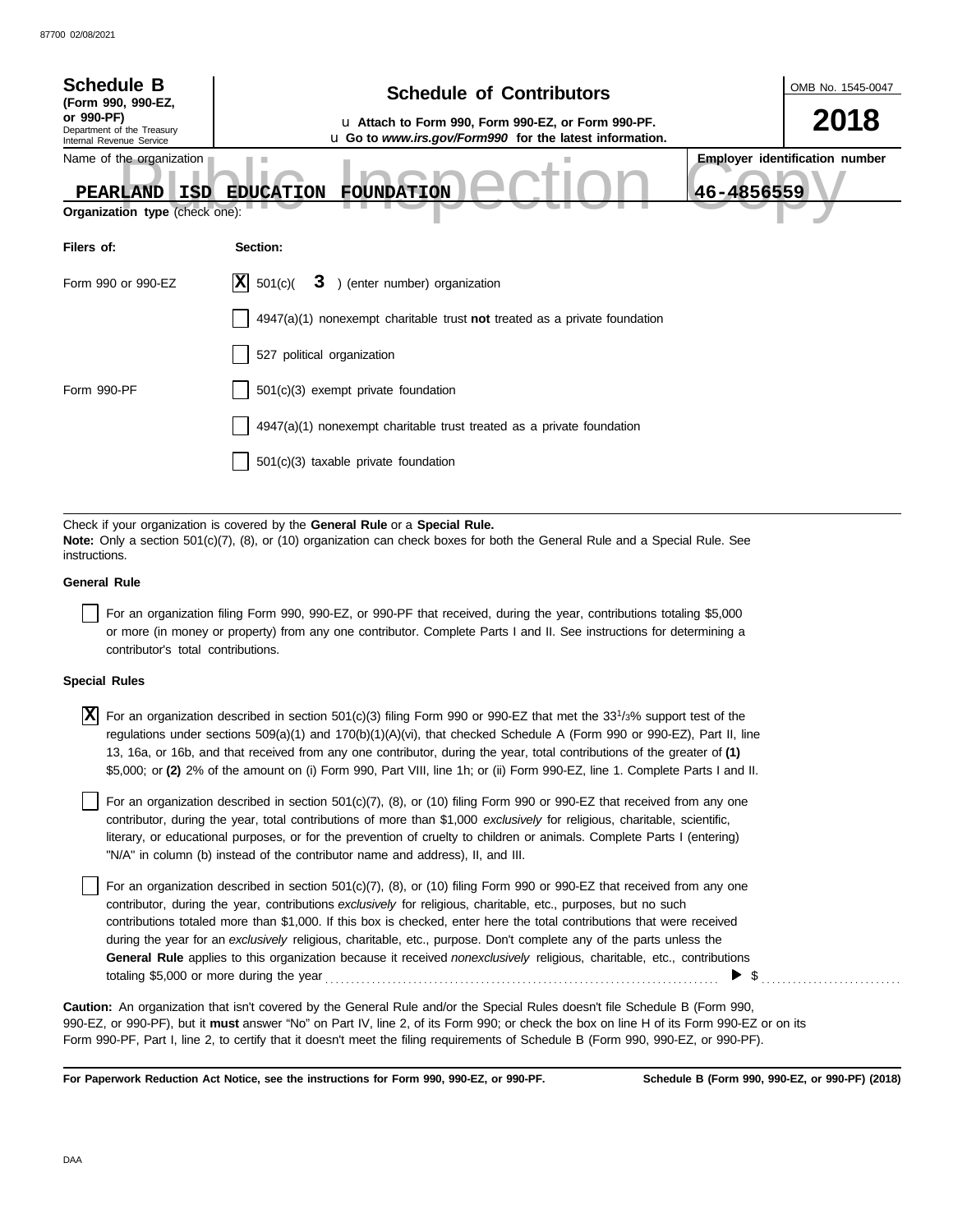|                | Schedule B (Form 990, 990-EZ, or 990-PF) (2018)<br>Name of organization                        |                                   | PAGE 1 OF 1<br>Page 2<br>Employer identification number                                      |
|----------------|------------------------------------------------------------------------------------------------|-----------------------------------|----------------------------------------------------------------------------------------------|
|                | PEARLAND<br>ISD<br><b>EDUCATION</b><br><b>FOUNDATION</b>                                       |                                   | 46-4856559                                                                                   |
| Part I         | Contributors (see instructions). Use duplicate copies of Part I if additional space is needed. |                                   |                                                                                              |
| (a)<br>No.     | (b)<br>Name, address, and ZIP + 4                                                              | (c)<br><b>Total contributions</b> | (d)<br>Type of contribution                                                                  |
| $1$            |                                                                                                | 10,700<br>$\mathfrak s$           | X<br>Person<br>Payroll<br><b>Noncash</b><br>(Complete Part II for<br>noncash contributions.) |
| (a)<br>No.     | (b)<br>Name, address, and ZIP + 4                                                              | (c)<br><b>Total contributions</b> | (d)<br>Type of contribution                                                                  |
| $\overline{2}$ |                                                                                                | 5,000<br>\$                       | X<br>Person<br>Payroll<br><b>Noncash</b><br>(Complete Part II for<br>noncash contributions.) |
| (a)<br>No.     | (b)<br>Name, address, and ZIP + 4                                                              | (c)<br><b>Total contributions</b> | (d)<br>Type of contribution                                                                  |
|                |                                                                                                | \$                                | Person<br>Payroll<br><b>Noncash</b><br>(Complete Part II for<br>noncash contributions.)      |
| (a)<br>No.     | (b)<br>Name, address, and ZIP + 4                                                              | (c)<br><b>Total contributions</b> | (d)<br>Type of contribution                                                                  |
|                |                                                                                                | \$                                | Person<br>Payroll<br>Noncash<br>(Complete Part II for<br>noncash contributions.)             |
| (a)<br>No.     | (b)<br>Name, address, and ZIP + 4                                                              | (c)<br><b>Total contributions</b> | (d)<br>Type of contribution                                                                  |
|                |                                                                                                | \$                                | Person<br>Payroll<br>Noncash<br>(Complete Part II for<br>noncash contributions.)             |
| (a)<br>No.     | (b)<br>Name, address, and ZIP + 4                                                              | (c)<br><b>Total contributions</b> | (d)<br>Type of contribution                                                                  |
| .              |                                                                                                | \$                                | Person<br>Payroll<br>Noncash<br>(Complete Part II for<br>noncash contributions.)             |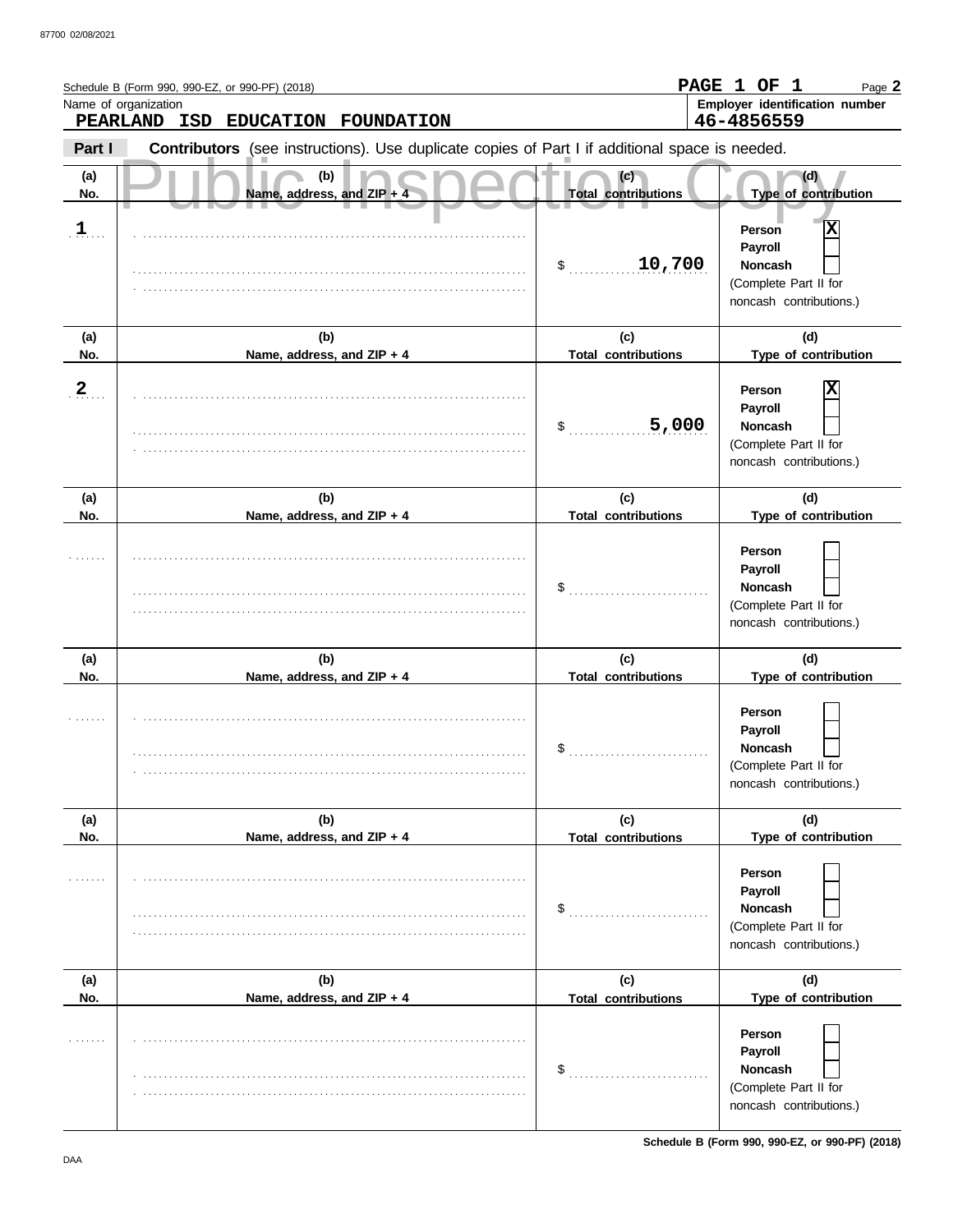| <b>SCHEDULE G</b><br>Supplemental Information Regarding Fundraising or Gaming Activities<br>(Form 990 or 990-EZ)                                                                                                                                                                                                                                                                  | organization entered more than \$15,000 on Form 990-EZ, line 6a. |                                                                              |  | Complete if the organization answered "Yes" on Form 990, Part IV, line 17, 18, or 19, or if the |                                                                            | OMB No. 1545-0047                                       |
|-----------------------------------------------------------------------------------------------------------------------------------------------------------------------------------------------------------------------------------------------------------------------------------------------------------------------------------------------------------------------------------|------------------------------------------------------------------|------------------------------------------------------------------------------|--|-------------------------------------------------------------------------------------------------|----------------------------------------------------------------------------|---------------------------------------------------------|
| Department of the Treasury                                                                                                                                                                                                                                                                                                                                                        | U Attach to Form 990 or Form 990-EZ.                             |                                                                              |  |                                                                                                 | Open to Public                                                             |                                                         |
| Internal Revenue Service<br>Name of the organization                                                                                                                                                                                                                                                                                                                              |                                                                  |                                                                              |  | U Go to www.irs.gov/Form990 for instructions and the latest information.                        | Employer identification number                                             | Inspection                                              |
| J.<br>PEARLAND ISD EDUCATION FOUNDATION                                                                                                                                                                                                                                                                                                                                           |                                                                  |                                                                              |  | ш                                                                                               | 46-4856559                                                                 |                                                         |
| Fundraising Activities. Complete if the organization answered "Yes" on Form 990, Part IV, line 17.<br>Part I<br>Form 990-EZ filers are not required to complete this part.                                                                                                                                                                                                        |                                                                  |                                                                              |  |                                                                                                 |                                                                            |                                                         |
| Indicate whether the organization raised funds through any of the following activities. Check all that apply.<br>1                                                                                                                                                                                                                                                                |                                                                  |                                                                              |  |                                                                                                 |                                                                            |                                                         |
| Mail solicitations<br>a                                                                                                                                                                                                                                                                                                                                                           | e                                                                |                                                                              |  | Solicitation of non-government grants                                                           |                                                                            |                                                         |
| Internet and email solicitations<br>b                                                                                                                                                                                                                                                                                                                                             |                                                                  |                                                                              |  | Solicitation of government grants                                                               |                                                                            |                                                         |
| Phone solicitations<br>c                                                                                                                                                                                                                                                                                                                                                          | Special fundraising events<br>a                                  |                                                                              |  |                                                                                                 |                                                                            |                                                         |
| In-person solicitations<br>d                                                                                                                                                                                                                                                                                                                                                      |                                                                  |                                                                              |  |                                                                                                 |                                                                            |                                                         |
| 2a Did the organization have a written or oral agreement with any individual (including officers, directors, trustees,<br>or key employees listed in Form 990, Part VII) or entity in connection with professional fundraising services?<br>b If "Yes," list the 10 highest paid individuals or entities (fundraisers) pursuant to agreements under which the fundraiser is to be |                                                                  |                                                                              |  |                                                                                                 |                                                                            | No<br>Yes                                               |
| compensated at least \$5,000 by the organization.                                                                                                                                                                                                                                                                                                                                 |                                                                  |                                                                              |  |                                                                                                 |                                                                            |                                                         |
| (i) Name and address of individual<br>or entity (fundraiser)                                                                                                                                                                                                                                                                                                                      | (ii) Activity                                                    | (iii) Did fund-<br>raiser have<br>custody or<br>control of<br>contributions? |  | (iv) Gross receipts<br>from activity                                                            | (v) Amount paid to<br>(or retained by)<br>fundraiser listed in<br>col. (i) | (vi) Amount paid to<br>(or retained by)<br>organization |
|                                                                                                                                                                                                                                                                                                                                                                                   |                                                                  | Yes No                                                                       |  |                                                                                                 |                                                                            |                                                         |
| 1                                                                                                                                                                                                                                                                                                                                                                                 |                                                                  |                                                                              |  |                                                                                                 |                                                                            |                                                         |
| $\mathbf{2}$                                                                                                                                                                                                                                                                                                                                                                      |                                                                  |                                                                              |  |                                                                                                 |                                                                            |                                                         |
|                                                                                                                                                                                                                                                                                                                                                                                   |                                                                  |                                                                              |  |                                                                                                 |                                                                            |                                                         |
| 3                                                                                                                                                                                                                                                                                                                                                                                 |                                                                  |                                                                              |  |                                                                                                 |                                                                            |                                                         |
|                                                                                                                                                                                                                                                                                                                                                                                   |                                                                  |                                                                              |  |                                                                                                 |                                                                            |                                                         |
| 4                                                                                                                                                                                                                                                                                                                                                                                 |                                                                  |                                                                              |  |                                                                                                 |                                                                            |                                                         |
|                                                                                                                                                                                                                                                                                                                                                                                   |                                                                  |                                                                              |  |                                                                                                 |                                                                            |                                                         |
| 5                                                                                                                                                                                                                                                                                                                                                                                 |                                                                  |                                                                              |  |                                                                                                 |                                                                            |                                                         |
| 6                                                                                                                                                                                                                                                                                                                                                                                 |                                                                  |                                                                              |  |                                                                                                 |                                                                            |                                                         |
|                                                                                                                                                                                                                                                                                                                                                                                   |                                                                  |                                                                              |  |                                                                                                 |                                                                            |                                                         |
| 7                                                                                                                                                                                                                                                                                                                                                                                 |                                                                  |                                                                              |  |                                                                                                 |                                                                            |                                                         |
| 8                                                                                                                                                                                                                                                                                                                                                                                 |                                                                  |                                                                              |  |                                                                                                 |                                                                            |                                                         |
| 9                                                                                                                                                                                                                                                                                                                                                                                 |                                                                  |                                                                              |  |                                                                                                 |                                                                            |                                                         |
|                                                                                                                                                                                                                                                                                                                                                                                   |                                                                  |                                                                              |  |                                                                                                 |                                                                            |                                                         |
| 10                                                                                                                                                                                                                                                                                                                                                                                |                                                                  |                                                                              |  |                                                                                                 |                                                                            |                                                         |
|                                                                                                                                                                                                                                                                                                                                                                                   |                                                                  |                                                                              |  |                                                                                                 |                                                                            |                                                         |
| Total<br>List all states in which the organization is registered or licensed to solicit contributions or has been notified it is exempt from<br>3<br>registration or licensing.                                                                                                                                                                                                   |                                                                  |                                                                              |  |                                                                                                 |                                                                            |                                                         |
|                                                                                                                                                                                                                                                                                                                                                                                   |                                                                  |                                                                              |  |                                                                                                 |                                                                            |                                                         |
|                                                                                                                                                                                                                                                                                                                                                                                   |                                                                  |                                                                              |  |                                                                                                 |                                                                            |                                                         |
|                                                                                                                                                                                                                                                                                                                                                                                   |                                                                  |                                                                              |  |                                                                                                 |                                                                            |                                                         |
|                                                                                                                                                                                                                                                                                                                                                                                   |                                                                  |                                                                              |  |                                                                                                 |                                                                            |                                                         |
| For Paperwork Reduction Act Notice, see the Instructions for Form 000 or 000-F7                                                                                                                                                                                                                                                                                                   |                                                                  |                                                                              |  |                                                                                                 |                                                                            | Schodule G (Form 000 or 000-F7) 2018                    |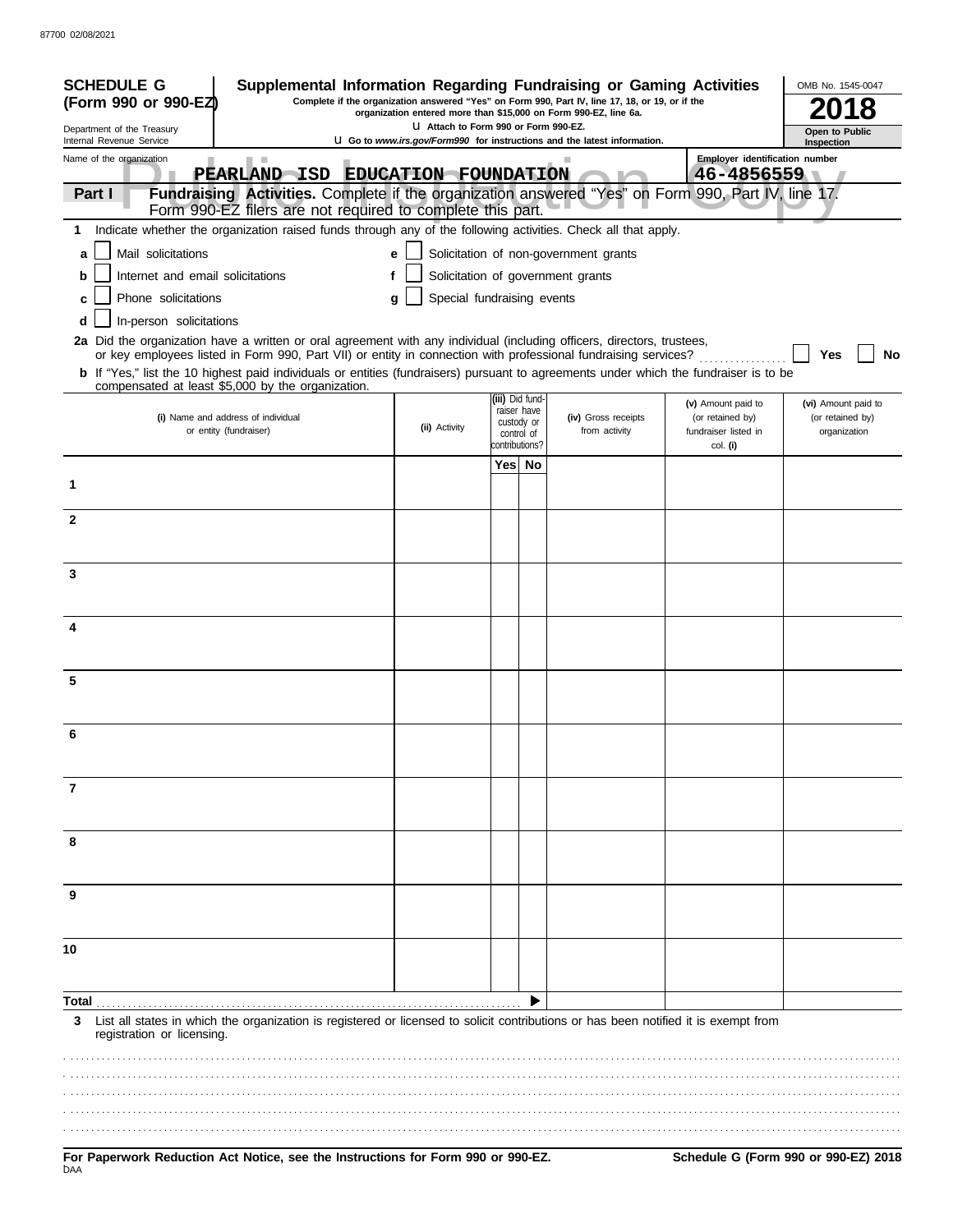|          | Part II | Schedule G (Form 990 or 990-EZ) 2018                                      | Fundraising Events. Complete if the organization answered "Yes" on Form 990, Part IV, line 18, or reported more<br>than \$15,000 of fundraising event contributions and gross income on Form 990-EZ, lines 1 and 6b. List events with<br>gross receipts greater than \$5,000. | PEARLAND ISD EDUCATION FOUNDATION 46-4856559             |                                                 | Page 2                                                |
|----------|---------|---------------------------------------------------------------------------|-------------------------------------------------------------------------------------------------------------------------------------------------------------------------------------------------------------------------------------------------------------------------------|----------------------------------------------------------|-------------------------------------------------|-------------------------------------------------------|
|          |         |                                                                           | (a) Event $#1$<br><b>I</b><br><b>GALA</b><br>(event type)                                                                                                                                                                                                                     | (b) Event $#2$<br><b>OTHER FUNDRAISE</b><br>(event type) | (c) Other events<br>$\vert$ 2<br>(total number) | (d) Total events<br>(add col. (a) through<br>col. (c) |
| Revenue  |         | 1 Gross receipts                                                          | 150,191                                                                                                                                                                                                                                                                       | 23,963                                                   | 33,160                                          | 207,314                                               |
|          |         | 2 Less: Contributions<br>3 Gross income (line 1 minus<br>line 2) $\ldots$ | 150,191                                                                                                                                                                                                                                                                       | 23,963                                                   | 33,160                                          | 207,314                                               |
|          |         | 4 Cash prizes                                                             |                                                                                                                                                                                                                                                                               |                                                          |                                                 |                                                       |
|          |         | 5 Noncash prizes                                                          |                                                                                                                                                                                                                                                                               |                                                          |                                                 |                                                       |
| Expenses |         | 6 Rent/facility costs                                                     |                                                                                                                                                                                                                                                                               |                                                          |                                                 |                                                       |
|          |         | 7 Food and beverages                                                      |                                                                                                                                                                                                                                                                               |                                                          |                                                 |                                                       |
| Direct   |         | 8 Entertainment                                                           |                                                                                                                                                                                                                                                                               |                                                          |                                                 |                                                       |
|          |         | 9 Other direct expenses                                                   | 67,872                                                                                                                                                                                                                                                                        | 11,455                                                   | 1,352                                           | 80,679                                                |
|          |         | Part III                                                                  | Gaming. Complete if the organization answered "Yes" on Form 990, Part IV, line 19, or reported more                                                                                                                                                                           |                                                          |                                                 | 80,679<br>126,635                                     |
| Revenue  |         |                                                                           | than \$15,000 on Form 990-EZ, line 6a.                                                                                                                                                                                                                                        | (b) Pull tabs/instant                                    | (c) Other gaming                                | (d) Total gaming (add                                 |
|          |         |                                                                           | (a) Bingo                                                                                                                                                                                                                                                                     | bingo/progressive bingo                                  |                                                 | col. (a) through col. (c))                            |
|          |         | 1 Gross revenue                                                           |                                                                                                                                                                                                                                                                               |                                                          |                                                 |                                                       |
|          |         | 2 Cash prizes                                                             |                                                                                                                                                                                                                                                                               |                                                          |                                                 |                                                       |
| Expenses |         | 3 Noncash prizes                                                          |                                                                                                                                                                                                                                                                               |                                                          |                                                 |                                                       |
| Direct   |         | 4 Rent/facility costs                                                     |                                                                                                                                                                                                                                                                               |                                                          |                                                 |                                                       |
|          |         | 5 Other direct expenses                                                   |                                                                                                                                                                                                                                                                               |                                                          |                                                 |                                                       |
|          |         | 6 Volunteer labor                                                         | <b>No</b>                                                                                                                                                                                                                                                                     | Yes $%$<br>No                                            | %<br>Yes <b>Market</b><br>No                    |                                                       |
|          |         |                                                                           |                                                                                                                                                                                                                                                                               |                                                          | ▶                                               |                                                       |
|          |         |                                                                           |                                                                                                                                                                                                                                                                               |                                                          |                                                 |                                                       |
| 9        |         | b If "No," explain:                                                       |                                                                                                                                                                                                                                                                               |                                                          |                                                 | Yes $\vert \ \vert$<br><b>No</b>                      |
|          |         | <b>b</b> If "Yes," explain:                                               |                                                                                                                                                                                                                                                                               |                                                          |                                                 | $Yes \mid \text{No}$                                  |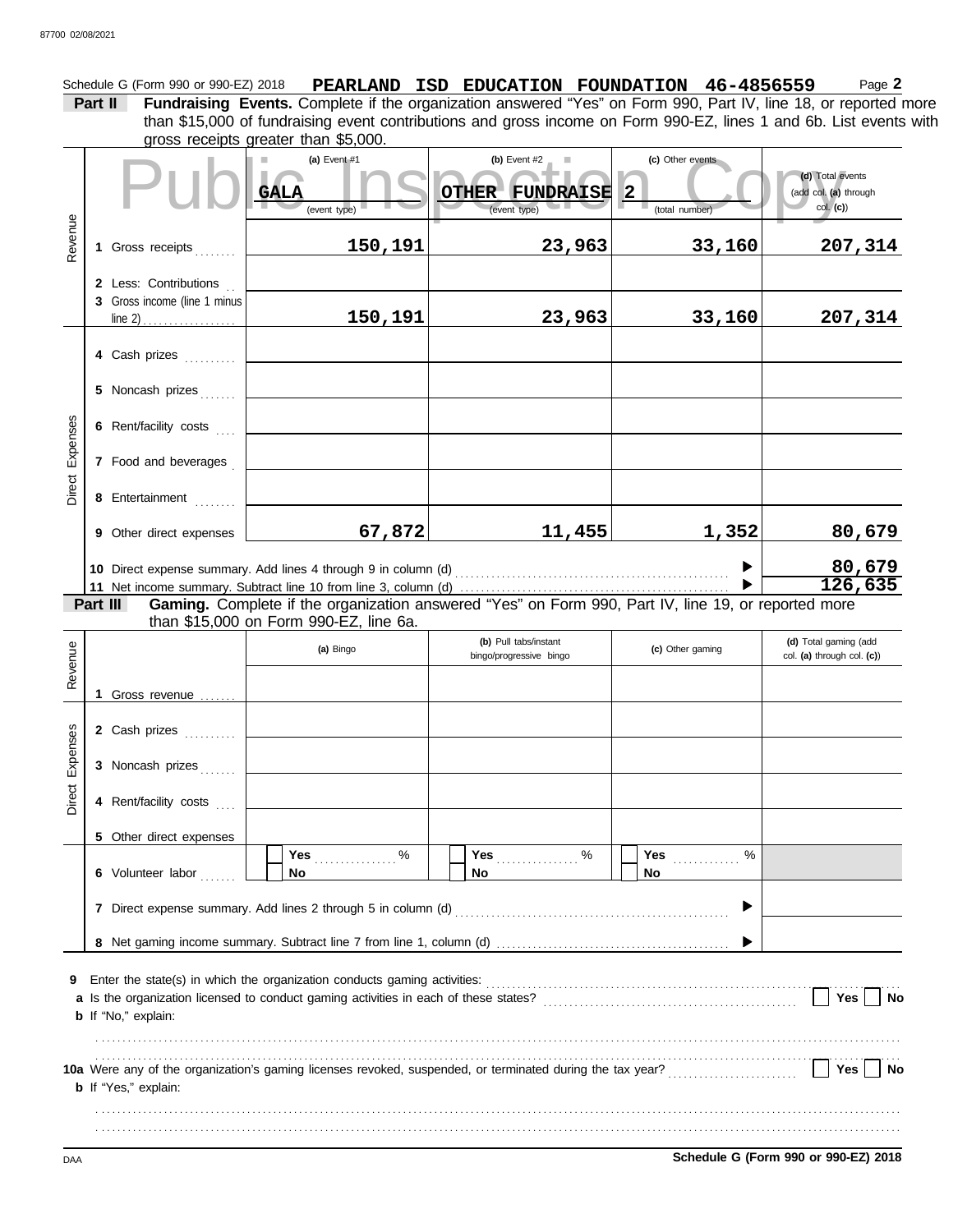|         | Schedule G (Form 990 or 990-EZ) 2018  PEARLAND ISD EDUCATION FOUNDATION 46-4856559                                                                                                                                                   |                            |            | Page 3 |
|---------|--------------------------------------------------------------------------------------------------------------------------------------------------------------------------------------------------------------------------------------|----------------------------|------------|--------|
| 11      |                                                                                                                                                                                                                                      |                            | <b>Yes</b> | No     |
| 12      | Is the organization a grantor, beneficiary or trustee of a trust, or a member of a partnership or other entity                                                                                                                       |                            |            |        |
|         |                                                                                                                                                                                                                                      |                            | Yes        | No     |
| 13      | Indicate the percentage of gaming activity conducted in:                                                                                                                                                                             |                            |            |        |
| a       | The organization's facility <b>of the contract of the contract of the contract of the contract of the contract of the contract of the contract of the contract of the contract of the contract of the contract of the contract o</b> | 13a<br>$\vert$ 13b $\vert$ |            | %<br>% |
| b<br>14 | An outside facility <b>And the Contract of Acids and Contract of Acids and Table 200</b><br>Enter the name and address of the person who prepares the organization's gaming/special events books and                                 |                            |            |        |
|         | records:                                                                                                                                                                                                                             |                            |            |        |
|         |                                                                                                                                                                                                                                      |                            |            |        |
|         |                                                                                                                                                                                                                                      |                            |            |        |
|         |                                                                                                                                                                                                                                      |                            |            |        |
|         |                                                                                                                                                                                                                                      |                            |            |        |
|         |                                                                                                                                                                                                                                      |                            |            |        |
|         | 15a Does the organization have a contract with a third party from whom the organization receives gaming<br>revenue?                                                                                                                  |                            | Yes        | No     |
| b       | If "Yes," enter the amount of gaming revenue received by the organization $\mathbf{u}^*$                                                                                                                                             |                            |            |        |
|         |                                                                                                                                                                                                                                      |                            |            |        |
|         | If "Yes," enter name and address of the third party:                                                                                                                                                                                 |                            |            |        |
|         |                                                                                                                                                                                                                                      |                            |            |        |
|         |                                                                                                                                                                                                                                      |                            |            |        |
|         |                                                                                                                                                                                                                                      |                            |            |        |
|         | Address <b>u</b>                                                                                                                                                                                                                     |                            |            |        |
| 16      | Gaming manager information:                                                                                                                                                                                                          |                            |            |        |
|         |                                                                                                                                                                                                                                      |                            |            |        |
|         |                                                                                                                                                                                                                                      |                            |            |        |
|         |                                                                                                                                                                                                                                      |                            |            |        |
|         |                                                                                                                                                                                                                                      |                            |            |        |
|         |                                                                                                                                                                                                                                      |                            |            |        |
|         |                                                                                                                                                                                                                                      |                            |            |        |
|         | Director/officer<br>Employee<br>Independent contractor                                                                                                                                                                               |                            |            |        |
|         |                                                                                                                                                                                                                                      |                            |            |        |
| 17      | Mandatory distributions:                                                                                                                                                                                                             |                            |            |        |
| a       | Is the organization required under state law to make charitable distributions from the gaming proceeds to                                                                                                                            |                            |            |        |
|         | retain the state gaming license?                                                                                                                                                                                                     |                            | Yes        | No     |
|         | <b>b</b> Enter the amount of distributions required under state law to be distributed to other exempt organizations or                                                                                                               |                            |            |        |
|         | spent in the organization's own exempt activities during the tax year us<br>Supplemental Information. Provide the explanations required by Part I, line 2b, columns (iii) and (v); and<br>Part IV                                    |                            |            |        |
|         | Part III, lines 9, 9b, 10b, 15b, 15c, 16, and 17b, as applicable. Also provide any additional information.                                                                                                                           |                            |            |        |
|         | See instructions.                                                                                                                                                                                                                    |                            |            |        |
|         |                                                                                                                                                                                                                                      |                            |            |        |
|         |                                                                                                                                                                                                                                      |                            |            |        |
|         |                                                                                                                                                                                                                                      |                            |            |        |
|         |                                                                                                                                                                                                                                      |                            |            |        |
|         |                                                                                                                                                                                                                                      |                            |            |        |
|         |                                                                                                                                                                                                                                      |                            |            |        |
|         |                                                                                                                                                                                                                                      |                            |            |        |
|         |                                                                                                                                                                                                                                      |                            |            |        |
|         |                                                                                                                                                                                                                                      |                            |            |        |
|         |                                                                                                                                                                                                                                      |                            |            |        |
|         |                                                                                                                                                                                                                                      |                            |            |        |
|         |                                                                                                                                                                                                                                      |                            |            |        |
|         | Schedule G (Form 990 or 990-EZ) 2018                                                                                                                                                                                                 |                            |            |        |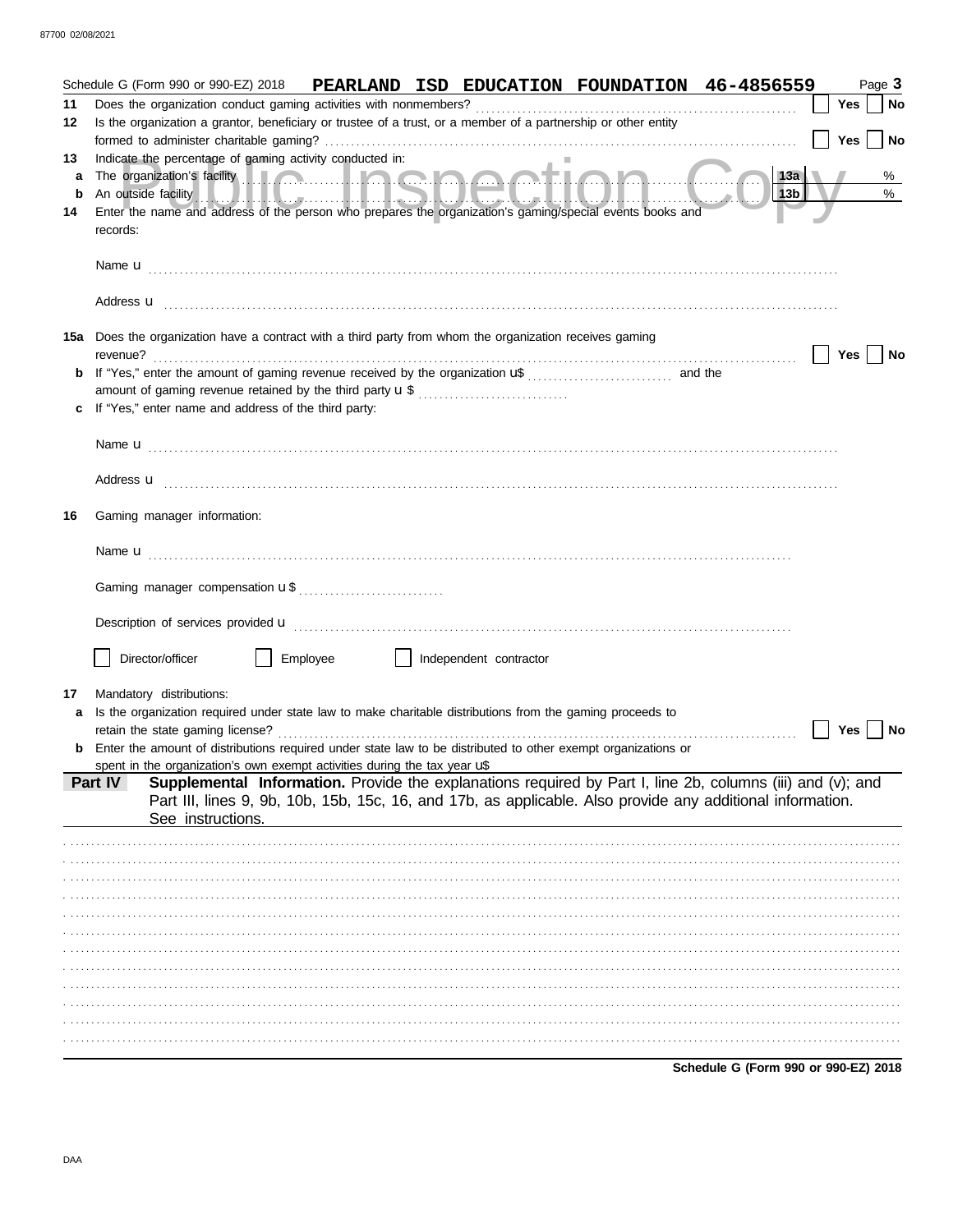| <b>SCHEDULE I</b><br>(Form 990)                                                                                                                                                                                                                                                                                                                       |                                                                                                                                       |                                        | Grants and Other Assistance to Organizations,                                    |                                       |                                                             |                                          |                                              | OMB No. 1545-0047                     |  |
|-------------------------------------------------------------------------------------------------------------------------------------------------------------------------------------------------------------------------------------------------------------------------------------------------------------------------------------------------------|---------------------------------------------------------------------------------------------------------------------------------------|----------------------------------------|----------------------------------------------------------------------------------|---------------------------------------|-------------------------------------------------------------|------------------------------------------|----------------------------------------------|---------------------------------------|--|
|                                                                                                                                                                                                                                                                                                                                                       | Governments, and Individuals in the United States<br>Complete if the organization answered "Yes" on Form 990, Part IV, line 21 or 22. |                                        |                                                                                  |                                       |                                                             |                                          |                                              |                                       |  |
| Department of the Treasury<br>Internal Revenue Service                                                                                                                                                                                                                                                                                                |                                                                                                                                       |                                        | u Attach to Form 990.<br>u Go to www.irs.gov/Form990 for the latest information. |                                       |                                                             |                                          |                                              | <b>Open to Public</b><br>Inspection   |  |
| Name of the organization<br>PEARLAND ISD                                                                                                                                                                                                                                                                                                              | EDUCATION FOUNDATION                                                                                                                  |                                        |                                                                                  |                                       |                                                             |                                          | Employer identification number<br>46-4856559 |                                       |  |
| <b>General Information on Grants and Assistance</b><br>Part I                                                                                                                                                                                                                                                                                         |                                                                                                                                       |                                        |                                                                                  |                                       |                                                             |                                          |                                              |                                       |  |
| Does the organization maintain records to substantiate the amount of the grants or assistance, the grantees' eligibility for the grants or assistance, and<br>1.<br>the selection criteria used to award the grants or assistance?<br>2 Describe in Part IV the organization's procedures for monitoring the use of grant funds in the United States. |                                                                                                                                       |                                        |                                                                                  |                                       |                                                             |                                          |                                              | $ \mathbf{X} $ Yes<br>No              |  |
| Grants and Other Assistance to Domestic Organizations and Domestic Governments. Complete if the organization answered "Yes" on Form 990,<br>Part II<br>Part IV, line 21, for any recipient that received more than \$5,000. Part II can be duplicated if additional space is needed.                                                                  |                                                                                                                                       |                                        |                                                                                  |                                       |                                                             |                                          |                                              |                                       |  |
| (a) Name and address of organization<br>-1<br>or government                                                                                                                                                                                                                                                                                           | $(b)$ EIN                                                                                                                             | $(c)$ IRC<br>section<br>if applicable) | (d) Amount of cash<br>grant                                                      | (e) Amount of non-<br>cash assistance | (f) Method of valuation<br>(book, FMV, appraisal,<br>other) | (q) Description of<br>noncash assistance |                                              | (h) Purpose of grant<br>or assistance |  |
| (1) PEARLAND ISD<br>1928 N. MAIN                                                                                                                                                                                                                                                                                                                      |                                                                                                                                       |                                        |                                                                                  |                                       |                                                             |                                          | SUPPLEMENT                                   | BUDGET                                |  |
| TX 77581<br>PEARLAND                                                                                                                                                                                                                                                                                                                                  | 74-6000185 501(C)                                                                                                                     |                                        | 125,284                                                                          |                                       |                                                             |                                          |                                              |                                       |  |
| (2)                                                                                                                                                                                                                                                                                                                                                   |                                                                                                                                       |                                        |                                                                                  |                                       |                                                             |                                          |                                              |                                       |  |
| (3)                                                                                                                                                                                                                                                                                                                                                   |                                                                                                                                       |                                        |                                                                                  |                                       |                                                             |                                          |                                              |                                       |  |
|                                                                                                                                                                                                                                                                                                                                                       |                                                                                                                                       |                                        |                                                                                  |                                       |                                                             |                                          |                                              |                                       |  |
| (4)                                                                                                                                                                                                                                                                                                                                                   |                                                                                                                                       |                                        |                                                                                  |                                       |                                                             |                                          |                                              |                                       |  |
|                                                                                                                                                                                                                                                                                                                                                       |                                                                                                                                       |                                        |                                                                                  |                                       |                                                             |                                          |                                              |                                       |  |
| (5)                                                                                                                                                                                                                                                                                                                                                   |                                                                                                                                       |                                        |                                                                                  |                                       |                                                             |                                          |                                              |                                       |  |
|                                                                                                                                                                                                                                                                                                                                                       |                                                                                                                                       |                                        |                                                                                  |                                       |                                                             |                                          |                                              |                                       |  |
| (6)                                                                                                                                                                                                                                                                                                                                                   |                                                                                                                                       |                                        |                                                                                  |                                       |                                                             |                                          |                                              |                                       |  |
|                                                                                                                                                                                                                                                                                                                                                       |                                                                                                                                       |                                        |                                                                                  |                                       |                                                             |                                          |                                              |                                       |  |
| (7)                                                                                                                                                                                                                                                                                                                                                   |                                                                                                                                       |                                        |                                                                                  |                                       |                                                             |                                          |                                              |                                       |  |
|                                                                                                                                                                                                                                                                                                                                                       |                                                                                                                                       |                                        |                                                                                  |                                       |                                                             |                                          |                                              |                                       |  |
| (8)                                                                                                                                                                                                                                                                                                                                                   |                                                                                                                                       |                                        |                                                                                  |                                       |                                                             |                                          |                                              |                                       |  |
|                                                                                                                                                                                                                                                                                                                                                       |                                                                                                                                       |                                        |                                                                                  |                                       |                                                             |                                          |                                              |                                       |  |
| (9)                                                                                                                                                                                                                                                                                                                                                   |                                                                                                                                       |                                        |                                                                                  |                                       |                                                             |                                          |                                              |                                       |  |
|                                                                                                                                                                                                                                                                                                                                                       |                                                                                                                                       |                                        |                                                                                  |                                       |                                                             |                                          |                                              |                                       |  |
| Enter total number of section $501(c)(3)$ and government organizations listed in the line 1 table<br>2<br>Enter total number of other organizations listed in the line 1 table                                                                                                                                                                        |                                                                                                                                       |                                        |                                                                                  |                                       |                                                             |                                          | u<br>u                                       |                                       |  |
| For Paperwork Reduction Act Notice, see the Instructions for Form 990.                                                                                                                                                                                                                                                                                |                                                                                                                                       |                                        |                                                                                  |                                       |                                                             |                                          |                                              | Schedule I (Form 990) (2018)          |  |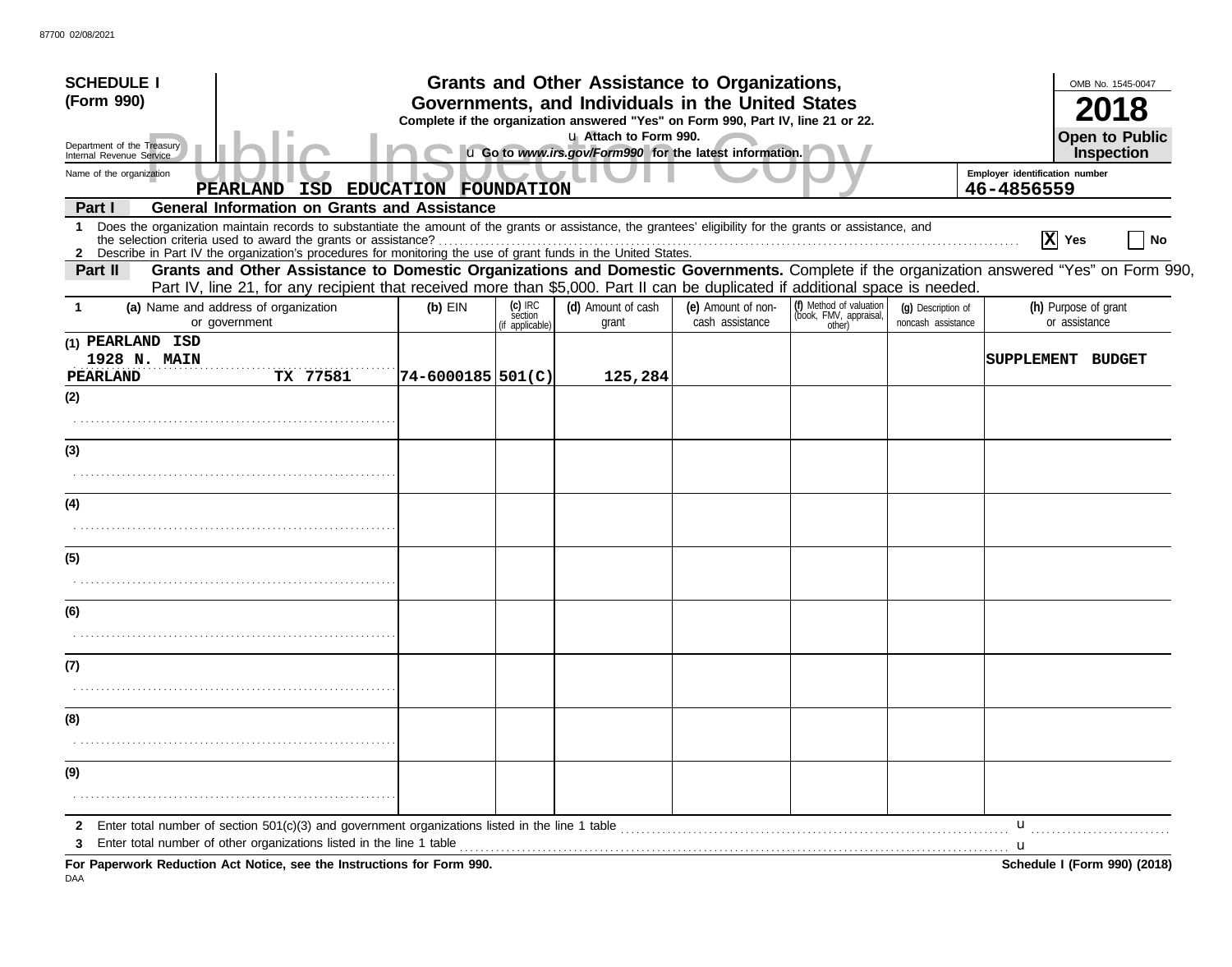## Schedule I (Form 990) (2018) PEARLAND ISD EDUCATION FOUNDATION 46-4856559

| Part III     | Grants and Other Assistance to Domestic Individuals. Complete if the organization answered "Yes" on Form 990, Part IV, line 22.           |                             |                             |                                     |                        |                                                                      |  |  |
|--------------|-------------------------------------------------------------------------------------------------------------------------------------------|-----------------------------|-----------------------------|-------------------------------------|------------------------|----------------------------------------------------------------------|--|--|
|              | Part III can be duplicated if additional space is needed.                                                                                 |                             |                             |                                     |                        |                                                                      |  |  |
|              | (a) Type of grant or assistance                                                                                                           | (b) Number of<br>recipients | (c) Amount of<br>cash grant | (d) Amount of<br>noncash assistance | FMV, appraisal, other) | (e) Method of valuation (book, (f) Description of noncash assistance |  |  |
|              |                                                                                                                                           |                             |                             |                                     |                        |                                                                      |  |  |
| -1           |                                                                                                                                           |                             |                             |                                     |                        |                                                                      |  |  |
| $\mathbf{2}$ |                                                                                                                                           |                             |                             |                                     |                        |                                                                      |  |  |
| 3            |                                                                                                                                           |                             |                             |                                     |                        |                                                                      |  |  |
|              |                                                                                                                                           |                             |                             |                                     |                        |                                                                      |  |  |
| 5            |                                                                                                                                           |                             |                             |                                     |                        |                                                                      |  |  |
| -6           |                                                                                                                                           |                             |                             |                                     |                        |                                                                      |  |  |
|              |                                                                                                                                           |                             |                             |                                     |                        |                                                                      |  |  |
| Part IV      | Supplemental Information. Provide the information required in Part I, line 2; Part III, column (b); and any other additional information. |                             |                             |                                     |                        |                                                                      |  |  |
|              |                                                                                                                                           |                             |                             |                                     |                        |                                                                      |  |  |
|              |                                                                                                                                           |                             |                             |                                     |                        |                                                                      |  |  |
|              |                                                                                                                                           |                             |                             |                                     |                        |                                                                      |  |  |
|              |                                                                                                                                           |                             |                             |                                     |                        |                                                                      |  |  |
|              |                                                                                                                                           |                             |                             |                                     |                        |                                                                      |  |  |
|              |                                                                                                                                           |                             |                             |                                     |                        |                                                                      |  |  |
|              |                                                                                                                                           |                             |                             |                                     |                        |                                                                      |  |  |
|              |                                                                                                                                           |                             |                             |                                     |                        |                                                                      |  |  |
|              |                                                                                                                                           |                             |                             |                                     |                        |                                                                      |  |  |
|              |                                                                                                                                           |                             |                             |                                     |                        |                                                                      |  |  |
|              |                                                                                                                                           |                             |                             |                                     |                        |                                                                      |  |  |
|              |                                                                                                                                           |                             |                             |                                     |                        |                                                                      |  |  |
|              |                                                                                                                                           |                             |                             |                                     |                        |                                                                      |  |  |
|              |                                                                                                                                           |                             |                             |                                     |                        |                                                                      |  |  |
|              |                                                                                                                                           |                             |                             |                                     |                        |                                                                      |  |  |
|              |                                                                                                                                           |                             |                             |                                     |                        |                                                                      |  |  |
|              |                                                                                                                                           |                             |                             |                                     |                        |                                                                      |  |  |
|              |                                                                                                                                           |                             |                             |                                     |                        |                                                                      |  |  |

Page 2